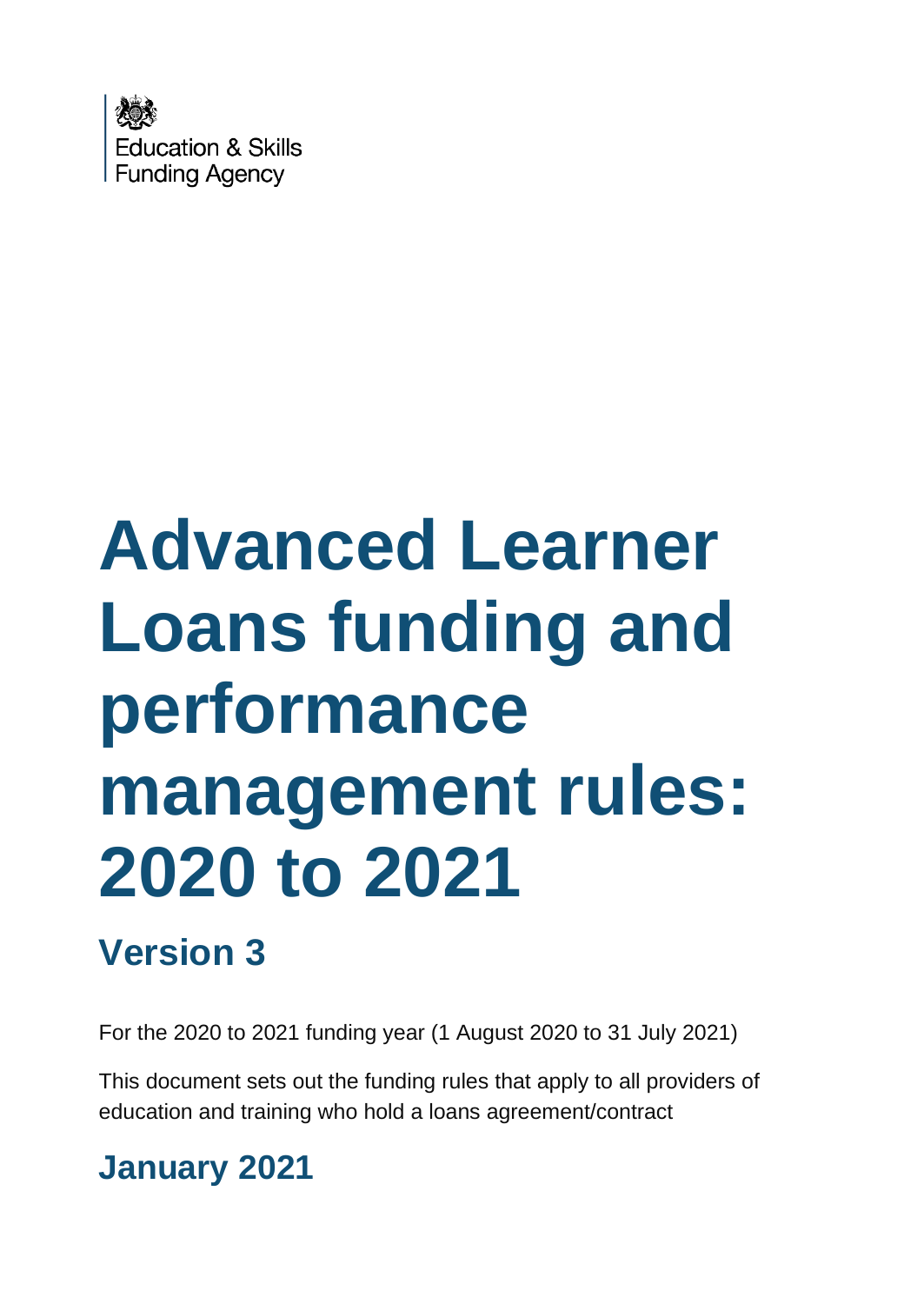## **Contents**

| What's new?                                  | 5              |
|----------------------------------------------|----------------|
| How this document can help you               | 6              |
| Understanding the terminology                | 6              |
| Contact us                                   | 6              |
| <b>Advanced Learner Loans</b>                | $\overline{7}$ |
| Learner eligibility                          | $\overline{7}$ |
| The National Skills Fund level 3 adult offer | 9              |
| Provider eligibility                         | 10             |
| Merger of organisations                      | 11             |
| Delivery location                            | 11             |
| Loan amounts and financial contributions     | 11             |
| Qualifications designated for loans          | 12             |
| Number of loans allowed                      | 13             |
| Recognition of prior learning                | 13             |
| Progression                                  | 14             |
| Learner Journey                              | 14             |
| Stage 1                                      | 15             |
| Learning and funding information letter      | 15             |
| Stage 2                                      | 16             |
| Learner application                          | 16             |
| Stage 3                                      | 17             |
| Initial liability point                      | 17             |
| Stage 4                                      | 17             |
| In learning                                  | 17             |
| If a learner's circumstances change          | 17             |
| <b>Breaks in Learning</b>                    | 18             |
| Learner transfers                            | 19             |
| Retrospective applications and changes       | 19             |
| Stage 5                                      | 19             |
| Completion and achievement                   | 19             |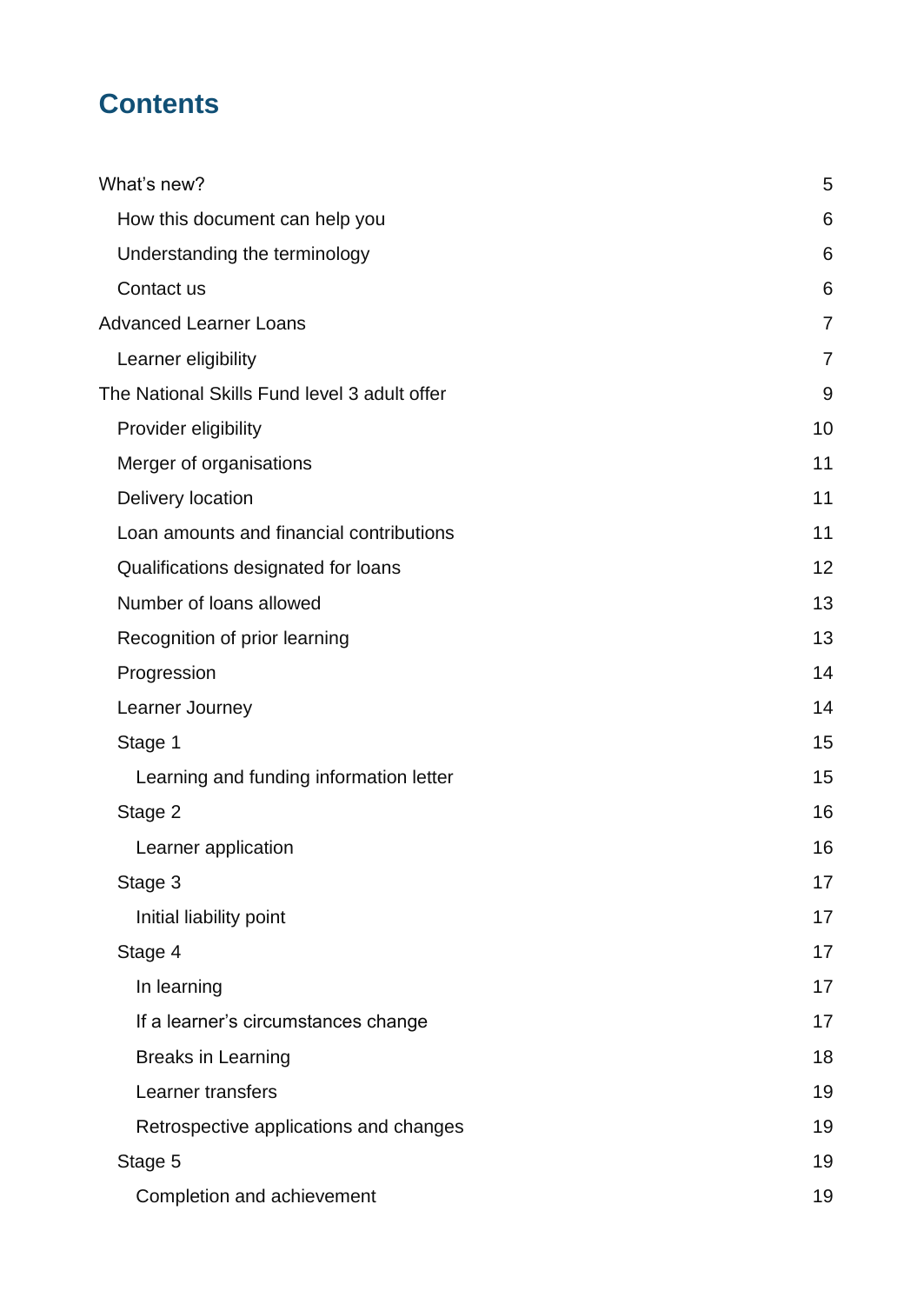| Advanced Learner Loans bursary fund                                                                    | 20 |
|--------------------------------------------------------------------------------------------------------|----|
| Learner support                                                                                        | 21 |
| Learner support: hardship                                                                              | 21 |
| Learner support: childcare for learners aged 20+                                                       | 22 |
| Learner support: residential support                                                                   | 22 |
| Learning support                                                                                       | 22 |
| Exceptional learning support claims above £19,000                                                      | 23 |
| Area costs                                                                                             | 23 |
| Loans bursary funding rates                                                                            | 24 |
| Contract funded providers                                                                              | 24 |
| Grant funded providers                                                                                 | 24 |
| All providers                                                                                          | 24 |
| Providers of evidence: advanced learner loans and loans bursary fund                                   | 25 |
| Learner file                                                                                           | 25 |
| Confirmation and signatures                                                                            | 26 |
| Self-declarations by learners                                                                          | 26 |
| Recording data on the ILR                                                                              | 27 |
| Performance management                                                                                 | 28 |
| Advanced learner loan facility                                                                         | 28 |
| Advanced learner loan bursary                                                                          | 29 |
| Reviewing your performance                                                                             | 30 |
| Increases to your loans facility or loan bursary allocation                                            | 31 |
| Requesting a loan facility and bursary for the first time                                              | 32 |
| Our criteria for increasing your facility and/or bursary and awarding a facility for the first<br>time | 33 |
| Annex 1: area cost uplifts by region                                                                   | 35 |
| Annex 2: Advanced Learner Loans for Learners in Custody                                                | 37 |
| Learner eligibility                                                                                    | 37 |
| Learning and funding information letter and loan application                                           | 37 |
| If a learner's circumstances change: learner in custody                                                | 38 |
| If an existing learner is sent to prison                                                               | 38 |
| Changes in circumstances that affect eligibility for a loan                                            | 38 |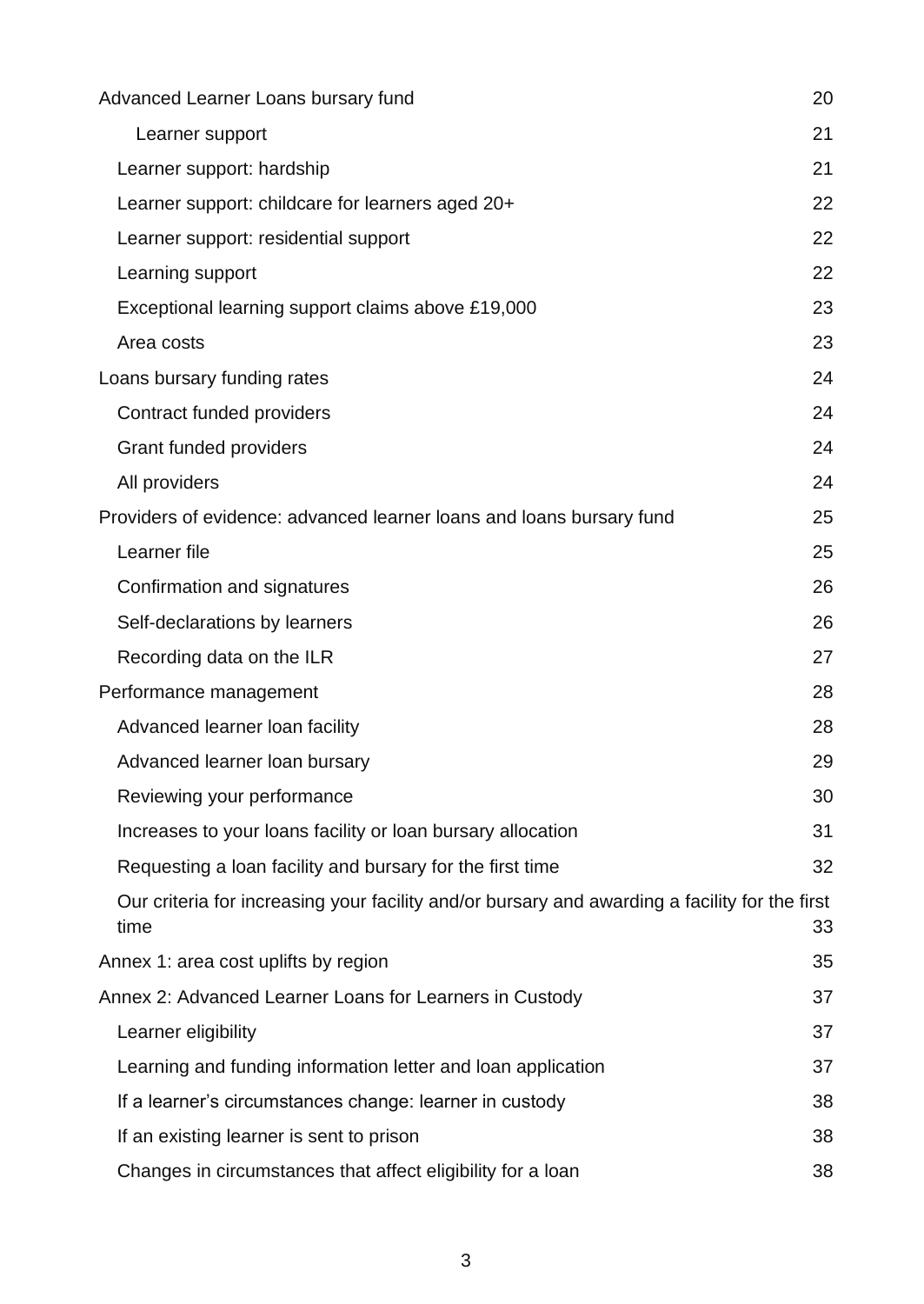| Transfers between prisons                                                                                 | 39 |
|-----------------------------------------------------------------------------------------------------------|----|
| The period leading up to an offender being released, and the release itself                               | 40 |
| Advanced Learner Loans bursary fund: learning support                                                     | 41 |
| Annex 3 review points                                                                                     | 42 |
| Annex 4 – Standard national profiles                                                                      | 43 |
| Annex 5 – Process for awarding an increase to an advanced learner loan facility and loan<br>bursary       | 44 |
| Annex 6 – Process for requesting an advanced learner loan facility and loan bursary for<br>the first time | 45 |
| Annex 7 – Advanced learner loan performance -management timeline                                          | 46 |
| Glossary                                                                                                  | 47 |
| Summary of main changes since Advanced Learner Loans funding rules 2020 to 2021<br>version 2              | 52 |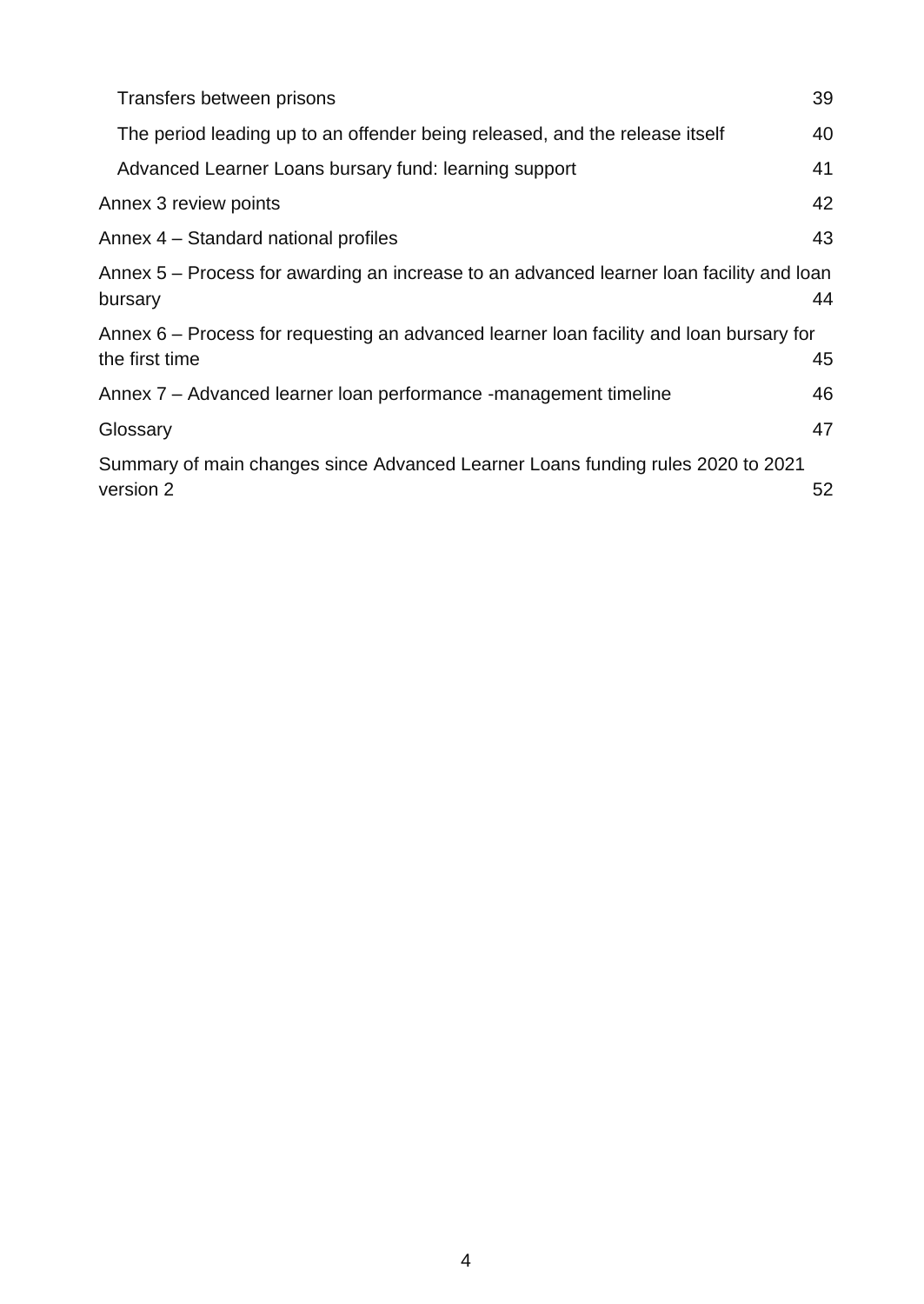## <span id="page-4-0"></span>**What's new?**

Changes since publication of version 2 in July:

• addition of the 'National Skills Fund Level 3 Adult Offer' (page 9, paragraphs 20 to 27)

Please also note the 'Summary of main changes since funding rules 2020 to 2021' which includes the main changes since the 2020 to 2021 version 2.

#### **Introduction and purpose of the document**

1. This document sets out the Advanced Learner Loans (loans) funding and performance management rules for the 2020 to 2021 funding year (1 August 2020 to 31 July 2021). These rules apply to all providers of education and training who hold a loans agreement/contract with the Secretary of State for Education acting through the Education and Skills Funding Agency (ESFA). This loans agreement/contract allows providers to receive loans payments from the Student Loans Company (SLC) on behalf of learners and loans bursary payments from the ESFA.

2. This document covers the period of 1 August 2020 to 31 July 2021 and is our current advice for the funding year. We know that providers are working through exceptional circumstances due to Coronavirus (COVID-19). We may publish further updates to this document about the impact of COVID-19 on our funding rules as these become clear. We will tell you about any changes in our ESFA update. We would like to take this opportunity to thank you for your continued hard work in these difficult times. You might find our [published advice](https://www.gov.uk/government/collections/further-and-higher-education-coronavirus-covid-19) about what colleges and other providers need to do during the coronavirus (COVID-19) outbreak useful.

3. These rules do not apply to adult education budget (AEB) funding, apprenticeships or to education and training services funded by the European Social Fund (ESF). These rules are [available on GOV.UK.](https://www.gov.uk/guidance/sfa-funding-rules)

4. These rules reflect the provisions of the [Further Education Loans Regulations](http://www.legislation.gov.uk/uksi/2012/1818/contents/made) [2012. T](http://www.legislation.gov.uk/uksi/2012/1818/contents/made)he regulations take precedence over the funding rules.

5. This document forms part of the terms and conditions of funding and you must read it in conjunction with your loans agreement/contract. You must operate within the terms and conditions of the loans agreement/contract, these rules and the  $ILR$ [specification.](https://www.gov.uk/government/collections/individualised-learner-record-ilr) If you do not, you are in breach of your loans agreement/contract with us.

6. ESFA reserve the right to make changes to these rules.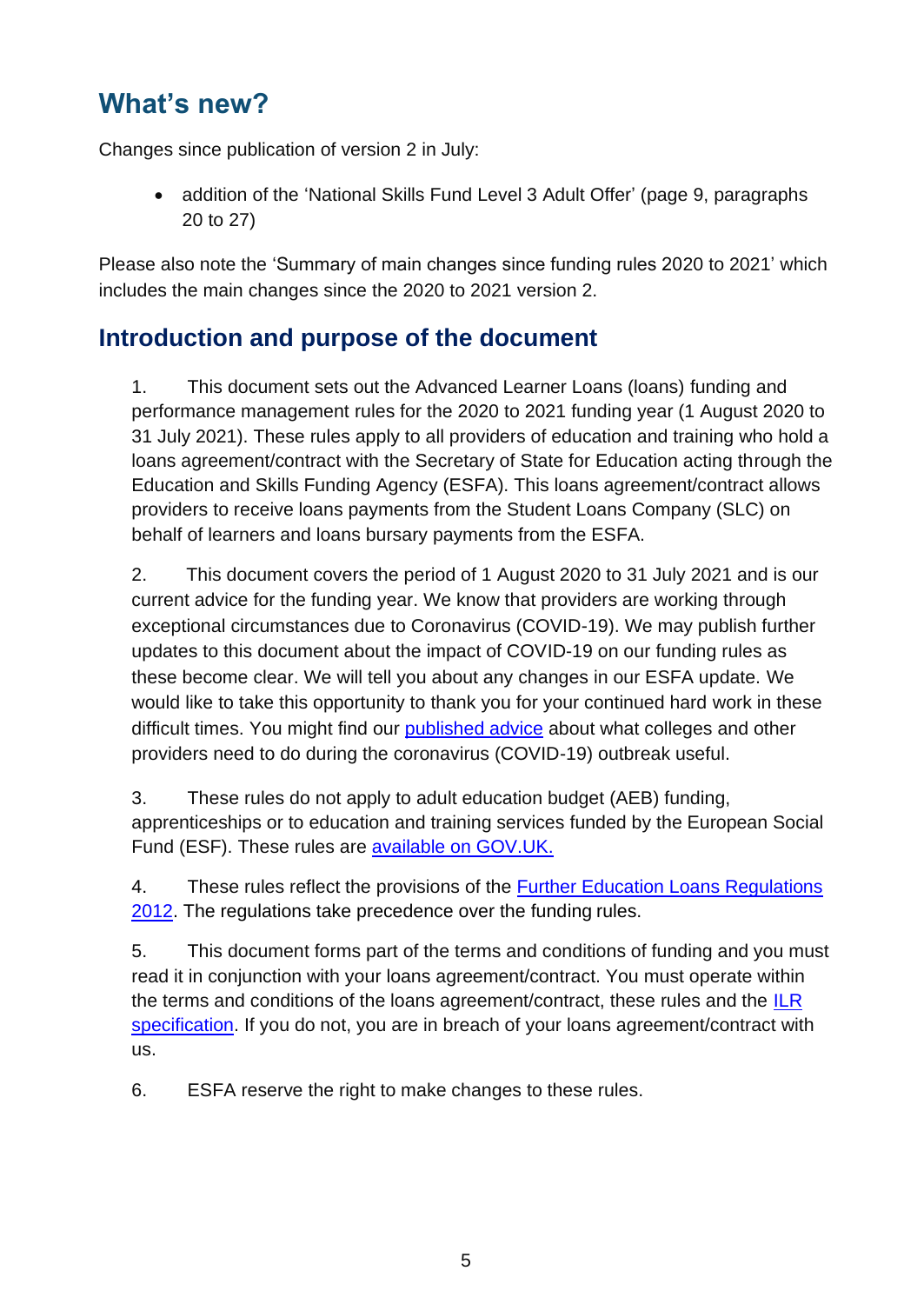#### <span id="page-5-0"></span>**How this document can help you**

7. This document contains the rules relevant to provision funded through loans and the loans bursary and may include the context of the rule in a box.

8. We have included a [glossary](#page-45-1) to explain technical terms.

#### <span id="page-5-1"></span>**Understanding the terminology**

9. The term 'we' refers to ESFA.

10. When we refer to 'you' or 'providers', this includes colleges, higher education institutions, training organisations, local authorities and employers who receive funding through a loans agreement/contract, to deliver education and training. We will use the generic term 'you' or 'provider' unless the requirements only apply to a specific provider type.

11. We publish an Education and Skills Contract/agreement which will include a loans facility for eligible loans providers. This facility enables providers to offer loanfunded provision to individuals, and to receive payments from the Student Loans Company (SLC) on behalf of individuals.

12. We use the terms 'individual' and 'learner' to cover all those who fund their education or training with a loan, and where appropriate who receive support through the loans bursary fund.

13. We use the term 'provision' and 'qualifications' to refer to all qualifications designated for loans, which will either be a qualification from the Ofqual regulated qualifications framework (RQF) or an Access to Higher Education Diploma recognised and regulated by the Quality Assurance Agency (QAA).

#### <span id="page-5-2"></span>**Contact us**

14. You can contact us through our [enquiry form.](https://form.education.gov.uk/en/AchieveForms/?form_uri=sandbox-publish://AF-Process-f9f4f5a1-936f-448b-bbeb-9dcdd595f468/AF-Stage-8aa41278-3cdd-45a3-ad87-80cbffb8b992/definition.json&redirectlink=%2Fen&cancelRedirectLink=%2Fen)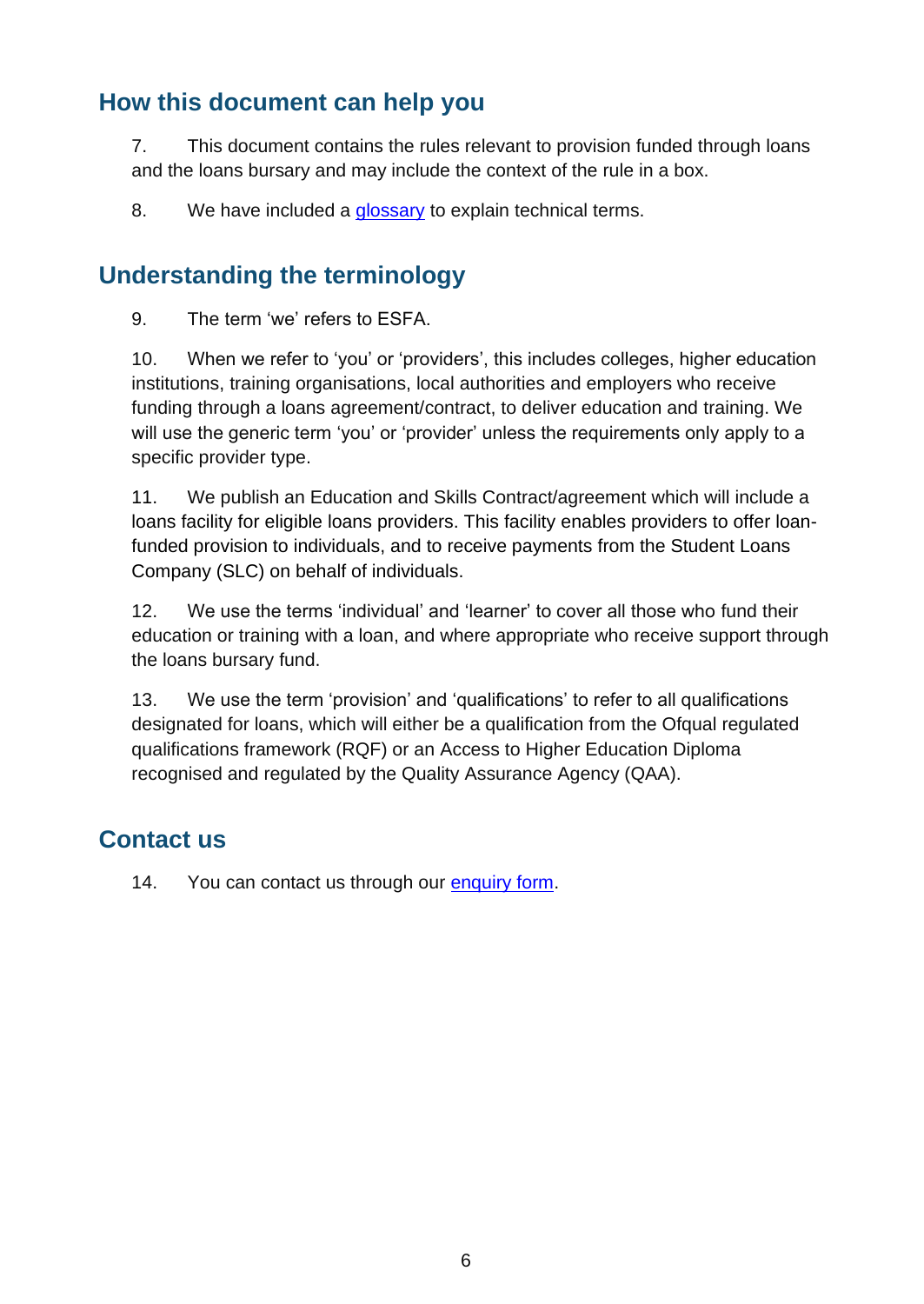## <span id="page-6-0"></span>**Advanced Learner Loans**

## <span id="page-6-1"></span>**Learner eligibility**

Advanced Learner Loans provide a source of fees and support to help people aged 19 and over undertake general and technical qualifications at levels 3, 4, 5 and 6.

By taking out a loan, a learner is taking direct responsibility and financial liability for their learning. In return you are obliged, as part of your agreement with the learner, to deliver high-quality learning and support to enable the learner to successfully achieve their desired outcome.

It is important that learners receive all the key information about what the loan is for, and are signposted to sources of further information to help them decide if they wish to apply for a loan. It is also imperative that they have information in the [Learning and](https://www.gov.uk/government/publications/24-advanced-learning-loans-funding-information-letter-templates) [Funding Information Letter](https://www.gov.uk/government/publications/24-advanced-learning-loans-funding-information-letter-templates) about the qualification, your fee and actual loan amount for their qualification.

Loans are not means tested.

- <span id="page-6-2"></span>15. Loans are available to eligible learners who are:
	- 15.1. aged 19 or older on the first day of starting their designated loans qualification
	- 15.2. studying in England, with a provider in receipt of a loan agreement from us (see paragraphs 28 to 29)
	- 15.3. studying one or more designated loans qualifications at levels 3, 4, 5, or 6 (see paragraphs 44 to 45)

<span id="page-6-3"></span>16. On receipt of a learner's loan application, SLC is responsible for assessing whether a learner is eligible.

17. More [information on learner eligibility](https://www.gov.uk/advanced-learner-loan/overview) is contained in Part 2 of Schedule 1 of [the Further Education Loans Regulations 2012](http://www.legislation.gov.uk/uksi/2012/1818/contents/made) which set-out the categories of eligibility which a learner must fall into in order to qualify for an Advanced Learner Loan. In the event of uncertainty over a particular category of eligibility, the regulations take precedence over these rules.

18. There are additional eligibility criteria for offenders. See [annex 2](#page-36-0) paragraphs 1.1 to 1.5 for more information.

19. For 19 to 23 year olds undertaking level 3 qualifications:

19.1. You must check a learner's [legal entitlement](https://www.gov.uk/guidance/qualification-funding-approval) to full funding and record that you have done this in the learner file before they make their loan application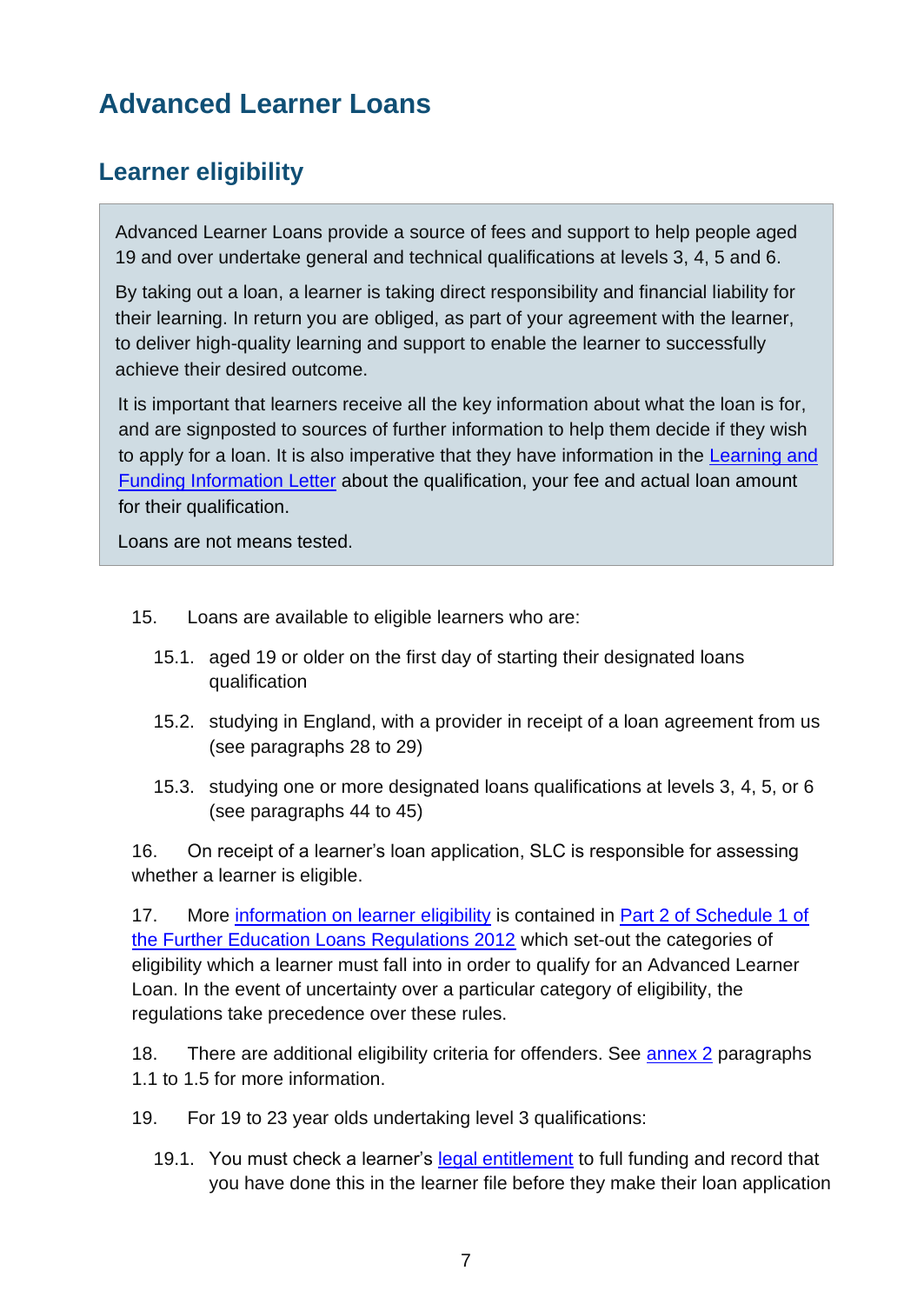(see paragraphs 122 to 131). If they have not exercised their legal entitlement to full funding for a first full level 3, you must make them aware of this entitlement.

- 19.2. If they have not exercised their AEB entitlement to full funding for either a first full level 3 or a subsequent level 3 qualification available to young people as part of the *High value courses for school and college leavers: a one-year offer for 18 and 19-year-olds* [\[full details on the offer are available\]](https://www.gov.uk/guidance/adult-education-budget-aeb-funding-rules-2020-to-2021) you must make them aware of either entitlement.
- 19.3. If you have an AEB funding agreement you must not offer a loan funded place to a learner who is able to undertake their chosen qualification with you by accessing an entitlement listed in para 19.2. Should this situation occur, you must perform a fee charged change of circumstance through SLC's learner provider portal and reduce their fee liability to zero.
- 19.4. SLC will recover the overpayment from you from future loans payments. If you have insufficient loan payments, SLC will ask you to repay any overpayment directly.
- 19.5. If you only hold a loans agreement/contract and are unable to offer an AEB fully-funded place, and a learner wishes to exercise their entitlement, including the 18/19 offer, you must signpost the learner to the National Careers Service to obtain information about alternative providers.
- 19.6. If a learner chooses to apply for a loan rather than exercising their entitlement either where they have access to AEB funding with you (as under 19.3) or, if not, at an alternative provider (paragraph 19.5) you must make them aware that this may mean that they give up their right to exercise their entitlement to AEB funding in future.
- 19.7. Where a learner has achieved a level 3 qualification, that was at the time they started or is still classed as a full level 3, and is not eligible for the 18/19 year old offer they can enrol on any subsequent level 3 qualification, of any size and apply for a loan or pay for their own learning.
- 19.8. Please contact [qualifications.ESFA@education.gov.uk](mailto:qualifications.ESFA@education.gov.uk) via email if you need advice on a previous qualification's designation.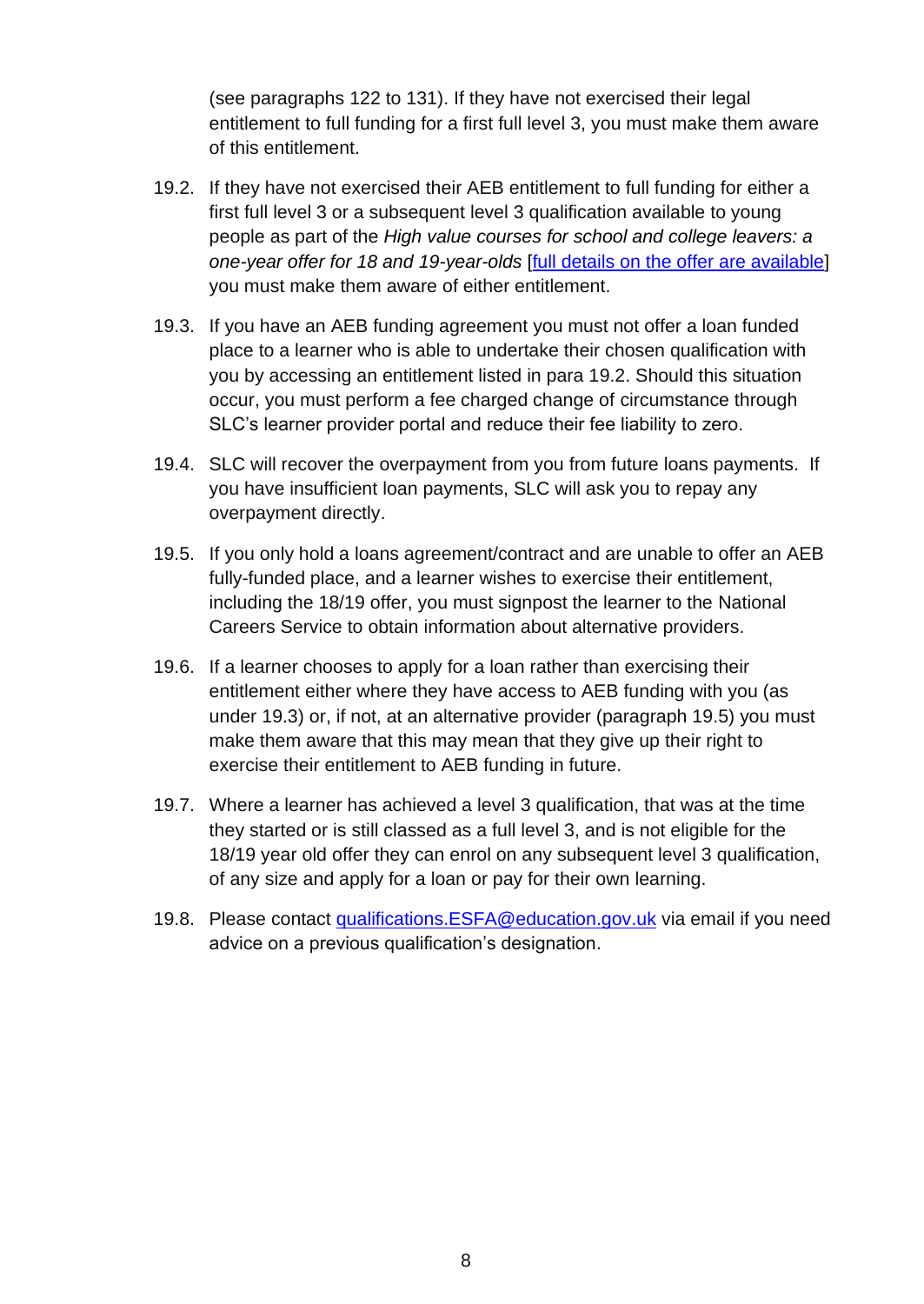## <span id="page-8-0"></span>**The National Skills Fund level 3 adult offer**

20. From 1 April 2021, the National Skills Fund level 3 adult offer will be available to support adults aged 24 and above without an existing full level 3 or equivalent qualification. This offer will also be available to adults aged 19 to 23 alongside the 19 to 23 legal entitlement offer. Full details of the offer can be found in the [National](https://www.gov.uk/guidance/national-skills-fund)  [Skills Fund guidance.](https://www.gov.uk/guidance/national-skills-fund)

21. For adults aged 19 and above undertaking level 3 qualifications:

a. You must check a learner's eligibility to full funding under the National Skills Fund level 3 adult offer and record that you have done this in the learner file before they make their loan application (see paragraphs 122 to 131). The criteria can be found in the [adult education budget funding rules](https://www.gov.uk/guidance/adult-education-budget-aeb-funding-rules-2020-to-2021)  [2020 to 2021.](https://www.gov.uk/guidance/adult-education-budget-aeb-funding-rules-2020-to-2021)

b. Where a learner eligible for full funding under the National Skills Fund level 3 adult offer plans to enrol on a qualification before 1 April 2021, you must advise the learner of this policy extension and document in the learner file if they decide not to access the level 3 adult offer and instead start prior to 1 April 2021 with loan funding.

c. If a learner chooses to start with loan funding before 1 April 2021 rather than accessing the National Skills Fund level 3 adult offer, you must make them aware that this may mean that they give up their right to exercise their eligibility to full AEB funding in future.

d. From 1 April 2021 onwards if they have not exercised their eligibility to full funding under the National Skills Fund level 3 adult offer for a first full level 3, you must make them aware of this offer.

22. If you have an AEB funding agreement you must not offer a loan funded place to a learner who is able to undertake their chosen qualification with you by accessing the National Skills Fund level 3 adult offer listed in paragraph 21. Should this situation occur, you must perform a fee charged change of circumstance through SLC's learner provider portal and reduce their fee liability to zero.

23. SLC will recover the overpayment from you from future loans payments. If you have insufficient loan payments, SLC will ask you to repay any overpayment directly.

24. If you only hold a loans agreement/contract and are unable to offer an AEB fully-funded place, and a learner wishes to exercise their eligibility to the National Skills Fund level 3 adult offer, you must signpost the learner to the National Careers Service to obtain information about alternative providers.

25. If a learner chooses to apply for a loan from 1 April 2021 rather than exercising their eligibility to the National Skills Fund level 3 adult offer, either where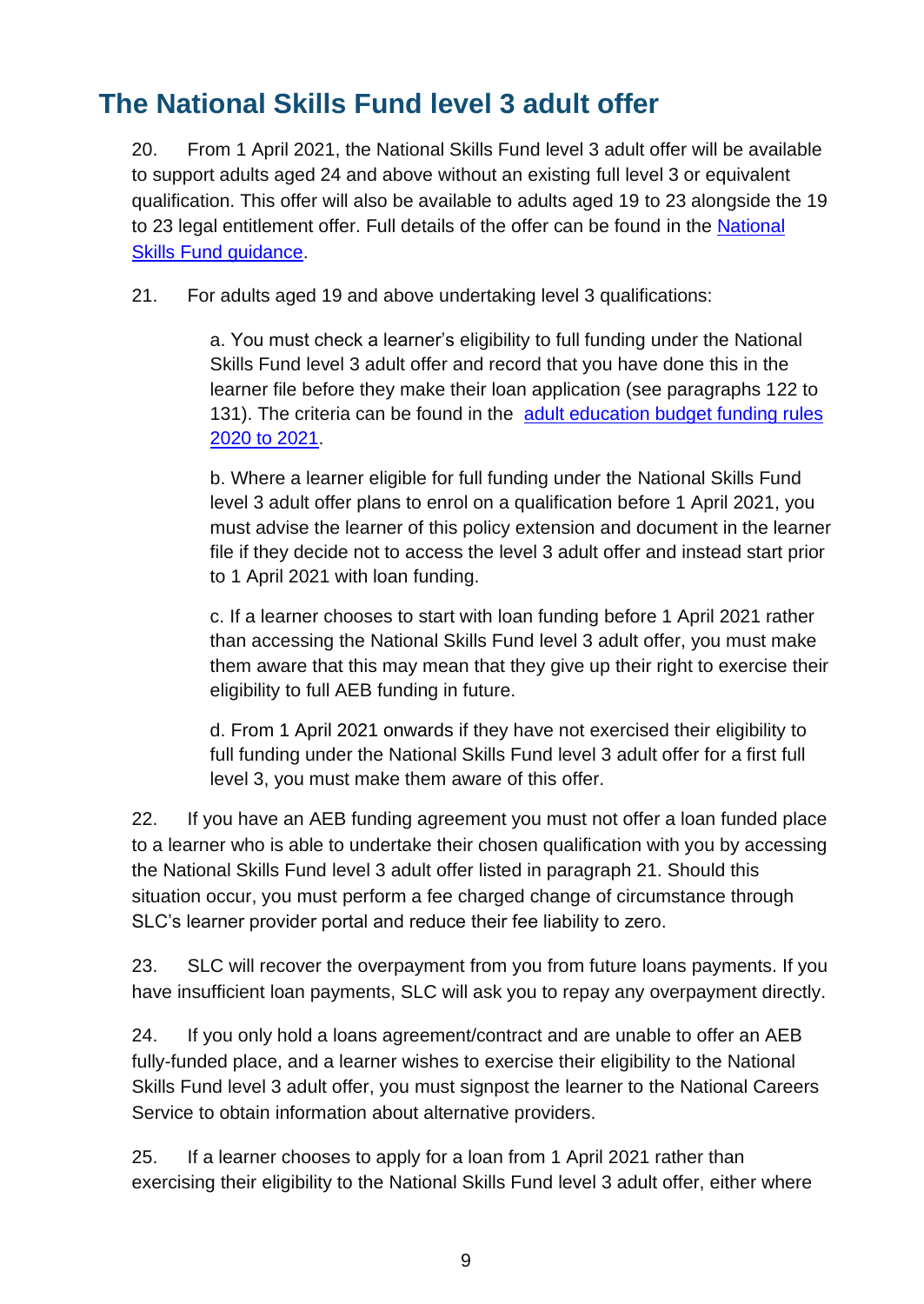they have access to AEB funding with you (as under paragraph 22) or, if not, at an alternative provider (paragraph 24) you must make them aware that this may mean that they give up their right to exercise their eligibility to AEB funding in future.

26. Where a learner has achieved a level 3 qualification, that was at the time they started or is still classed as a full level 3, they can enrol on any subsequent level 3 qualification of any size and apply for a loan or pay for their own learning.

27. Please contact [qualifications.ESFA@education.gov.uk](mailto:qualifications.ESFA@education.gov.uk) via email if you need advice on a previous qualification's designation.

## <span id="page-9-0"></span>**Provider eligibility**

Please note this section is subject to potential further amendments and clarifications. These changes are likely to be made in further iterations of this document.

28. You can only make offers of loan funded learning and receive loan payments from SLC on behalf of learners if we have given you a loans agreement/contract, and a learner has applied for a loan which has been approved by SLC.

29. To retain your eligibility for a loans agreement/contract you must successfully complete the [Register of training organisations \(RoTO\)](https://www.gov.uk/government/collections/sfa-register-of-training-organisations) refresh and update your information when we ask you to. If you fail or do not update when we ask you to, you must apply at the next opening. During this period, you will not be:

29.1. listed on the RoTO

29.2. invited to tender, or

29.3. able to increase the value of your loans agreement

30. If your organisation does not apply at the next opening of the RoTO, or you fail the application process, we will review your eligibility for a loans agreement.

31. You must not pay, or engage a broker, or any third party, to recruit learners who are considering funding their provision with a loan, on your behalf.

32. You must directly deliver provision to learners who are funding their provision with a loan.

33. You must not subcontract loans provision. The definition of sub-contractor is given in the glossary.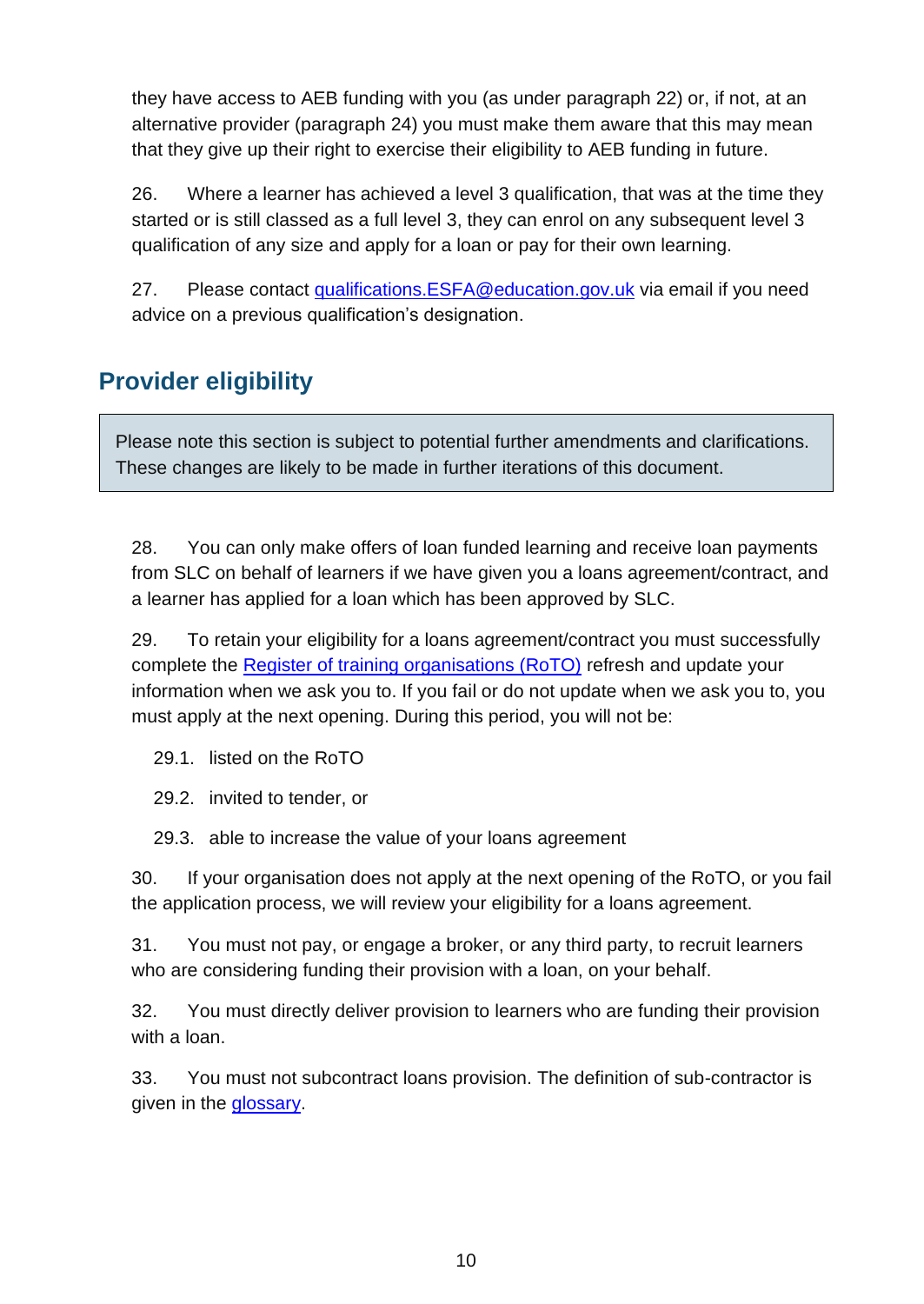#### <span id="page-10-0"></span>**Merger of organisations**

34. If your organisation plans to merge with another provider holding a loans agreement/contract you must:

- 34.1. inform your ESFA Territorial Team contact as early as possible to discuss the loan agreement/contract
- 34.2. inform SLC as early as possible, SLC will then advise you how this will impact your loan payments

#### <span id="page-10-1"></span>**Delivery location**

35. You must not deliver any loans funded provision outside England.

#### <span id="page-10-2"></span>**Loan amounts and financial contributions**

36. You must advise all learners of your fees and charging policy in advance of their decision to apply for a loan.

37. We do not expect that you need to charge more than the maximum loan amount as show on [the Hub.](https://hub.fasst.org.uk/Pages/default.aspx) For information about how the maximum amount of the loan is set, please refer to Advanced Learner Loans: maximum loan amounts for designated qualifications 2020 to 2021.

38. A learner can only apply for a loan to cover the tuition fee element of their provision, including all costs and charges for items without which they cannot complete their qualification.

- 39. You can:
	- 39.1. pass on professional bodies' membership fees to the learner and charge these as a requirement of enrolling, if this is needed to achieve the qualification
	- 39.2. ask a learner to pay directly for extra activities not essential to the learning, such as trips and visits.
- 40. You cannot:
	- 40.1. make it a condition that a learner takes up the optional extra provision to complete or achieve their qualification
	- 40.2. charge a learner if they need a **Disclosure and Barring Service** (DBS) check to participate in learning. If the learning is associated with the learner's employment, their employer is responsible for carrying out and paying for this check
	- 32.3 increase the loan fee after the qualification has been completed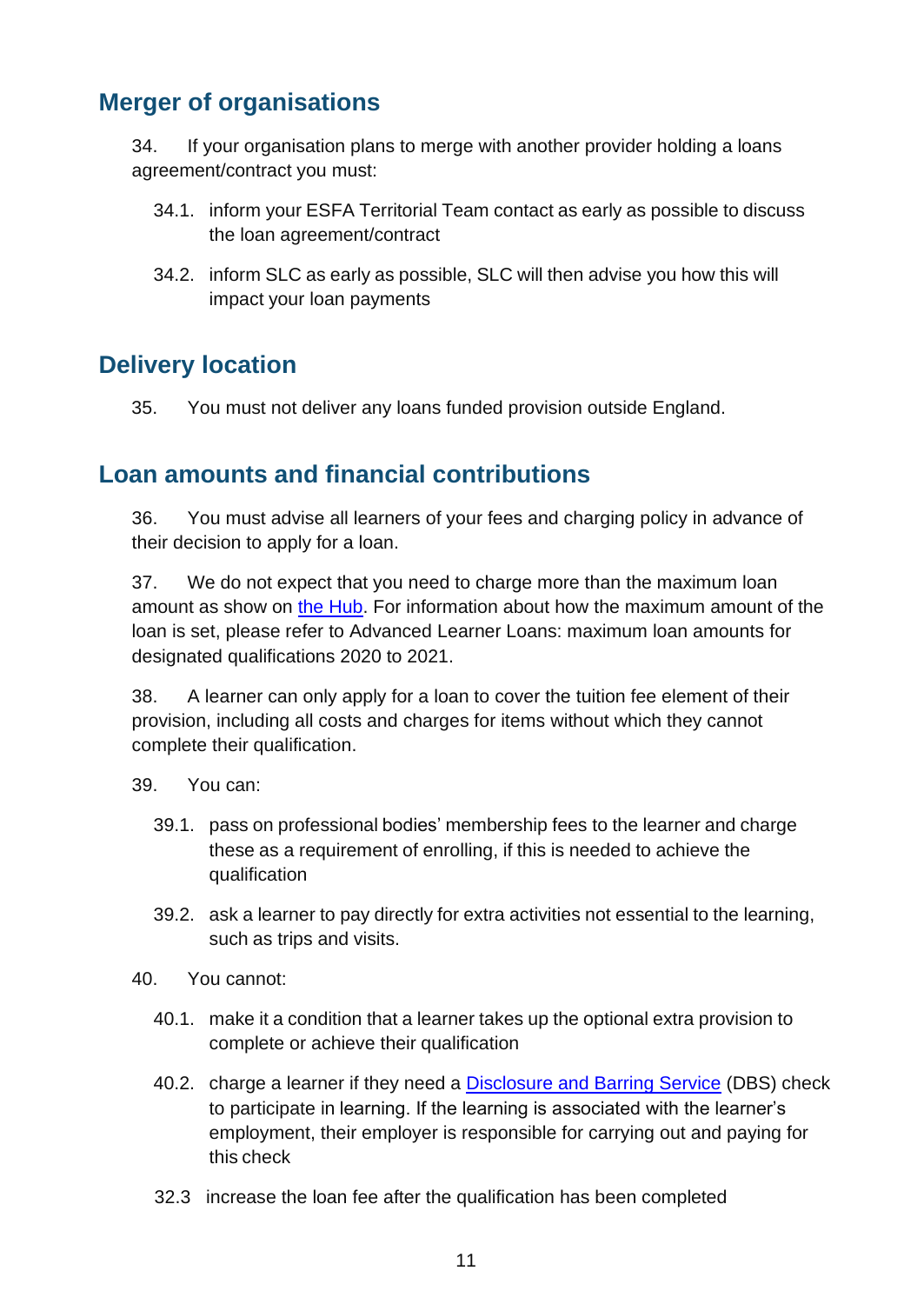41. A learner will only be eligible to apply for a loan that is either equal to (or less than) the lesser of:

- 41.1. the maximum loan amount in the learning aims section of the [Hub](https://hub.fasst.org.uk/Pages/default.aspx) for the qualification(s) they are undertaking
- 41.2. your fee, as shown in the learning and funding information letter issued by you to potential learners before they apply for a loan, and provided to SLC as part of the learner's loan application (see paragraph 62 for further details)
- 42. The minimum loan value a learner can apply for is £300.

## <span id="page-11-0"></span>**Qualifications designated for loans**

43. The Secretary of State for Education, acting through ESFA, is responsible for designating the qualifications eligible to be funded through a loan. The criteria set out in the [qualification funding approval principles guidance for 2020/21](https://www.gov.uk/government/publications/qualifications-getting-approval-for-funding) include the following:

43.1. A levels and AS levels

43.2. Quality Assurance Agency (QAA) Access to Higher Education Diplomas

43.3. general and technical qualifications at levels 3, 4, 5 and 6

44. The full list of designated qualifications is in the learning aims section of the [Hub](https://hub.fasst.org.uk/Pages/default.aspx) and the **[Qualifications website.](https://www.qualifications.education.gov.uk/)** 

45. You must check on [the Hub](https://hub.fasst.org.uk/Pages/default.aspx) or the [Qualifications website](https://www.qualifications.education.gov.uk/) that the qualification is valid for new starts on the date that the learner is due to start. You are also responsible for checking with the Awarding Body that the qualification is available.

46. You must have direct centre approval and, where appropriate, direct qualification approval, from the appropriate awarding organisation for the regulated qualifications you are offering. These qualifications must be designated for loans and you must deliver them in line with the qualification specification and guidance set out by the awarding organisation.

47. Loans cannot be used to fund only components of qualifications or to achieve a qualification on a unit by unit basis.

48. You must provide accurate unique learner number (ULN) information to awarding organisations and ensure all information you use to register learners for qualifications is correct. More information about the [Learning Records Service](https://www.gov.uk/topic/further-education-skills/learning-records-service) is available.

49. Where a learner takes out a loan for an Access to HE Diploma, completes it and progresses to, and completes a Student Finance England fundable HE course designated under the [Education \(Student Support\) Regulations 2011](http://www.legislation.gov.uk/uksi/2011/1986/contents/made) at level 4, 5 or 6, the outstanding balance of the loan for the Access to HE diploma will be written off.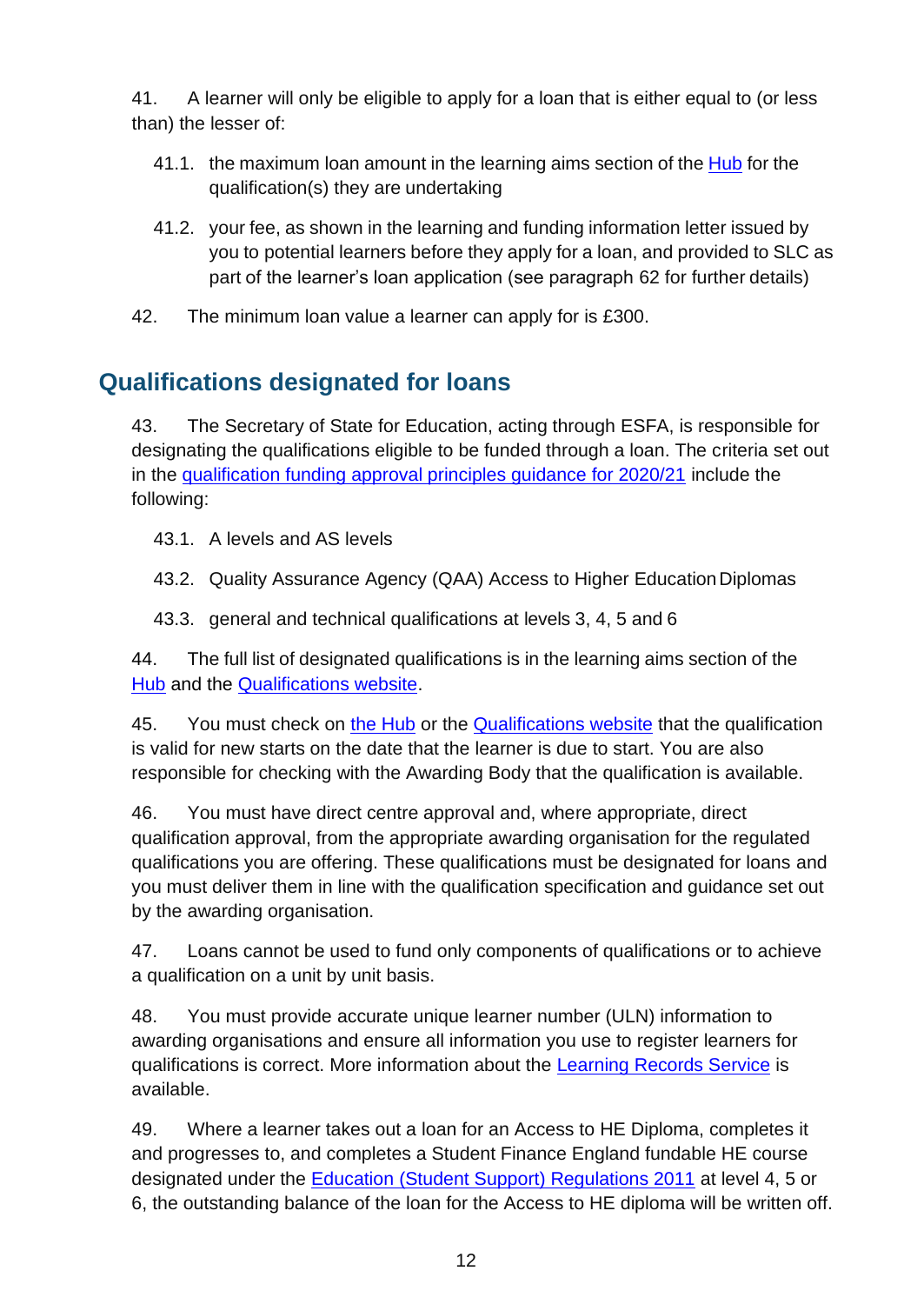#### <span id="page-12-0"></span>**Number of loans allowed**

50. The standard entitlement is that learners can access up to 4 loans in a lifetime, which they can take out either one after the other or at the same time. You are responsible for considering the ability of a learner that states an intention to apply for multiple loans for concurrent study.

51. Learners will need to apply for a separate loan for each designated qualification.

- 52. Within this entitlement a learner may apply for:
	- 52.1. no more than one loan to complete an Access to HE Diploma
	- 52.2. up to eight loans to undertake up to a maximum of 4 full A-levels; this will be treated as one single loan entitlement (see paragraphs 54 to 56)
	- 52.3. general and technical qualifications at levels 3, 4, 5 and 6

53. A learner can study a full A level by either enrolling on an A level or enrolling on an AS level qualification and then progressing to an A level qualification.

- 54. Where a learner intends to study towards, and sit:
	- 54.1. only an A level exam, they can apply for up to 4 loans for 4 individual A levels. They can make these applications at the same time or one after the other
	- 54.2. an AS level exam, not followed by an A level exam, they can apply for up to four loans for four AS levels
	- 54.3. an AS level exam, followed by an A level exam they can apply for up to 4 loans for 4 AS levels and up to four loans for the corresponding A levels. In this scenario the total fee for the AS level and A level must not exceed the maximum loan amount for the A level. Providers must reduce the fee charged to the learner for the A level(s) to take account of the prior study of AS levels

55. If a learner enrols on a combination of A level and AS levels, they will be able to apply for loans to undertake up to 4 full A levels, subject to the overall limits for each learning aim type, outlined above.

56. You can access further information, including illustrative examples on recording A and AS levels in our [ILR provider support manual 2020 to 2021.](https://www.gov.uk/government/collections/individualised-learner-record-ilr)

#### <span id="page-12-1"></span>**Recognition of prior learning**

57. A learner could have prior learning that has been previously accredited by an awarding organisation or could be formally recognised and count towards a qualification. If this is the case, you must: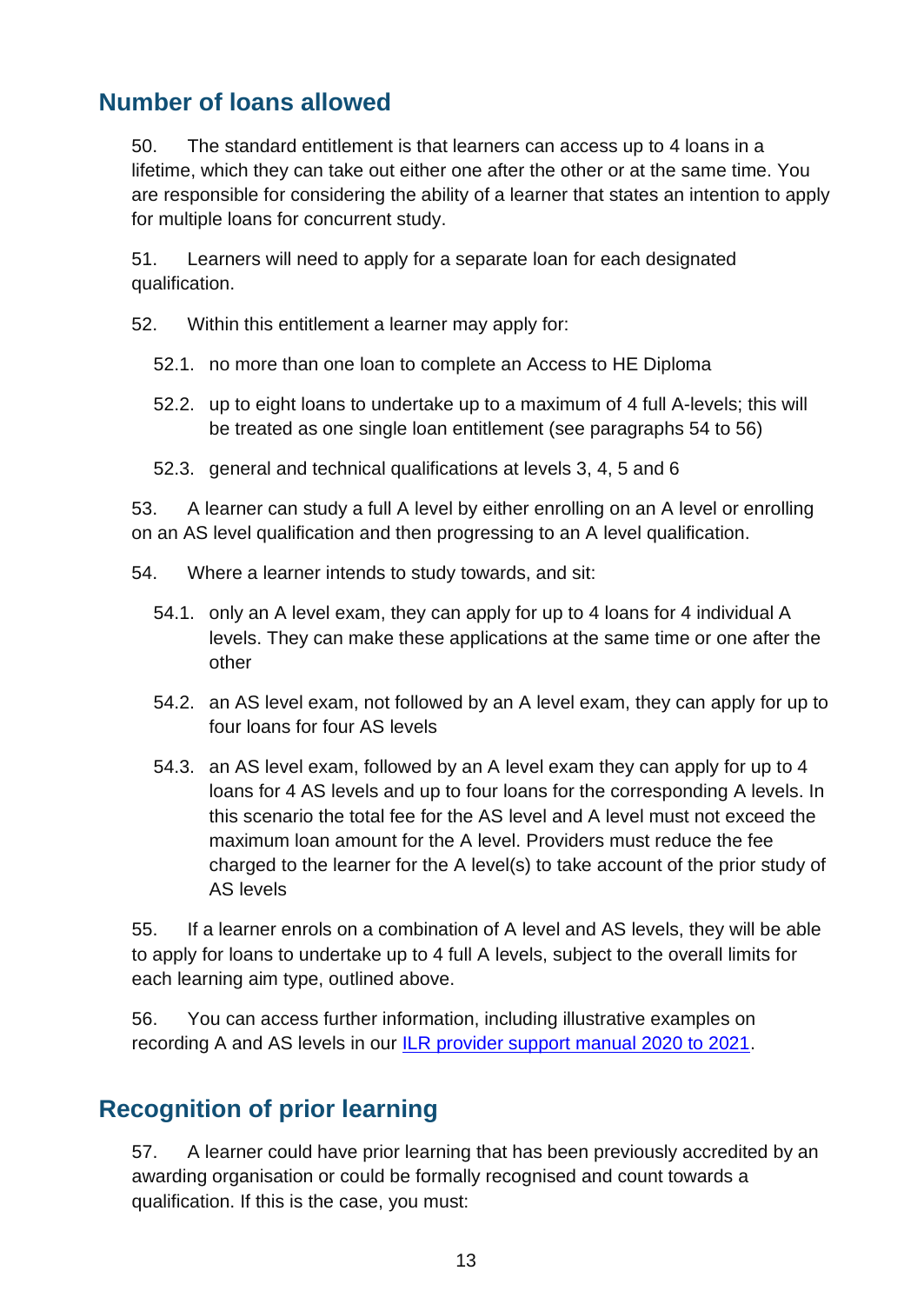- 57.1. reduce the fee charged to the learner for the qualification by the percentage of learning and assessment that the learner does not need
- 57.2. check if the individual's learning and/or achievement was undertaken within the last five years, if not you must assess whether the learning is still valid and relevant
- 57.3. ensure prior attainment is in the personal learning record (PLR) and query any contradictory information with the learner
- 57.4. follow the policies and procedures set by the awarding organisation for the delivery and assessment of the qualification
- 57.5. not require a learner to take out a loan if their prior learning meets the full requirements of the awarding organisation to achieve the qualification or where a learner only resits a qualification assessment or examination, and no extra learning takes place

#### <span id="page-13-0"></span>**Progression**

58. Where a learner undertakes a subsidiary diploma and progresses to an extended diploma at the same level, the progression can be considered as a single loan and the loan amount amended through the change of circumstance (change of learning aim) process (see paragraphs 77 to 84):

- 58.1. the change must be reported while the learner is still in learning on the subsidiary diploma.
- 58.2. you must issue another learning and funding information letter (see paragraph 82).
- 58.3. the learner must make a new loan request to cover the fee for the extended diploma.

59. Where a learner has already undertaken a subsidiary diploma funded with a loan and wishes to undertake an extended diploma at the same level and in the same subject at a later date, they can apply for another loan within their overall entitlement to four loans. In this scenario, providers must reduce the fee charged to the learner for the extended diploma to take account of the prior study of the subsidiary diploma.

#### <span id="page-13-1"></span>**Learner Journey**

- 60. There are 5 key stages in the learner journey that must be followed:
	- 60.1. **[Stage 1](#page-14-0)** Issuing the Learning and Funding Information Letter
	- 60.2. **[Stage 2](#page-15-0)** The Learner Application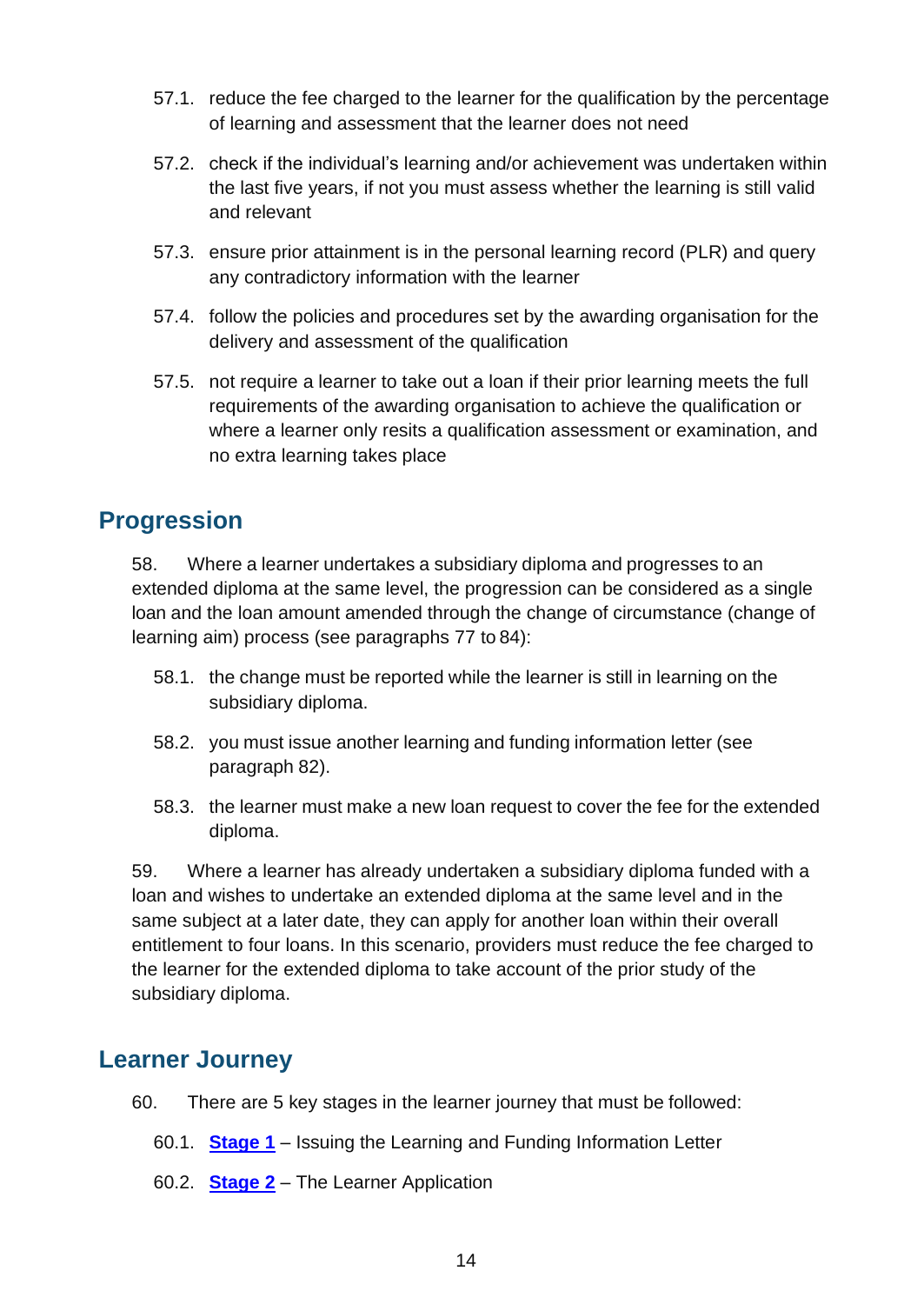- 60.3. **[Stage 3](#page-16-0)** The Initial Liability Point
- 60.4. **[Stage 4](#page-16-2)** In Learning
- 60.5. **[Stage 5](#page-18-2)** Completion and Achievement

#### <span id="page-14-0"></span>**Stage 1**

#### <span id="page-14-1"></span>**Learning and funding information letter**

- 61. Before offering a loans funded place to a learner you must:
	- 61.1. assess the learner's needs and aptitude for a designated loans qualification; and
	- 61.2. use the learning provider portal to check there is sufficient funding within your loan agreement to cover the learner's loan payments due for the qualification within the funding year

62. You must issue a [learning and funding information letter t](https://www.gov.uk/government/publications/24-advanced-learning-loans-funding-information-letter-templates)o all potential learners to whom you have offered a learning place and who may seek a loan for their fees. The letter must provide the learner with the information they need:

- 62.1. to decide whether to apply for a loan
- 62.2. to complete their loan application, if they wish to do so
- 63. You must use the [standard template](https://www.gov.uk/government/publications/24-advanced-learning-loans-funding-information-letter-templates) for the letter and include:
	- 63.1. standard text as set out in the template letter
	- 63.2. the UK provider reference number (UKPRN)
	- 63.3. learning aim reference number
	- 63.4. title of the designated loans qualification
	- 63.5. the learner start date and planned end date
	- 63.6. the address, including postcode, to confirm where the loans provision will take place
	- 63.7. the fee charged to the learner
	- 63.8. the maximum loan amount available for the qualification as published on the learning aims section of the [Hub](https://hub.fasst.org.uk/Pages/default.aspx)

64. You must not complete a loan application form on behalf of a learner, or influence a learner's decision to apply for a loan.

65. You must retain a copy of the completed learning and funding information letter for each learner in the learner file (see paragraph 130), and, if applicable, a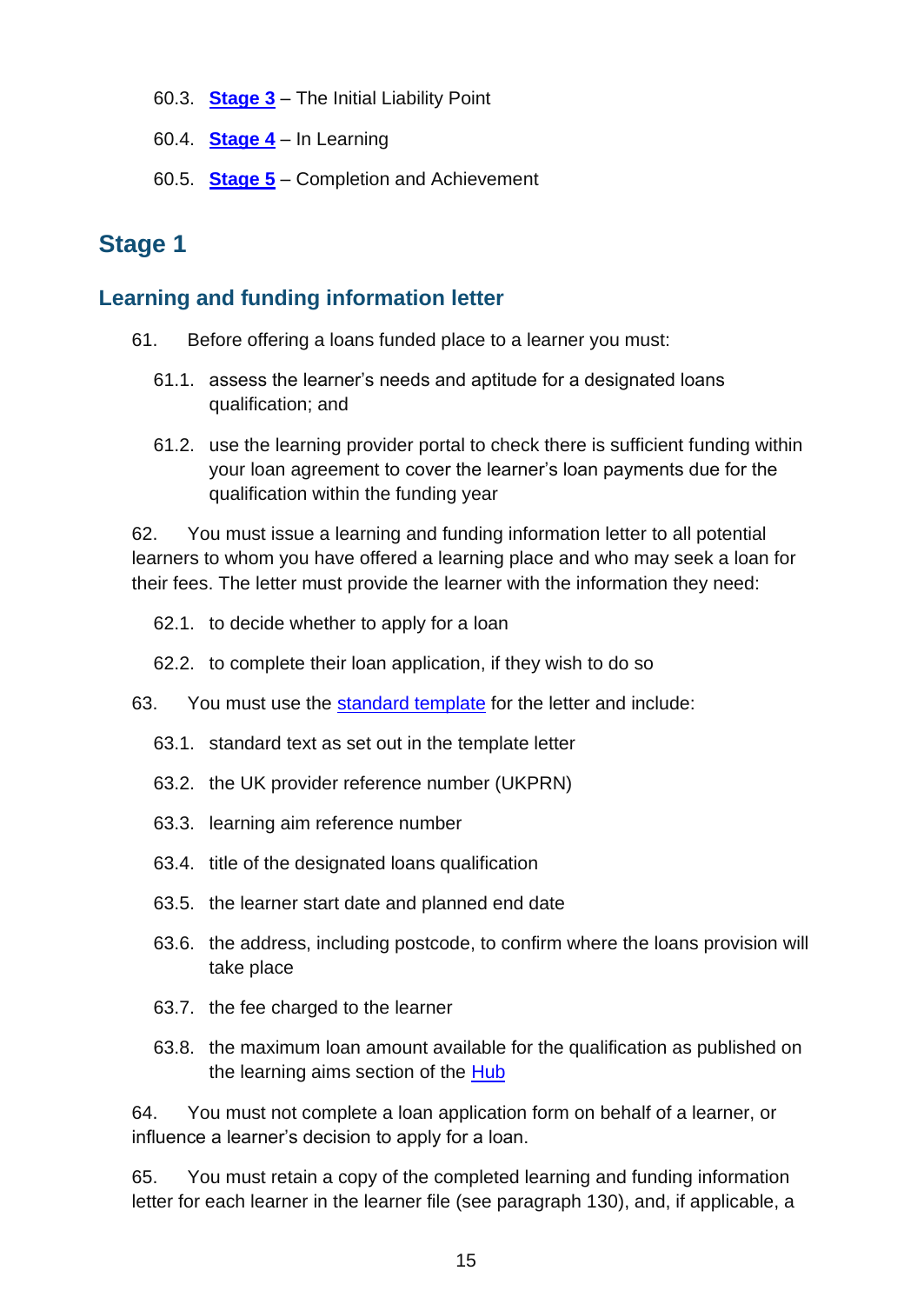copy of an updated learning and funding information letter when there is a change to a learner's qualification or fees.

66. There is a separate learning and funding information letter and loan application process for learners in custody, see [annex 2,](#page-36-0) paragraphs 2 to 4.

## <span id="page-15-0"></span>**Stage 2**

#### <span id="page-15-1"></span>**Learner application**

SLC will assess a learner's loan application against the eligibility criteria and if approved, and the learner attends the learning, they will make scheduled loan payments to you on behalf of learners.

SLC will give you access to their [learning provider portal](http://www.lpservices.slc.co.uk/) (an interactive web-based service that will act as the main channel of communication between you and SLC). You will be able to see the status of a learner's loan application using the portal.

67. You must provide SLC with the information they need to administer loans in line with [SLC's service standards.](http://www.lpservices.slc.co.uk/information-and-guidance/service-standard.aspx) The information provided to SLC must match the information you report in the ILR when the learner commences their learning. We will monitor the data reported in the ILR and the data held by SLC and take action where we find discrepancies.

68. When a learner's loan application has been approved and they have started their learning (see paragraph 69) you must confirm the learner's attendance to SLC through the learning provider portal.

69. The start date is when activity directly related to the qualification has begun. This would not include enrolment, induction, prior assessment, diagnostic testing or similar activity.

70. The planned duration of the qualification must be reported accurately to SLC and in the ILR. If the planned duration is found to have been reported incorrectly to SLC, you must notify SLC so they can correct the payment profile. You must not change the planned end date reported in the ILR and to SLC simply because the learner goes beyond it.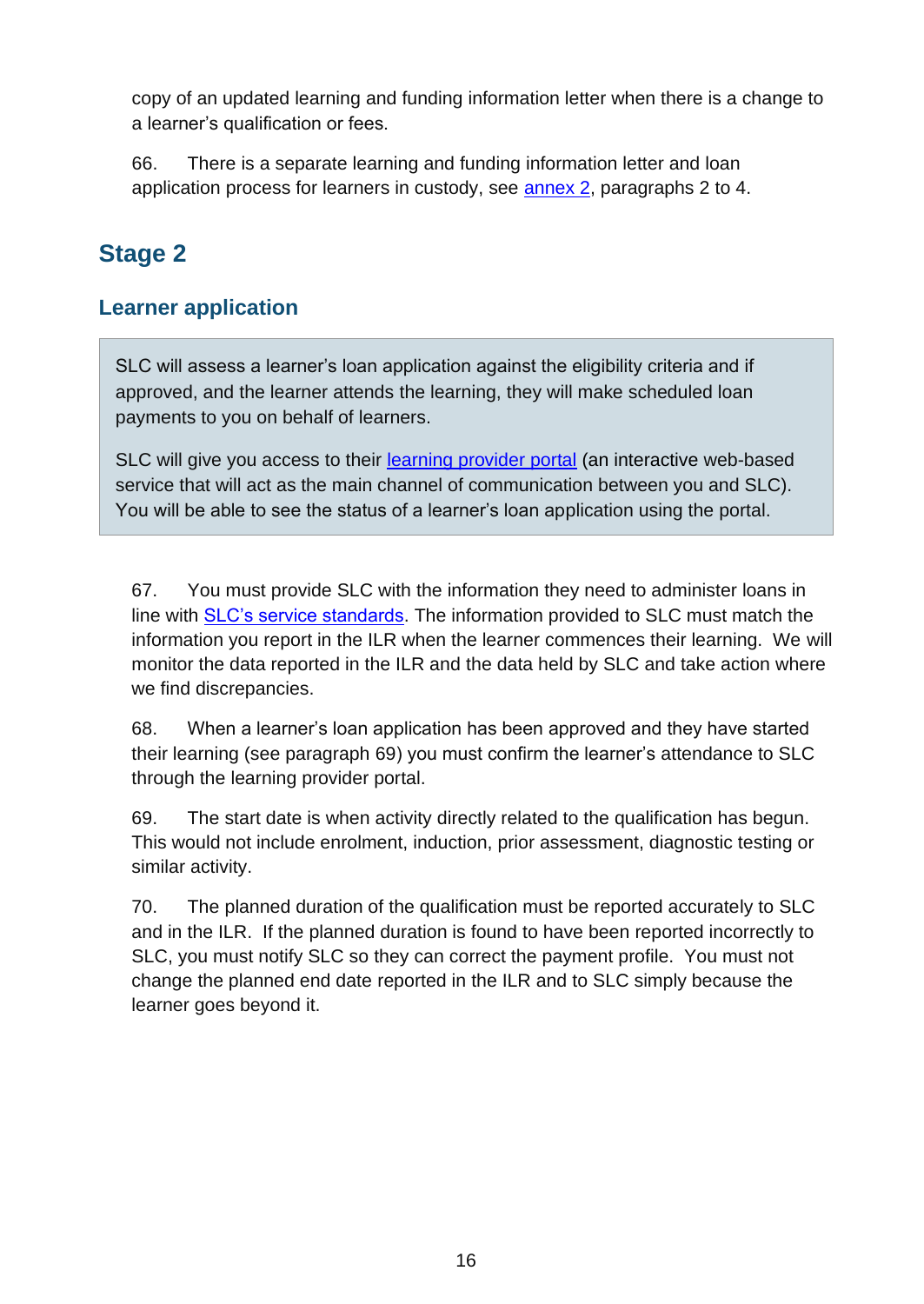## <span id="page-16-0"></span>**Stage 3**

#### <span id="page-16-1"></span>**Initial liability point**

71. You can only confirm a learner has started their learning after two weeks of attendance and you must only report the advanced learner loans indicator in the ILR once the learner has been approved for a loan.

72. Learners become liable for their loan two weeks after their start date; this is referred to as the 'initial liability point' and will either be:

- 72.1. 2 weeks from the qualification start date, as shown on the loan application form or
- 72.2. 2 weeks after the learner started their learning if they started at a later date than the one given on the loan application form (in this case you must inform SLC about the change to the start date through the learning provider portal before you confirm the learner's attendance - please refer to SLC's [learning provider portal user guide\)](https://www.lpservices.slc.co.uk/support-materials-and-resources/user-guides.aspx). You must accurately record the learner's unique learner number (ULN) in the learning provider portal before you can confirm their attendance.

73. You must ensure you register the learner with the Awarding Organisation within the timescales set by the awarding organisation.

74. If a learner leaves their qualification before the initial liability point, or if a learner has never attended, you must confirm this to SLC using the learning provider portal.

75. You must not report the advanced learner loans indicator in the ILR if the learner did not pass the liability point and claim funding for any support costs, such as the loans bursary.

#### <span id="page-16-2"></span>**Stage 4**

#### <span id="page-16-3"></span>**In learning**

76. When a learner has passed the initial liability point, you must confirm their attendance to SLC, using the learning provider portal, on a quarterly basis on 1 November, 1 February, 1 May and 1 August.

#### <span id="page-16-4"></span>**If a learner's circumstances change**

77. If a learner's details or circumstances change, or you identify the information is incorrect on the SLC portal you must tell SLC as soon as you are aware and before all scheduled payments made by the SLC on behalf of the learner are made.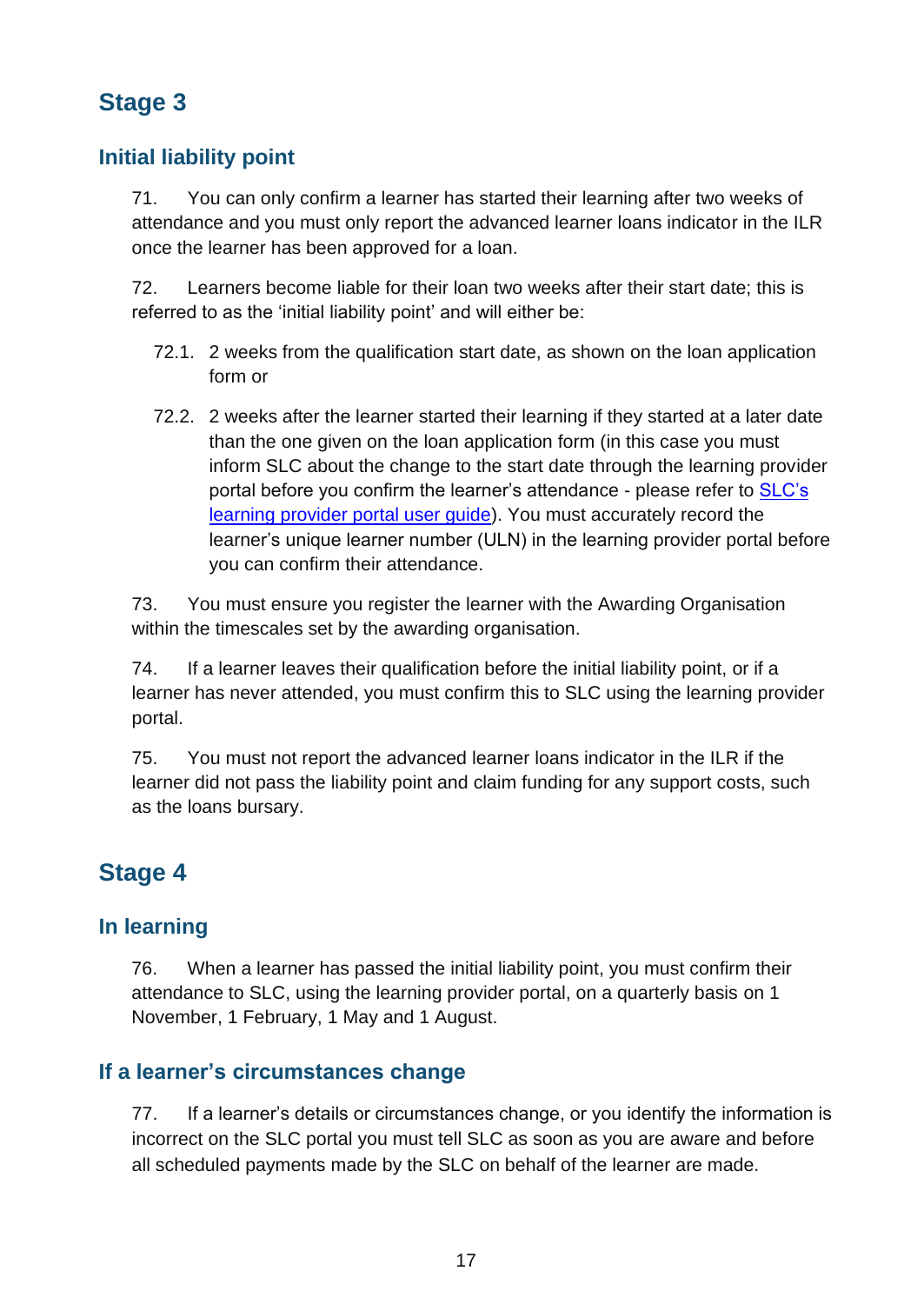78. This will reduce the risk of inconsistencies between the SLC portal and the ILR and a learner becoming legally responsible for a loan for a qualification they are no longer studying.

79. You must ensure that learners are aware that they have a responsibility to keep SLC informed of any changes to their circumstances. We will monitor loans data to ensure that funding does not continue to be provided for learners who are reported in the ILR as withdrawing from their qualification.

80. The following reasons may result in a learner's details or circumstances changing from the information they supplied in their initial application:

80.1. a change in personal details

80.2. a change in provider

80.3. a change of learning aim

80.4. a change of loan amount or the fee you charge (see paragraph 82)

80.5. cancellation of an application

80.6. withdrawal from the qualification

80.7. taking a break from learning or suspending or resuming learning

81. Only a learner can make a request to SLC to change their personal details or to request an increase in their loan amount.

82. If the qualification or fees change, you must provide the learner with another learning and funding information letter in advance of the change being implemented.

83. There must be no fee increase after the course end date.

84. You can find detailed information and guidance on managing changes of circumstance on SLC's learning provider [serviceswebsite.](http://www.lpservices.slc.co.uk/)

85. Further information about managing changes of circumstances for learners in custody is given in [annex](#page-36-0) 2.

#### <span id="page-17-0"></span>**Breaks in Learning**

86. You must record the date a learner takes a break in learning and the date they restart their learning in the ILR. Further guidance on recording breaks can be found in the [ILR provider support manual 2020 to 2021.](https://www.gov.uk/government/collections/individualised-learner-record-ilr)

87. You must have evidence that the learner agrees to return and continue with the same learning aim; otherwise, you must report the learner as withdrawn. When the learner returns to learning, you must re-plan and extend the remaining delivery as required.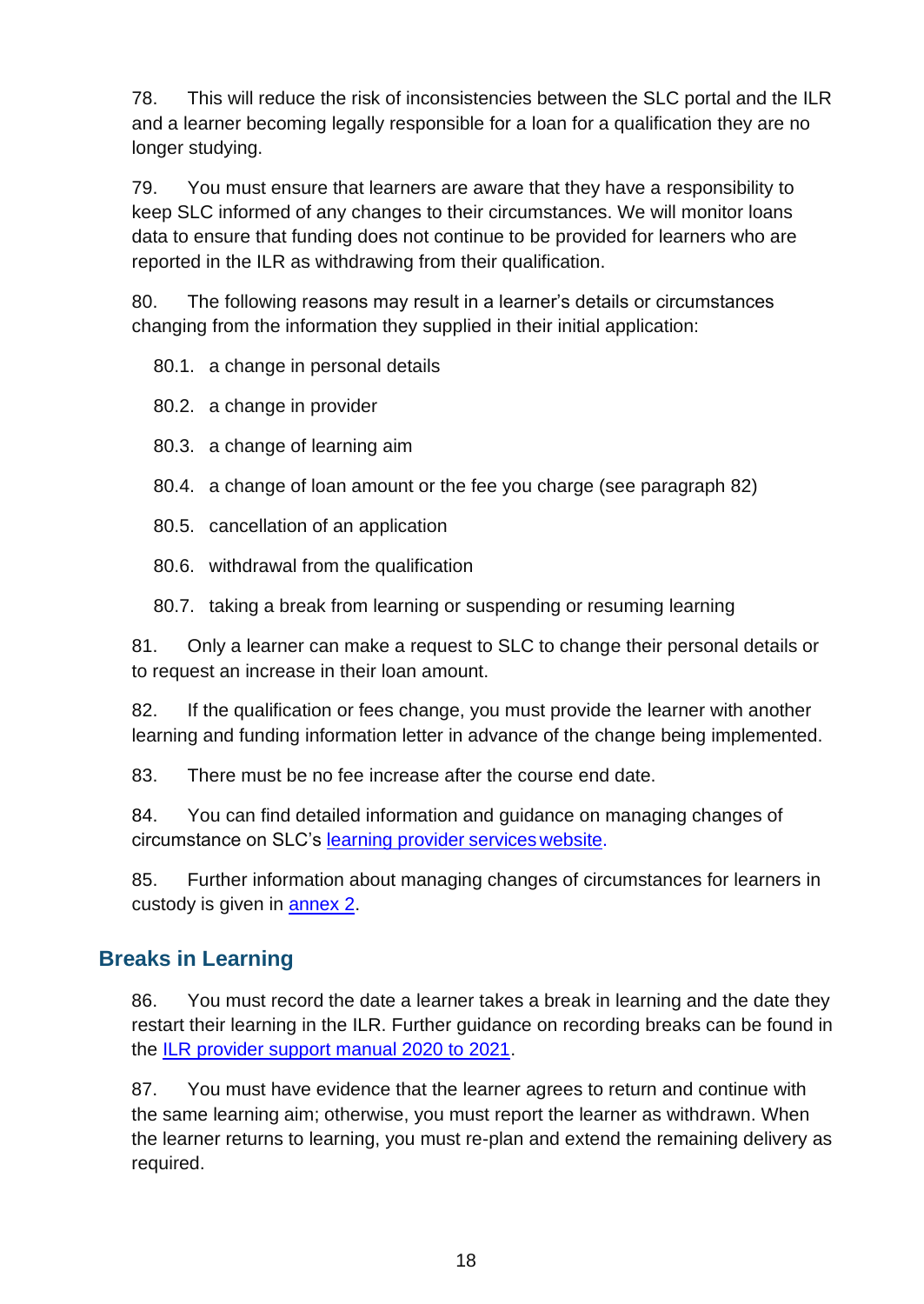88. You must not use a break in learning for short-term absences, such as holidays or short-term illness.

#### <span id="page-18-0"></span>**Learner transfers**

89. If a learner changes provider during their learning, you must inform SLC through the learning provider portal and the learner must be marked as a withdrawal from your organisation. You must also make sure that you update this information on the ILR.

90. Where late notification of withdrawal results in an overpayment, SLC will recover this overpayment from your future loan payments. If you have insufficient future loan payments, SLC will ask you to repay any overpayment.

91. Learners transferring with an intention to continue their qualification and access further loans support will be required to apply for an additional loan.

92. If a learner transfers to your organisation, you must ensure that a new learning and information letter is issued to them.

#### <span id="page-18-1"></span>**Retrospective applications and changes**

93. A learner can apply for a loan retrospectively after the initial liability point but it must be while they are still undertaking the qualification. If the loan is approved by SLC and the learner has already paid fees to you, then you must refund the full amount to the learner to avoid double funding.

94. If necessary, a change of circumstances can also be raised retrospectively. You must ensure that this is submitted by the learner while the qualification is being undertaken.

## <span id="page-18-2"></span>**Stage 5**

#### <span id="page-18-3"></span>**Completion and achievement**

95. When a learner has completed and achieved their designated loans qualification you must follow your awarding organisation's procedures for claiming the relevant certificate and ensure this is given or forwarded to the learner. You must evidence in the learner file that you have done this.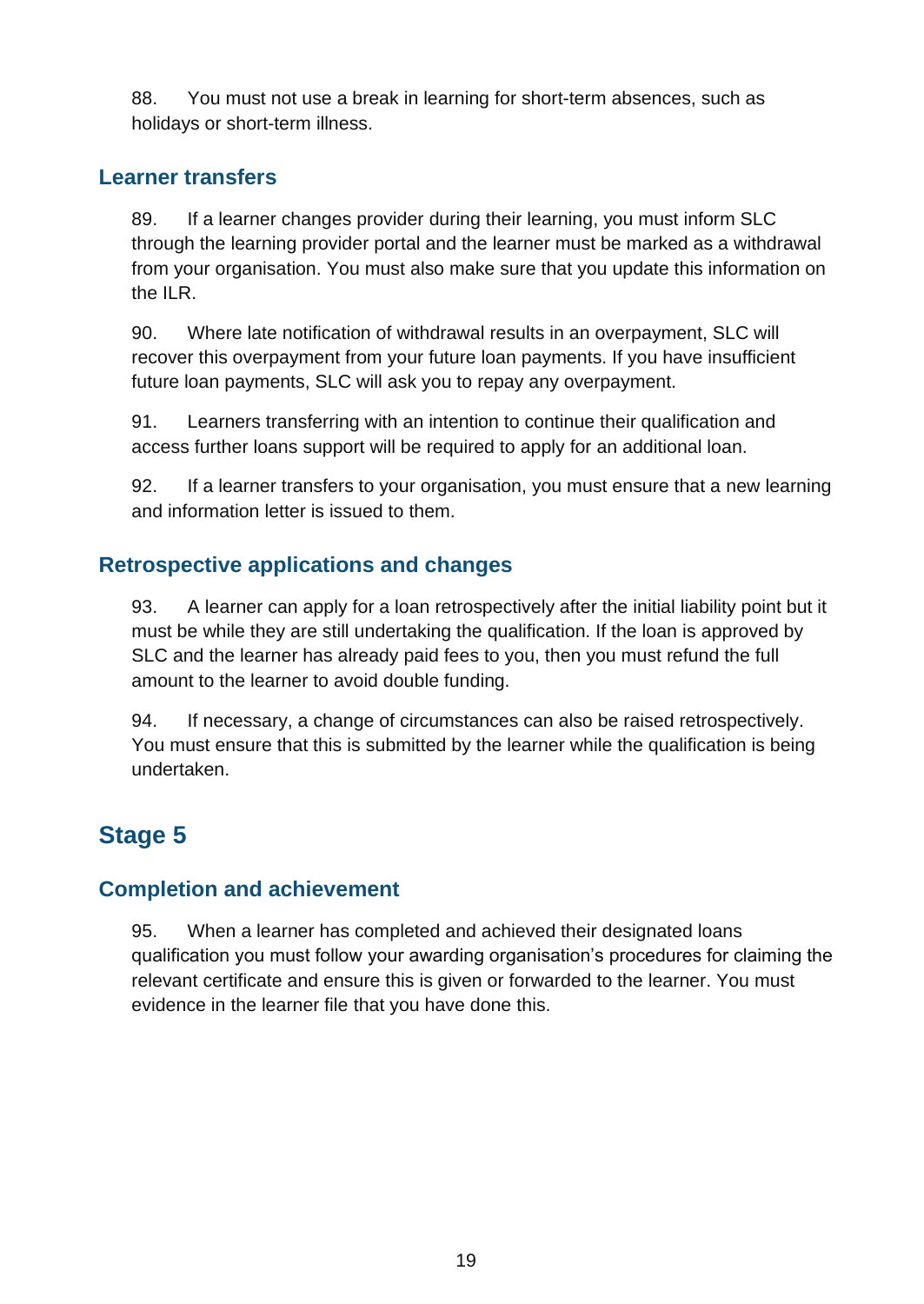## <span id="page-19-0"></span>**Advanced Learner Loans bursary fund**

We provide a loans bursary fund to help vulnerable and disadvantaged loan funded learners to overcome cost associated with study which may prevent them from taking part in or continuing in learning.

The loans bursary fund provides the following:

- **learner support** funding for financial hardship, childcare and residential support
- **learning support** activity for 'in-learning' support, such as support for teaching assistants or reasonable adjustments under the [Equality Act 2010.](http://www.legislation.gov.uk/ukpga/2010/15/contents) Details of support for those learners in custody or released on temporary license can be found in [annex 2](#page-36-0)
- 96. In using your loans bursary funding you must:
	- 96.1. use your loans bursary fund only for learners who have a loan approved by SLC and who have a need which has been assessed by you
	- 96.2. prioritise vulnerable groups and disadvantaged learners
	- 96.3. ensure you keep sufficient funding to provide the learning support we refer to in paragraphs 106 to 108
	- 96.4. consider using either AEB or loans bursary to support specific provision funded by either AEB or ALL where a learner is on 2 courses at the same time
	- 96.5. make it clear to learners if they are in receipt of any state benefits it is their responsibility to inform the Department for Work and Pensions (DWP) about any learner support they receive from you, as the learner support payment may impact benefits
	- 96.6. have criteria for how you will administer and distribute your funds, these must reflect the principles of equality and diversity and be available to learners and us on request

97. You may claim loans bursary fund if learning continues past the planned end date and the learner still needs support to complete their course

98. If you are funded through a grant for your AEB provision, you can claim up to 5% of your loans bursary expenditure for learner support on administration costs.

- 99. You must not:
	- 99.1. use your loans bursary funding to cover costs and charges for items without which a learner could not complete their course, these must be charged only in the course fee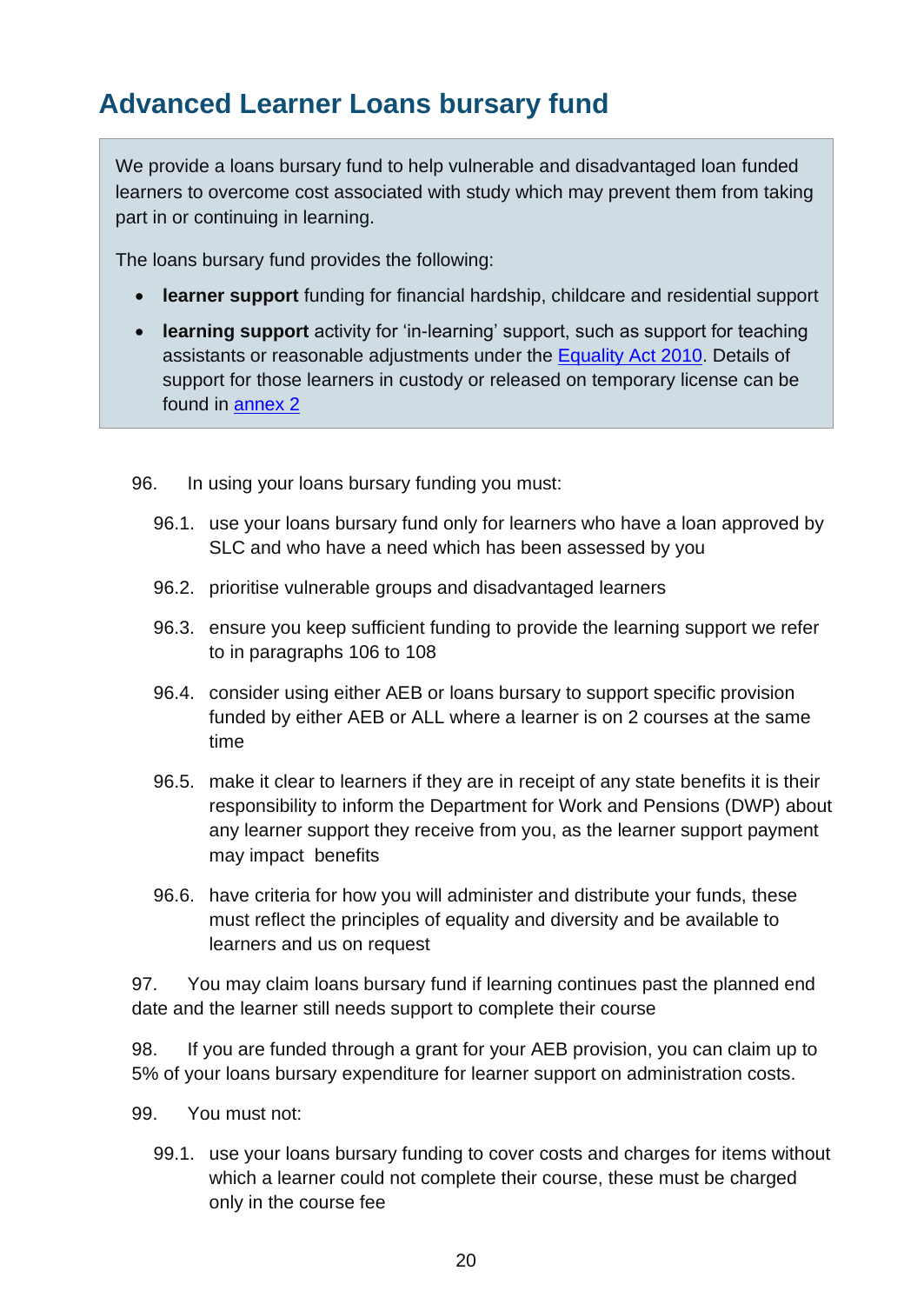- 99.2. transfer funding between your loans bursary and your adult education budget
- 99.3. use loans bursary funding for a learner carrying out a higher education course or learning aims fully funded from other sources
- 99.4. to pay weekly attendance allowances or achievement and attendance bonuses
- 99.5. use loans bursary funding for learner support for learners in custody or released on temporary licence

#### <span id="page-20-0"></span>**Learner support**

100. Learner support is available to provide financial support for learners with a specific financial hardship preventing them from taking part / continuing in learning. Before you award support to a learner, you must identify their needs within the following 'categories'.

- 100.1. Hardship funding general financial support for vulnerable and financially disadvantaged learners to support participation
- 100.2. 20+ childcare funding for learners aged 20 or older on the first day of learning who are at risk of not starting or continuing learning because of childcare costs
- 100.3. Residential Access funding to support ESFA funded loans learners (where they need to live away from home)

#### <span id="page-20-1"></span>**Learner support: hardship**

101. You can support learners based on their financial needs and local circumstances.

Types of support include:

- 101.1. course-related costs, including course trips, books and equipment (where these costs are not included in the tuition fee)
- 101.2. transport costs for getting to and from a course
- 101.3. professional membership fees and any fees or charges due to external bodies related to the course
- 101.4. support with domestic emergencies and emergency accommodation provided by others, or by providing items , services or cash direct to the learner, this can be in the form of a grant or repayable loan provided by you for course related costs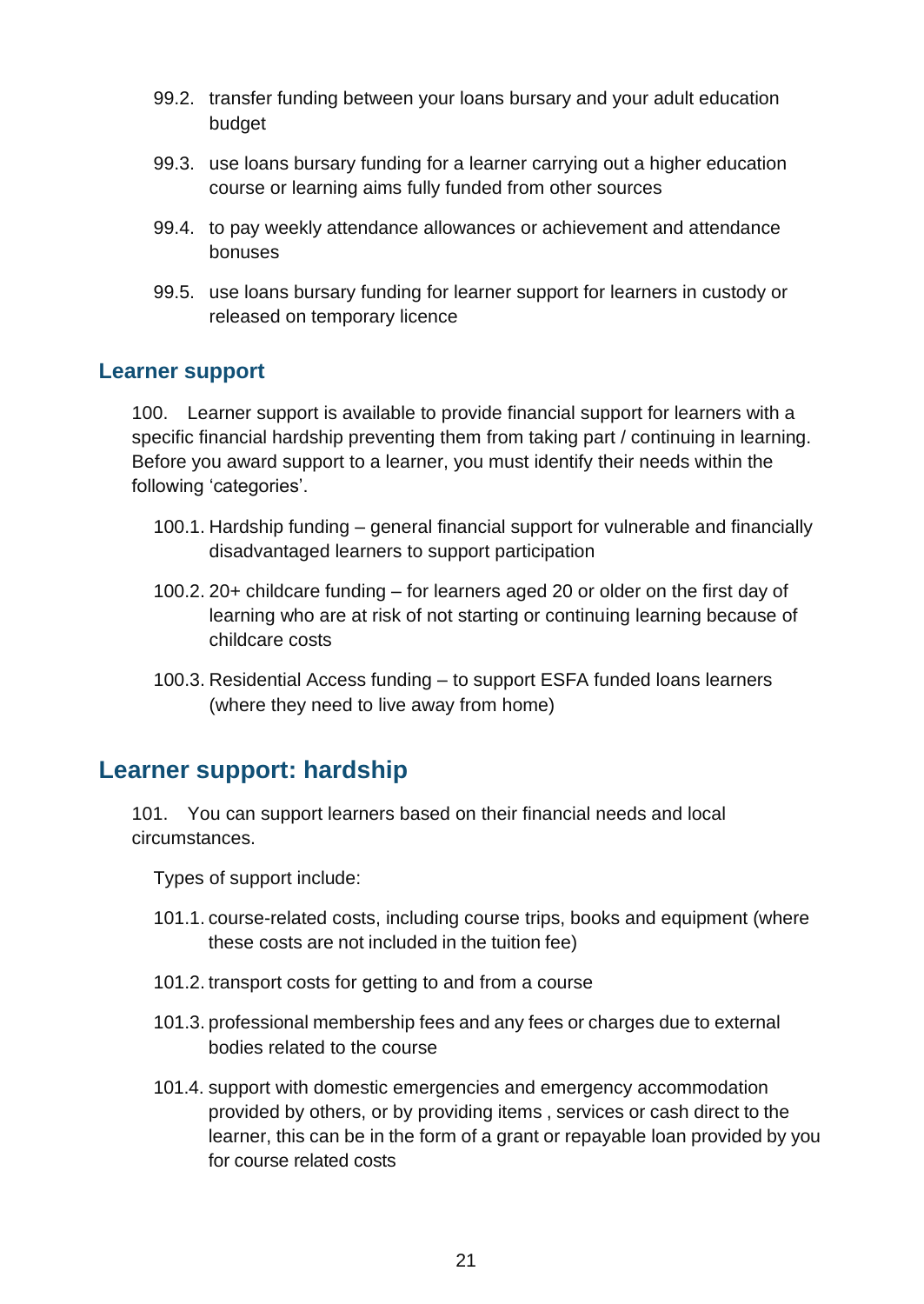#### <span id="page-21-0"></span>**Learner support: childcare for learners aged 20+**

102. You can only use loans bursary funding to pay for childcare with a childminder, provider or childminder agency who is registered with Ofsted.

- 103. You must not use loans bursary funding to:
	- 103.1. fund informal childcare, such as that provided by a relative
	- 103.2. set up childcare places or to make a financial contribution to the costs of a crèche
	- 103.3. fund childcare for learners aged under 20 years of age on the first day of learning; instead you must direct them to the [ESFA's](https://www.gov.uk/guidance/16-to-19-education-financial-support-for-students) 'care [to learn'](https://www.gov.uk/care-to-learn) [programme](https://www.gov.uk/care-to-learn)
	- 103.4. top up childcare payments for learners aged under 20 years receiving funding from 'care to learn'

#### <span id="page-21-1"></span>**Learner support: residential support**

104. You can use the loans bursary to provide residential funding to support learners who receive specialist provision which involves a residential element or to support learners who cannot access provision locally. The fund can help learners in private accommodation or in accommodation you own or manage.

- 105. You must:
	- 105.1. set out the criteria and procedures for considering and agreeing applications for residential support from your loans bursary funds
	- 105.2. give priority to learners who need accommodation and only pay for travel costs in exceptional circumstances

#### <span id="page-21-2"></span>**Learning support**

106. Learning support is available to meet the cost of putting in place a reasonable adjustment, as set out in the [Equality Act 2010,](http://www.legislation.gov.uk/ukpga/2010/15/contents) for learners who have an identified learning difficulty or disability, to achieve their learning goal.

- 107. Learning support must not be used to deal with everyday difficulties that are not directly associated with a learner's learning on their programme.
- 108. You must:

108.1. carry out a thorough assessment to identify the support the learner needs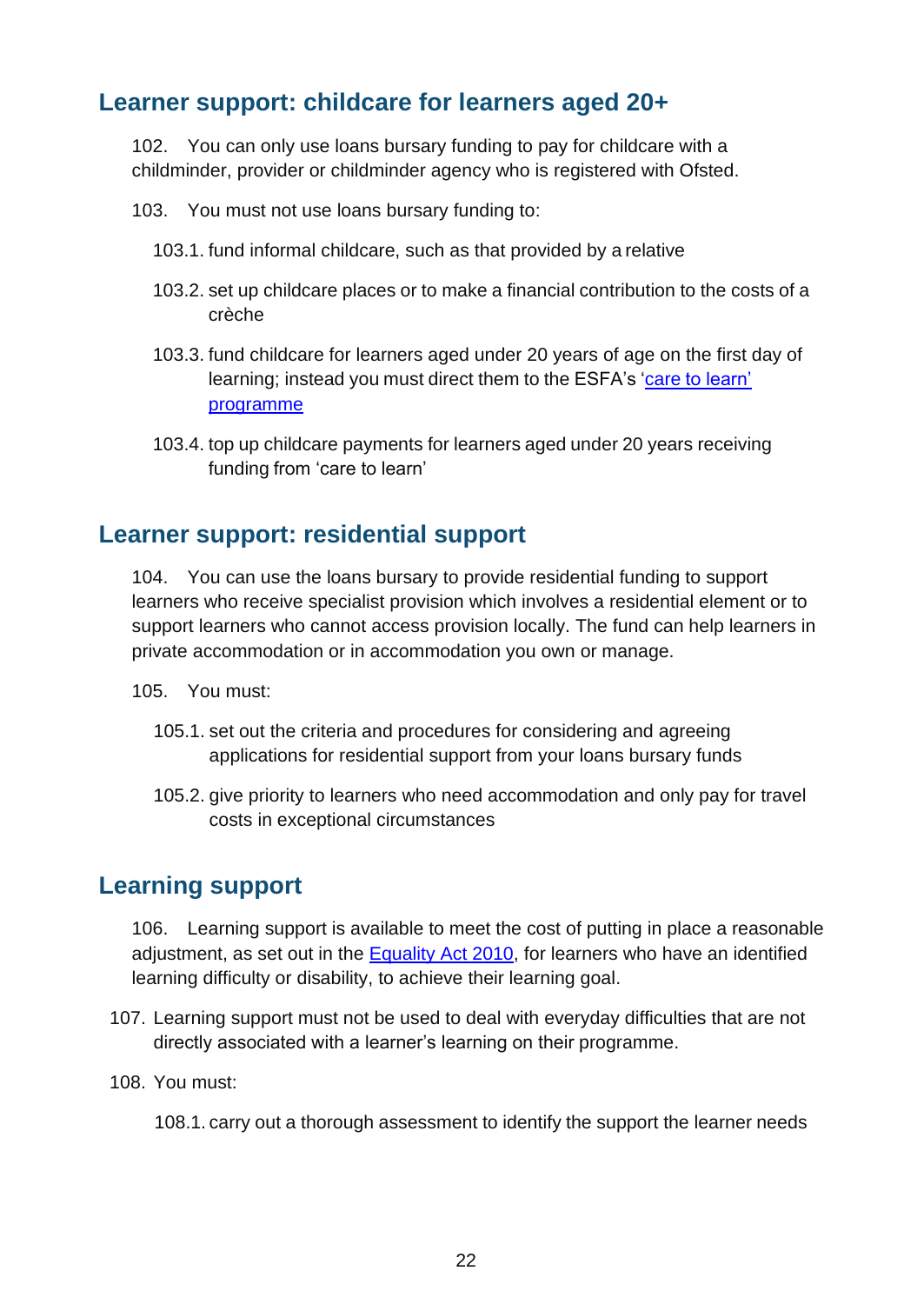108.2. agree with the learner and record the outcome of your assessment in the learner file, ensuring all evidence of the assessment of the needs, planned and actual delivery is included

#### <span id="page-22-0"></span>**Exceptional learning support claims above £19,000**

109. Learners who need significant levels of support to start or continue learning which they are funding with a loan can get access to exceptional learning support (ELS) if their learning support costs more than £19,000.

110. Learners aged 19 to 24 requiring significant levels of support would normally be expected to have an education, health and care plan (EHC plan) provided by their local authority and therefore would access funding from their local authority.

#### <span id="page-22-1"></span>**Area costs**

111. If a learner funded through a loan attracts area cost uplift funding, this will be calculated automatically based on information recorded by you in the [ILR a](https://www.gov.uk/government/collections/individualised-learner-record-ilr)bout where the learning takes place (as reported in the 'delivery location postcode' field).

112. The total area cost uplift is equally spread across the planned length of the learning aim recorded on the ILR.

113. Only learners who have an approved loan funded by SLC are eligible for area costs uplift funding. If a learner did not take up a loan or did not pass the initial liability point you must ensure you remove the advanced learner loans indicator from the ILR.

114. We detail area cost uplifts by region in [annex](#page-34-0) 1.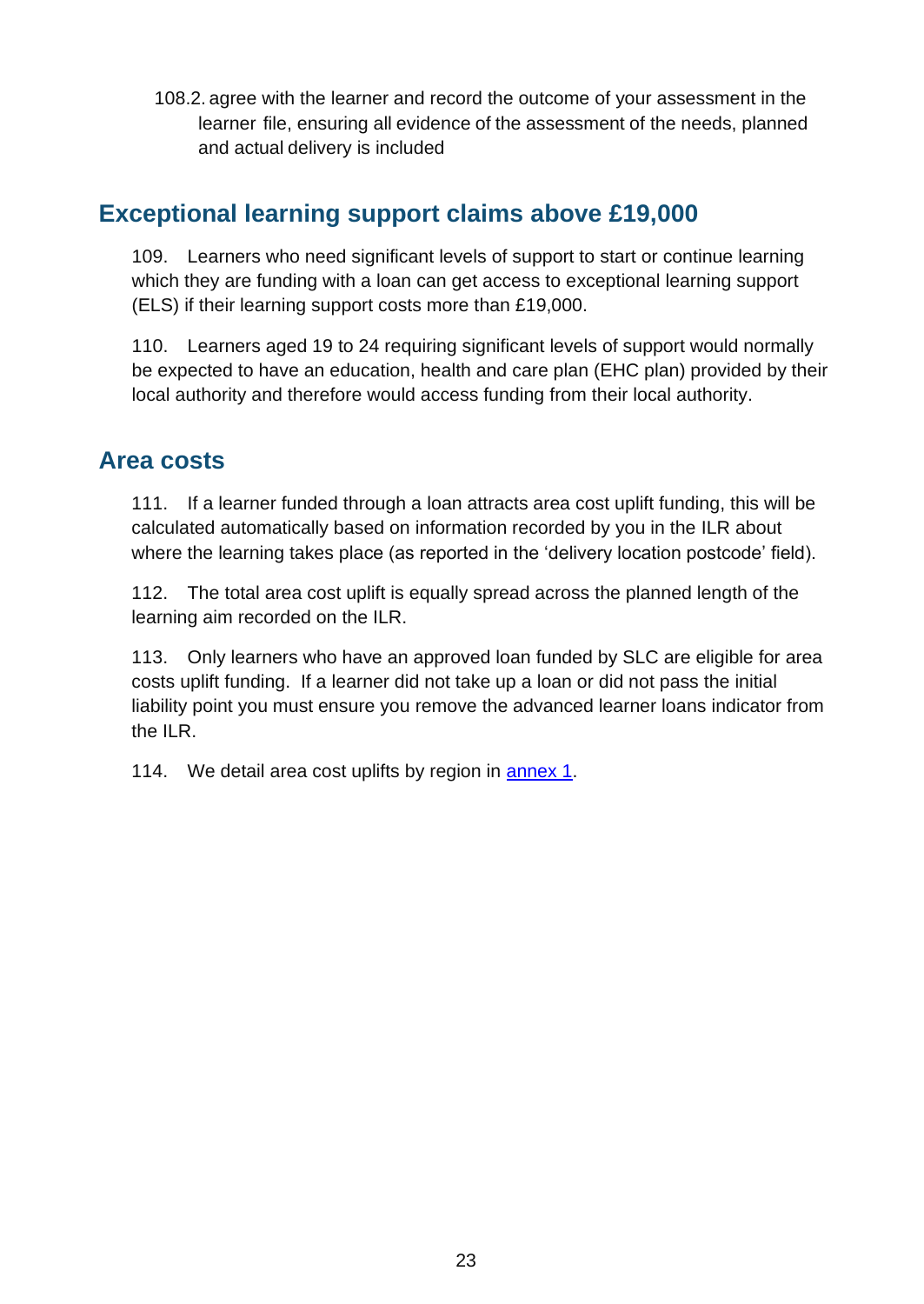## <span id="page-23-0"></span>**Loans bursary funding rates**

#### <span id="page-23-1"></span>**Contract funded providers**

115. If you are funded for your AEB provision through a contract, or only hold a loans agreement/contract and loans bursary fund agreement/contract with ESFA, you can claim loans bursary funding at three different monthly rates:

- 115.1. rate 1 (£50) low-cost learner support, not including childcare and residential
- 115.2. rate 2 (£150) learning support recognising the learner could have learner support needs as well
- 115.3. rate 3 (£250) residential or childcare support recognising the learner could have other learning support or learner support needs as well

116. You can only claim one rate for each learner each month, but you can claim a different rate each month to reflect the needs of the learner being supported.

#### <span id="page-23-2"></span>**Grant funded providers**

117. If you are grant funded for your AEB provision and hold a loan agreement/contract and bursary fund agreement/contract you must only claim rate 2 (£150) for learners needing learning support. You must claim the actual cash value for learner support (hardship, childcare and residential).

#### <span id="page-23-3"></span>**All providers**

118. If you plan to deliver loan funded designated qualification in less than one month and the learner is receiving learning support, you must claim the full value of the learning support through the earnings adjustment statement (EAS).

119. We expect the total you claim using the fixed rates, to cover the costs of supporting that learner. If the cost of providing support to a learner goes above the total earned from the fixed monthly rate, you can claim the excess through the EAS. You must have evidence to support the excess claim.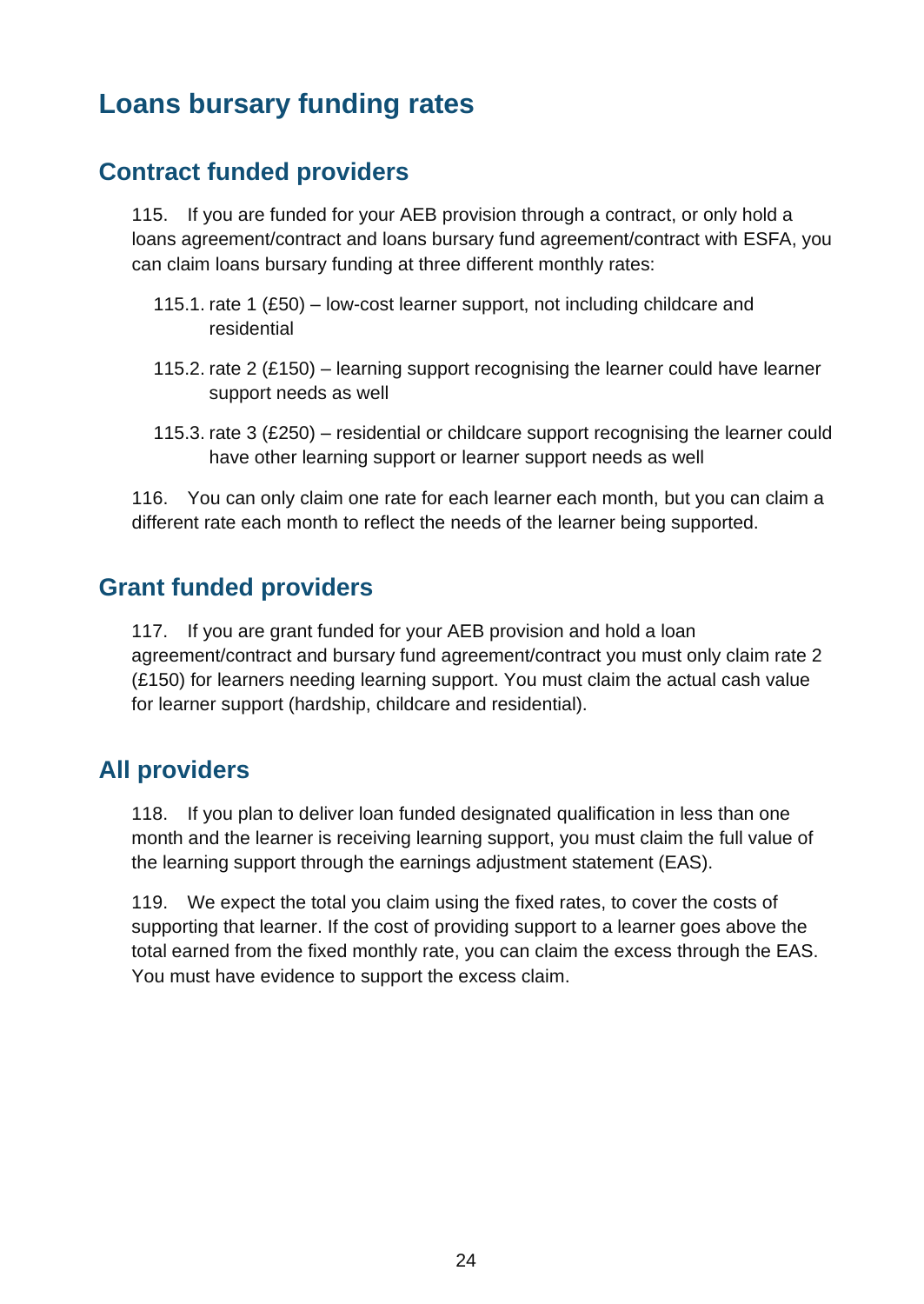## <span id="page-24-0"></span>**Providers of evidence: advanced learner loans and loans bursary fund**

120. You must hold evidence to assure us that you have delivered education and training which learners have chosen to fund through loans, in line with our loan agreement/contract and bursary fund agreement/contract and these funding rules. Most evidence will occur naturally from your normal business process.

121. You must hold evidence that supports the data held by SLC and ensure that both SLC and data reported in the ILR to reflect that evidence are consistent.

#### <span id="page-24-1"></span>**Learner file**

122. You must have a learner file for each learner who chooses to fund their education and training with a loan.

123. The learner file must contain evidence to support the loans payments you receive on behalf of a learner from the SLC, or loans bursary funds you have received from us, and must be available to us if we need it.

124. You and the learner must confirm the information in the learner file is correct and, therefore, the information you have reported to SLC through the learning provider portal and to us in the ILR is correct.

125. You must ensure that the actual end date recorded on the ILR reflects the last date there is evidence in the learner file.

126. You must ensure that the planned end date in the ILR reflects the duration agreed with the learner at the start of the learning and which was reported to SLC at the time of application.

127. If the time spent in learning is short, the level of evidence in the learner file would reflect this.

128. Where you hold information centrally, you only need to refer to the source.

129. You must keep a copy of the learning and funding information letter issued by you to the learner, and a copy of any updated learning and funding information letters, if applicable, in the learner file.

130. The learner file must confirm the following:

- 130.1. all information reported to us in the ILR and the EAS, and to SLC through the learning provider portal, and if it applies, the supporting evidence of the data you report
- 130.2. a description of how you will deliver the learning and skills and how the learner will achieve this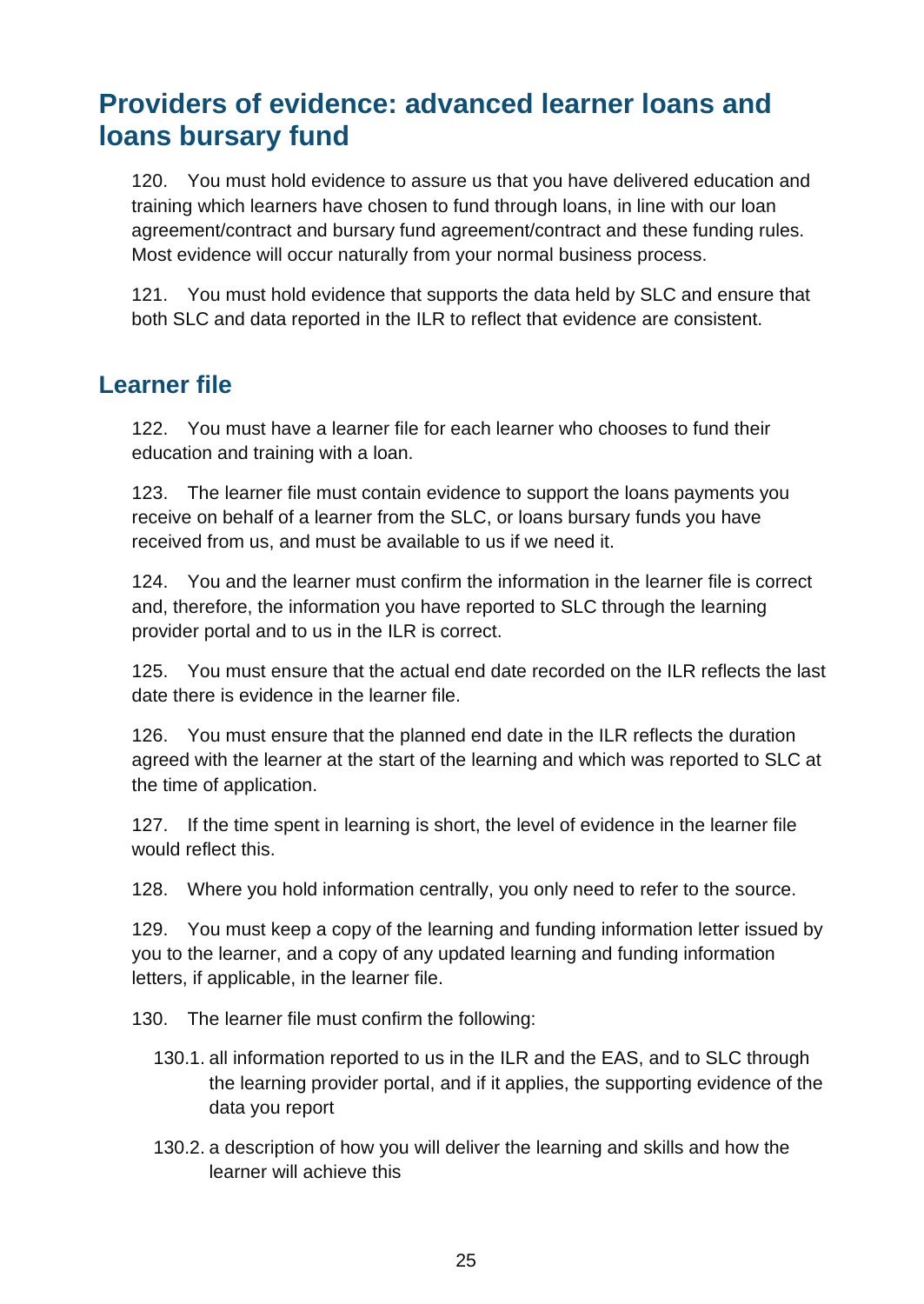- 130.3. the fee you are charging, including details of any learner or employer contribution, and information on prior learning that affects the learning or the fee
- 130.4. support needs identified including how you will meet these needs and the evidence of that
- 130.5. all records and evidence of achievement of the designated loans qualification. This must be available within three months of you reporting it in the ILR
- 131. You must hold evidence:
	- 131.1. that the learner exists
	- 131.2. to confirm the address, including the postcode, where provision is being delivered
	- 131.3. that the learning activity which the learner is funding with a loan is taking place or has taken place
	- 131.4. that the achievement of the qualification achieved following the designated loan qualification is certified (that is, a certificate has been issued by an awarding organisation or held in the personal learning record (PLR)), and
	- 131.5. of why other funding has been claimed, such as learning support and learner support through the loans bursary fund

#### <span id="page-25-0"></span>**Confirmation and signatures**

132. The learner must confirm the information is correct when it is collected. You must have evidence of this, which can include electronic formats.

133. We accept electronic evidence, including digital signatures, but you must have wider internal systems and processes in place to assure us that learners exist and are undertaking the designated qualification their loans are funding.

134. You must keep effective and reliable evidence. You are responsible for making the evidence you hold easily available to us when we need it.

#### <span id="page-25-1"></span>**Self-declarations by learners**

135. All learner self-declarations must confirm the learner's details and describe what the learner is confirming.

136. If a learner self-declares prior attainment, you must check this in the PLR and challenge any contradictory information with the learner. The PLR will not necessarily override the learner's self-declaration.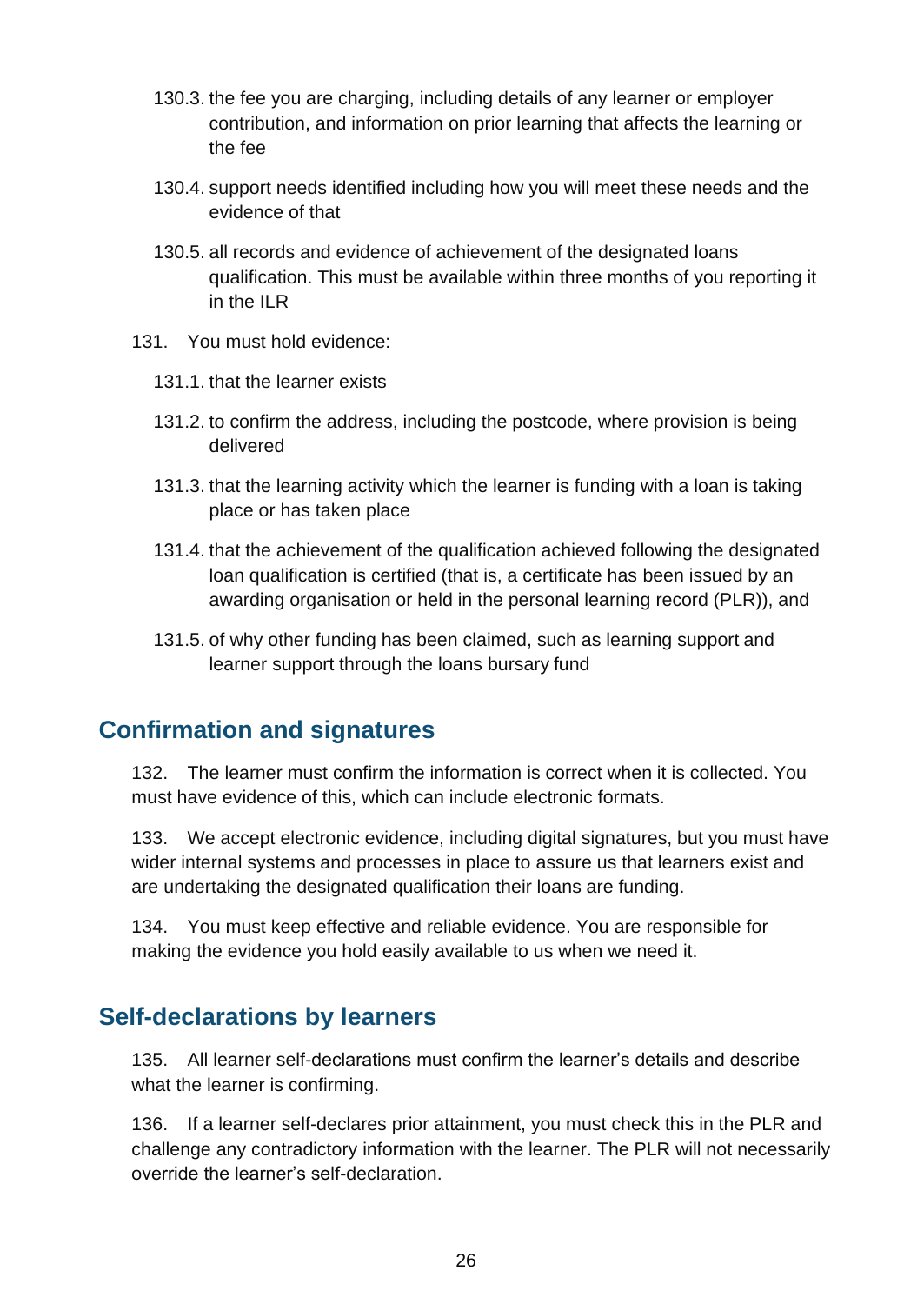#### <span id="page-26-0"></span>**Recording data on the ILR**

137. You must accurately complete all ILR fields for loans-funded learners and make ILR returns as required in [the ILR specification](https://www.gov.uk/government/publications/ilr-specification-validation-rules-and-appendices-2016-to-2017) and the provider support manual. Where your data does not support the funding you have received from SLC or claimed from the loans bursary, we will take action to get this corrected and could recover funds or require you to make repayments to SLC.

138. You must make sure that data recorded on the ILR matches the information that you have reported to SLC on the learning provider portal. We will monitor the consistency of data and will ask you to make corrections if we are not satisfied that the information reported to us or SLC is correct.

139. You must not report a learner as being loans funded and/or claim loans bursary funding if they do not yet have an approved loan with SLC.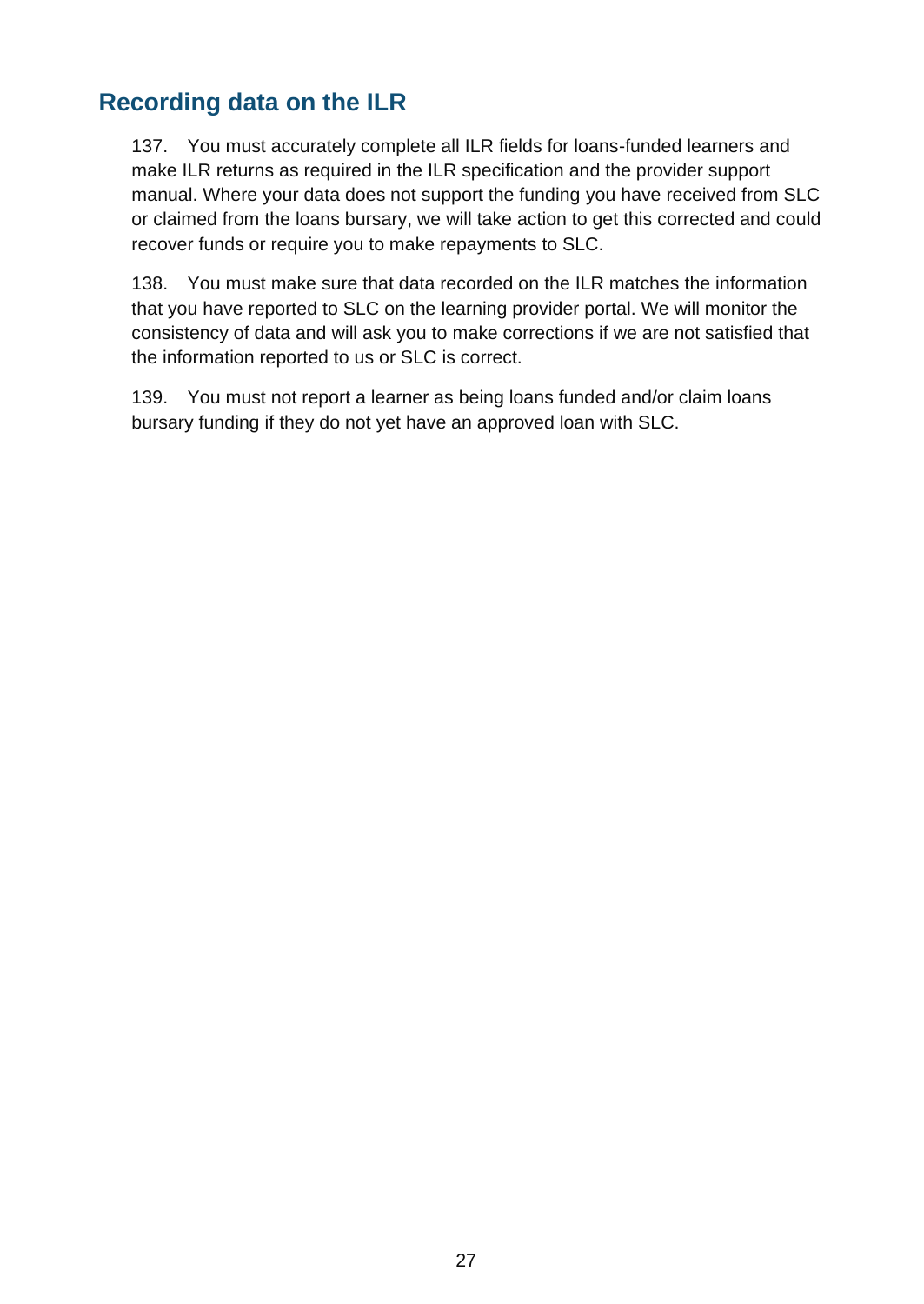## <span id="page-27-0"></span>**Performance management**

Forward planning and robust control of your loans facility is essential to ensure the loans programme is effectively managed and responsive to learners.

We will support growth of high quality provision that offers learners clear routes into and through employment and supports progression to higher level skills.

We will take formal action if your performance is poor and/or you do not fulfil the requirements set out in these rules and your agreement /contract with us.

#### <span id="page-27-1"></span>**Advanced learner loan facility**

140. This section sets out the principles by which we will manage your performance in the 2020 to 2021 funding year.

141. We will use our approach to funding to make sure learning provision is of a high quality. We will use your track record to assess your ability to deliver education and training to the required standard. Your track record will include Ofsted grades, minimum quality standards, financial health, financial management and control, and your previous delivery against your facility, where this information is available.

142. As part of our financial assurance work, we will continue to monitor compliance with the funding rules. We will contact you where we identify you have submitted data that does not meet our funding rules and Individualised Learner Record (ILR) requirements. We will require you to correct inaccurate ILR and Earnings Adjustment Statement (EAS) data.

143. You will receive payments from the Student Loans Company (SLC) based on information you provide through their learning provider portal about the learners who pay for their learning with you in part or in full with a loan.

144. You must operate within your loan agreement/contract. The SLC will stop processing loan applications for your organisation if the value of your approved, attended and paid loans exceeds your loans agreement/contract. You may also be required to repay any funds you have been paid in excess of your agreement/contract.

145. You must ensure you meet the cost of learners that span multiple funding years from your loans facility agreement/contract.

146. We will use information from the SLC on your loans commitments within the funding year (accounting for approved, attended and paid loans) to monitor your performance.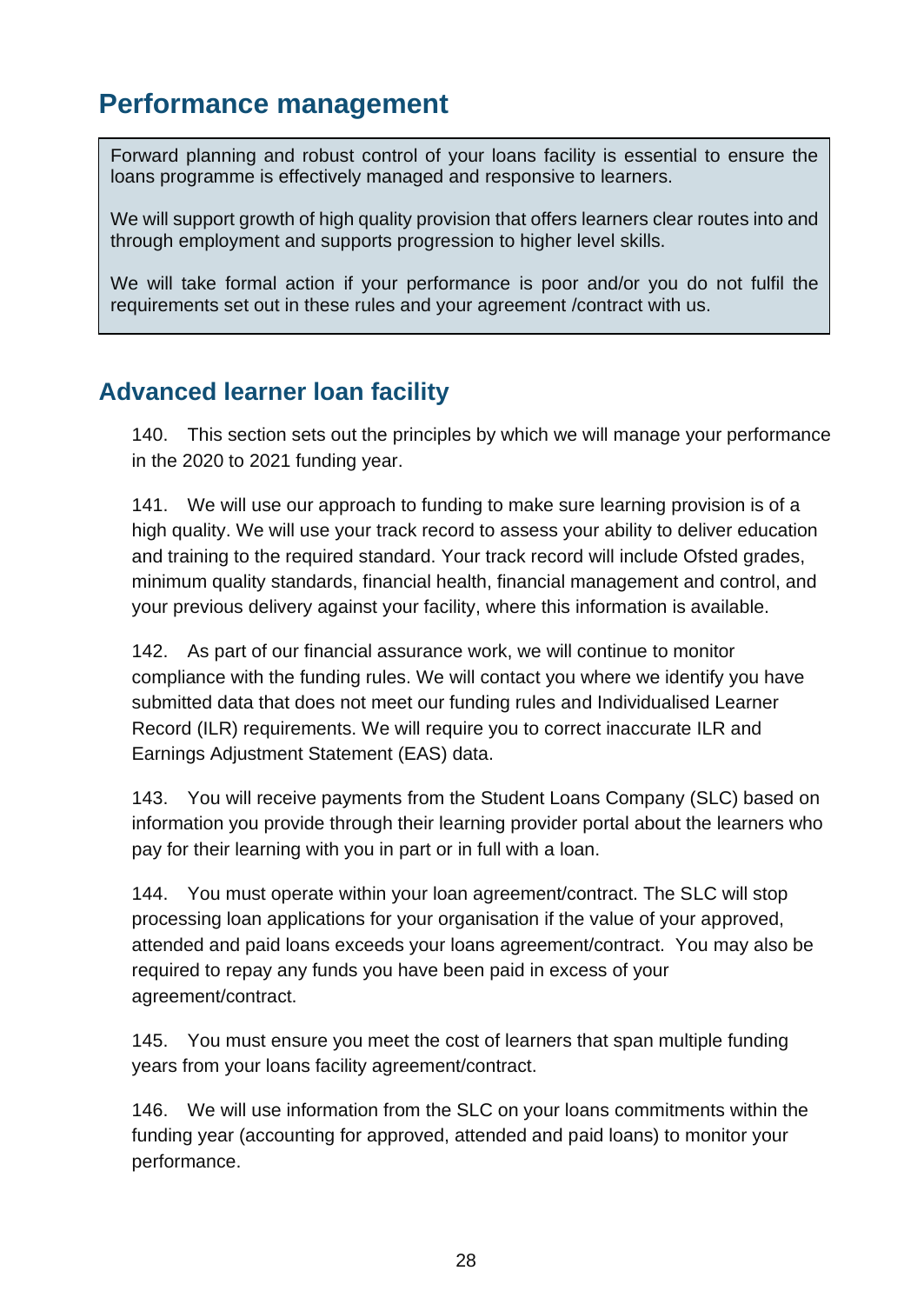147. We will take account of your performance in 2019 to 2020 and 2020 to 2021 when setting your facility for 2021 to 2022.

148. We reserve the right to increase or decrease the number of performance management reviews we operate.

149. We will monitor your facility throughout the year and reserve the right to make changes to your allocation due to policy changes in year.

#### <span id="page-28-0"></span>**Advanced learner loan bursary**

150. You must only use your loan bursary allocation to support learners funded through a loan.

151. We will take account of your performance in the funding years 2019 to 2020 and 2020 to 2021 when setting your bursary allocation for 2021 to 2022.

#### **Grant funded providers**

152. If you are grant funded for your AEB provision you will receive your loan bursary funding allocation in three stages (that is, you will receive three 'profile' payments).

- 50% in August 2020
- 25% in January 2021
- 25% in April 2021

153. You must provide the following three funding claims, giving details of the amount of loan bursary funding you have used:

- the mid-year funding claim, including a forecast of your spending for the rest of the year
- the year-end forecast claim, including a forecast of your spending for the rest of the year
- the final funding claim

154. You must make your funding claims in line with the [funding claims 2020 to](https://www.gov.uk/government/collections/funding-allocations-and-performance-management-for-providers) [2021 guide.](https://www.gov.uk/government/collections/funding-allocations-and-performance-management-for-providers) We will publish this in autumn 2020 on [gov.uk](https://www.gov.uk/government/organisations/education-and-skills-funding-agency) and it will contain more information on the claim process, evidence we need and audit.

155. Using your mid-year funding claim (February) we will compare the amount of loan bursary funding you have used with your loan bursary allocation and reconcile your bursary allocation. We may adjust your payment in April 2021 to reduce reconciliation following the final funding claim.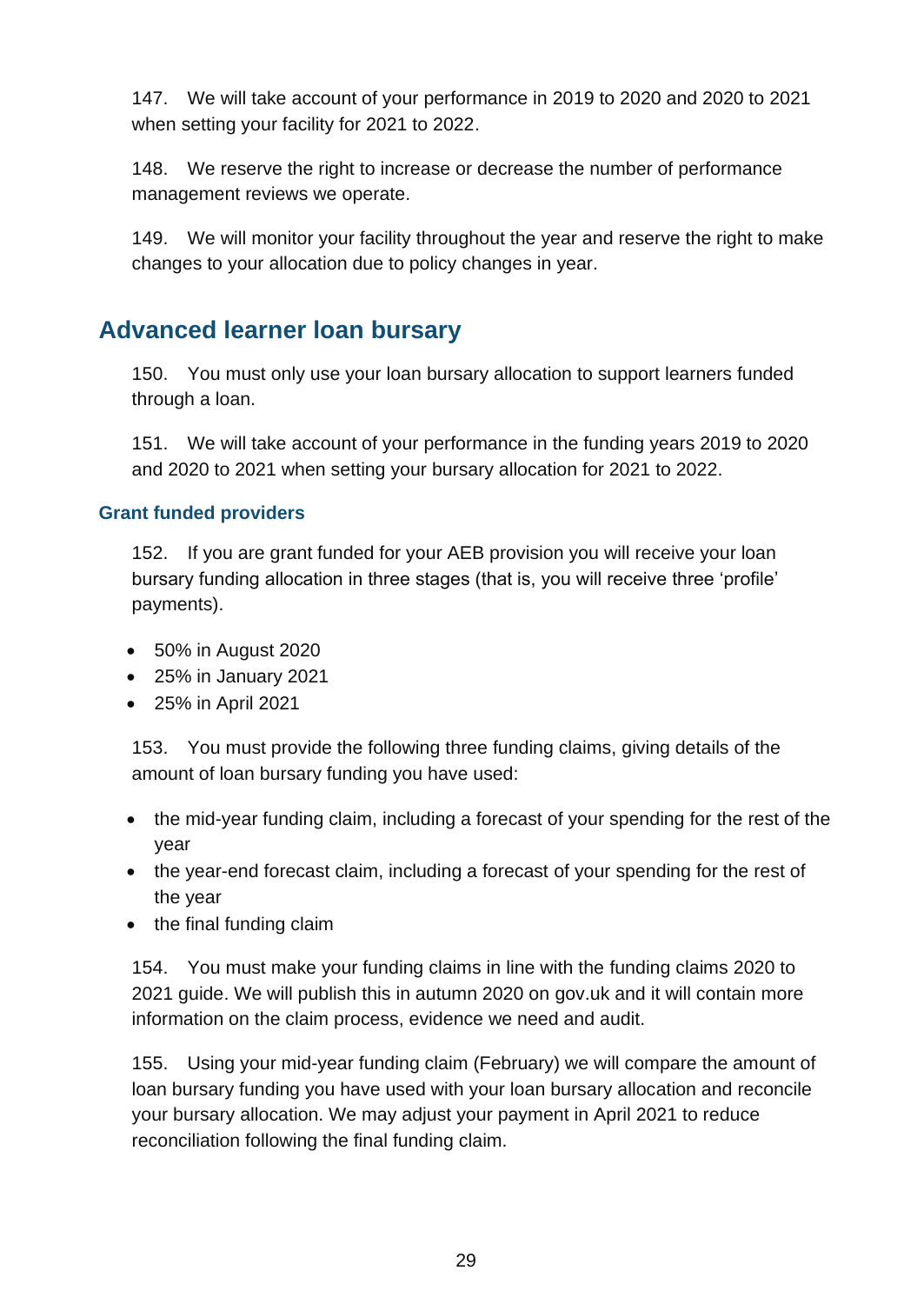156. At the end of the year, we will compare the amount of loan bursary funding you have used with your loan bursary allocation.

157. We will not make an automatic payment for any delivery above your contract value.

158. You must pay back all loan bursary funding you have not spent. We will confirm the value of funding you must pay back in your reconciliation statement. The reconciliation statement will be shared with you via Manage Your Education and Skills Funding (MYESF).

159. We will use information from the latest validated ILR and earnings adjustment statement (EAS) data you provide to review your actual spend on learner support, learning support and the area cost uplift for learners funded through a loan.

160. If you have not completed your ILR data correctly, we may reduce your loan bursary allocation.

#### **Providers funded through a contract**

161. We will pay you each month for eligible learners up to your loan bursary value for the funding year. We will not make an automatic payment for any delivery above your contract value. We will calculate the value of funding using the latest validated ILR and EAS data you provide.

162. We will monitor your earnings against your bursary allocation and may adjust your allocation in line with your earnings. We will contact you if we need to amend your loan bursary allocation.

#### <span id="page-29-0"></span>**Reviewing your performance**

163. We will review your performance at 2 set points throughout the year

- October 2020: first review point for increases, reductions and new facility requests
- January 2021: second review point for increases, reductions and new facility requests

164. The review point timetable is set out in Annex 3.

165. To ensure consistency, at the review points, we will reduce your facility if your performance against the standard national profile (see Annex 4) is outside the tolerance. The tolerance levels we will apply are set out in Annex 3.

166. The reduction we make will reflect some or all of the value of your loan facility that has not been utilised outside of the tolerance. This means we will reduce your allocation for the remainder of the year by the same percentage we reduce your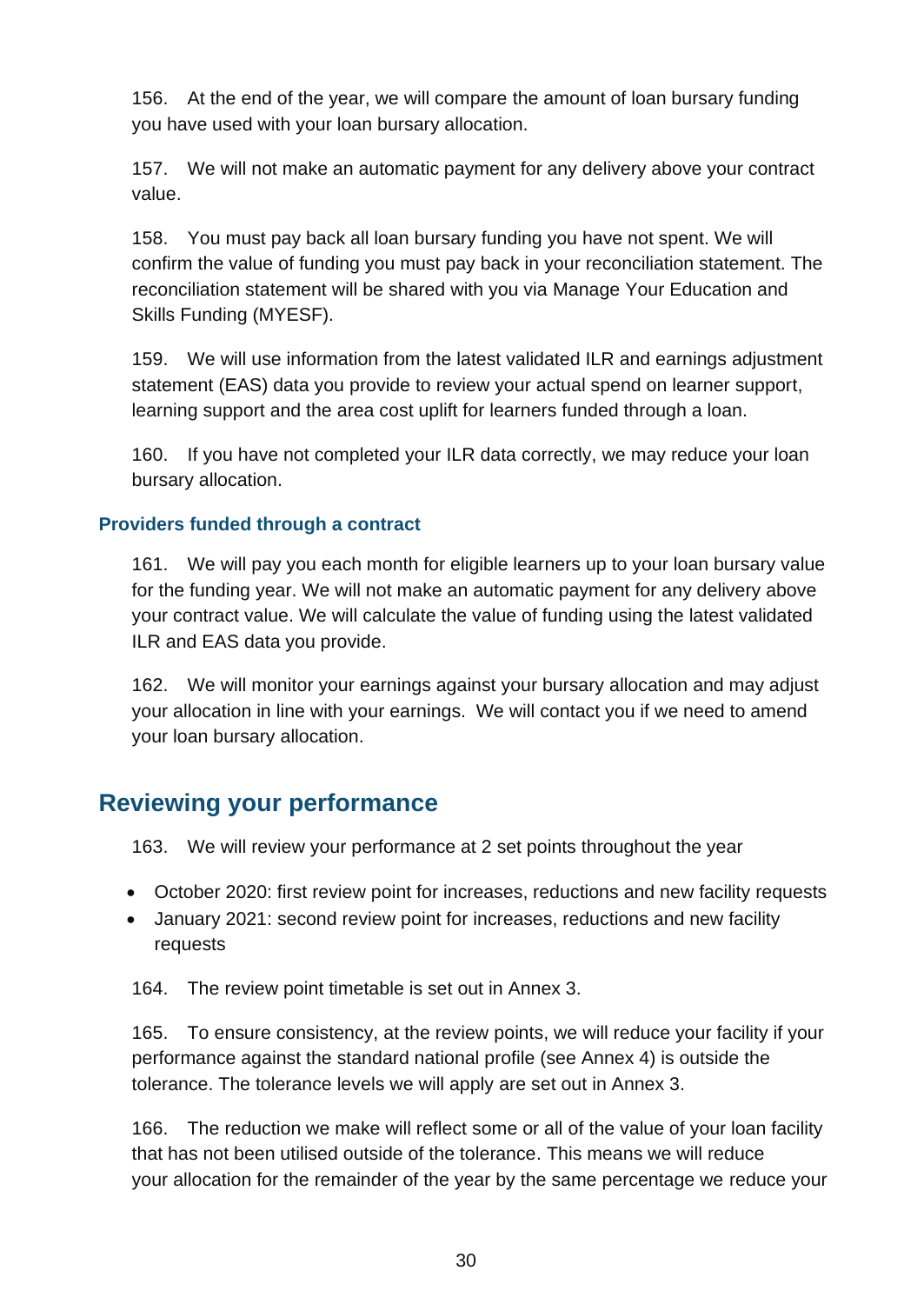year to date allocation by. We will not change this approach unless we consider there are exceptional circumstances.

167. We will apply the reduction unless:

- your historic delivery pattern is significantly different to the standard national profile
- you demonstrate that you were impacted by data issues that were outside of your control
- the amount you are below profile is less than £25,000

## <span id="page-30-0"></span>**Increases to your loans facility or loan bursary allocation**

168. At each review point, we will distribute additional increases through a formulaic calculation based on performance (not through a provider bidding/business case approach).We will assess the value of your approved, attended and paid loans for the 2020 to 2021 funding year when awarding increases. The increases will be based on your year-to-date performance, the tolerances in Annex 3, maximum growth limits in paragraphs 170 to 173 and affordability.

169. We may increase your loan facility if funds are available and you meet the following criteria:

- 169.1. You have delivered and met the criteria for increases against the standard national profile at the review points (annex 3, table 1)
- 169.2. The value of increase is in line with the limits set out in paragraphs 170 to 171
- 169.3. You have a good track record (see paragraph 141) including the accuracy of ILR returns in the past (where applicable)
- 169.4. You are not in formal intervention with the ESFA and not under additional conditions of funding or additional contractual obligations
- 169.5. We have agreed you have an exceptional case if you do not meet the criteria at paragraphs 169.1 to 169.4 and want to be assessed for growth. You will need to raise your case with your territorial team lead and complete the exceptional case template before the review point if you want to be considered and do not meet the above criteria.

170. If at 1 August 2020, you have a 2020 to 2021 loan facility of up to £100,000, a maximum growth limit of £50,000 will apply for the entire funding year.

171. If at 1 August 2020 you have a 2020 to 2021 loan facility greater than £100,000, a maximum growth limit of £1,500,000 or 50% of your 2020 to 2021 loan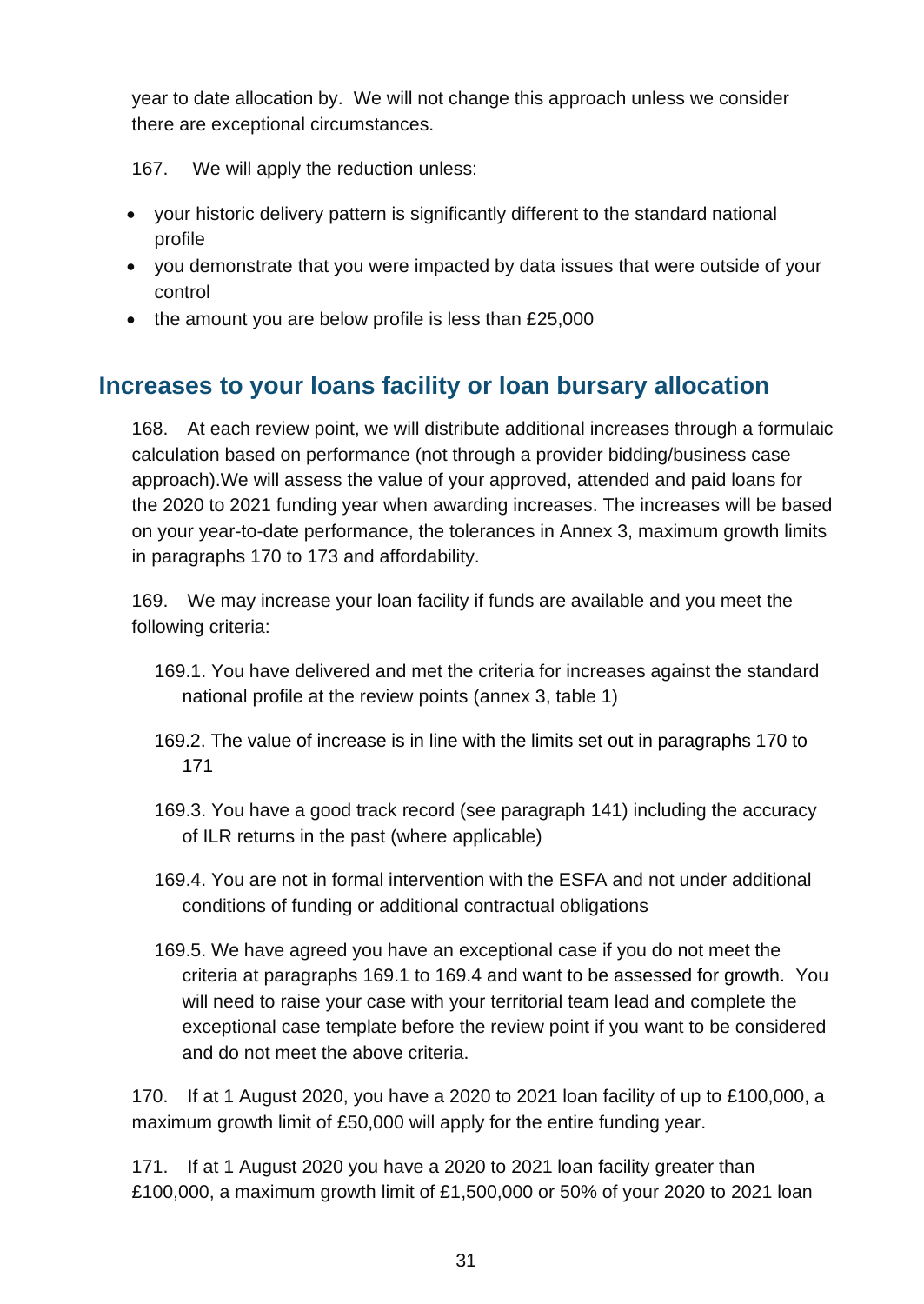facility value as at 1 August 2020 (whichever is lower), will apply for the entire funding year.

172. The maximum amount of growth you can receive at a single review point is £750,000.

173. Your growth will be limited to £250,000 for the entire funding year, regardless of your loan facility value if:

- your overall Ofsted grade is requires improvement
- you have not yet had an Ofsted inspection
- you have not yet had your qualification achievement rates assessed against our minimum quality standards

174. If you are applying for a loan bursary for the first time, the minimum amount you can request is £500. Your bursary allocation should be proportionate to the size of your loan facility.

175. We will calculate the amount of additional funding offered to providers who meet the criteria set out in paragraph 169 using a nationally consistent methodology.

176. It is important that you make timely and accurate data returns at the review points, as this will help us to ensure your allocation is set at the correct level.

177. If we offer you an increase and you do not have the capacity to deliver the additional funding, you can decline the additional funding or reduce the amount. We will assume you can deliver the additional funding and issue a contract variation unless you let your territorial team lead know otherwise.

178. Should you fail to gain the amount of growth required to fulfil demand, you must signpost any learners who have not yet had their loans applications approved to alternative providers or refer them to the National Careers Service.

#### <span id="page-31-0"></span>**Requesting a loan facility and bursary for the first time**

179. At each review point, you can request an advanced learner loan facility and bursary (if required) for the first time by using the [advanced learner loan facility: first](https://www.gov.uk/government/publications/24-advanced-learning-loans-facility-adjustment-request-form)  [time facility request form 2020 t](https://www.gov.uk/government/publications/24-advanced-learning-loans-facility-adjustment-request-form)o 2021. You must provide information on the form about your loans delivery model, quality assurance arrangements and the qualifications and sector subject areas that you propose to offer. You must also give details of any innovative approaches and describe how the provision will enhance learner choice.

180. You must send your [advanced learner loan facility: first time request form](https://www.gov.uk/government/publications/24-advanced-learning-loans-facility-adjustment-request-form)  [2020](https://www.gov.uk/government/publications/24-advanced-learning-loans-facility-adjustment-request-form) [to 2021 b](mailto:to%202019)y the deadlines in Annex 3. We will not accept any forms that you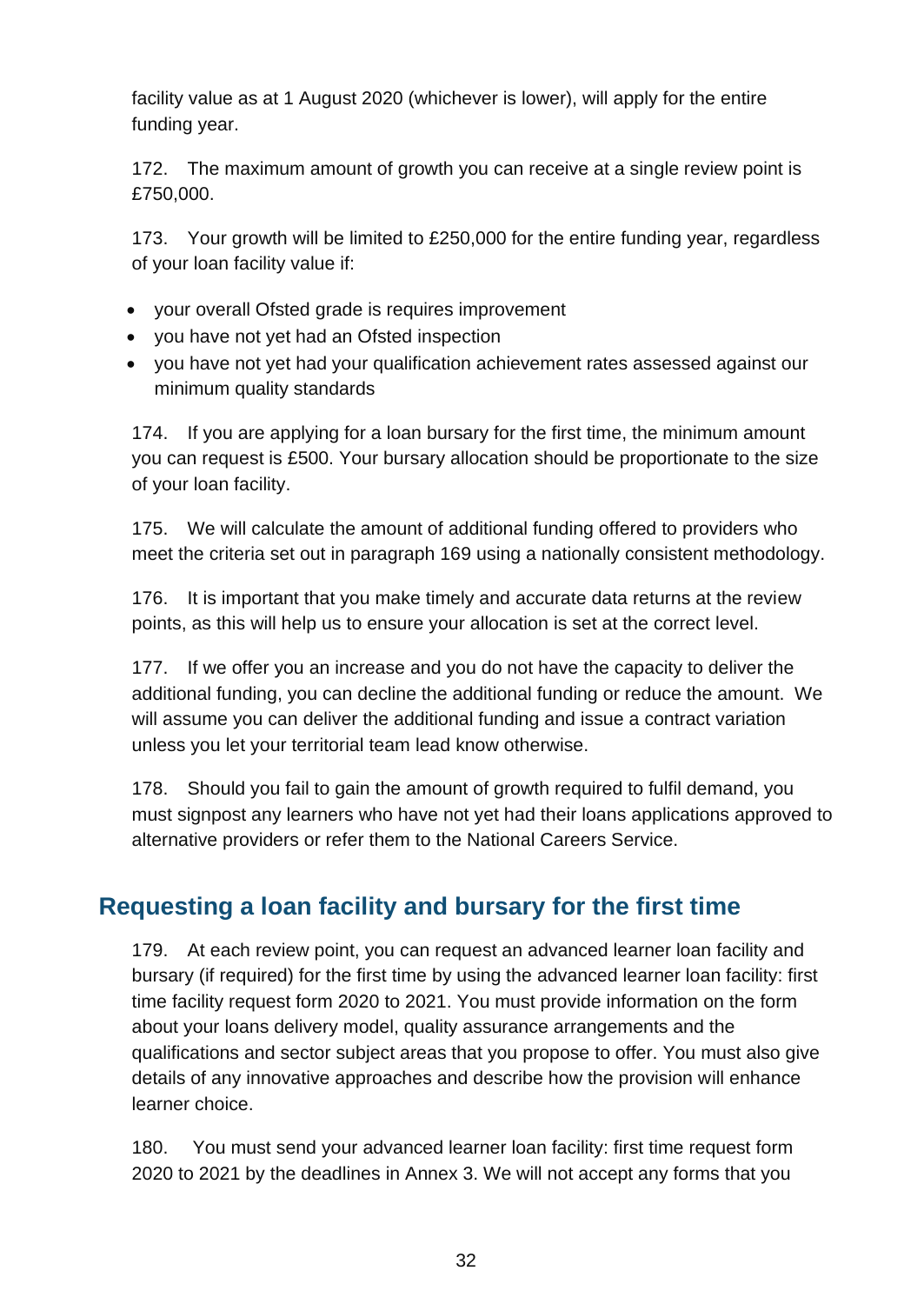send after the deadline or to a different Agency entry point, e.g. email. More information will be available when the request form is published.

181. We will issue a new loan facility and, if requested, loan bursary allocation, following an assessment of the information you provide on the advanced learner loan facility: first time facility request form 2020 to 2021 if you meet our criteria for awarding a facility for the first time.

182. The maximum loan facility you can apply for is £50,000 for the entire 2020 to 2021 funding year.

183. The minimum loan bursary you can apply for is £500. Your bursary allocation should be proportionate to the size of your loan facility.

184. We will assess your request in line with the timetable to be published in version 1 of the rules following the process set out in [annex 6.](#page-44-0)

#### <span id="page-32-0"></span>**Our criteria for increasing your facility and/or bursary and awarding a facility for the first time**

|                                                                                                                                                                                      | <b>Increase</b> | <b>First time</b><br>facility |
|--------------------------------------------------------------------------------------------------------------------------------------------------------------------------------------|-----------------|-------------------------------|
| You meet the threshold for facility growth                                                                                                                                           | ✓               |                               |
| You have a good track record (see paragraph 141)                                                                                                                                     | ✓               |                               |
| You can evidence there is demand from employers<br>and learners                                                                                                                      |                 |                               |
| You are not in formal intervention with the ESFA and<br>not under additional conditions of funding or additional<br>contractual obligations                                          |                 |                               |
| We are confident that awarding you an increase to<br>your loan facility/ a new loan facility is a good use of<br>public funds                                                        | ✓               |                               |
| The SLC confirm you are compliant with its service<br>standards for managing learner attendance,<br>withdrawals and changes of circumstances through<br>the learning provider portal | ✓               |                               |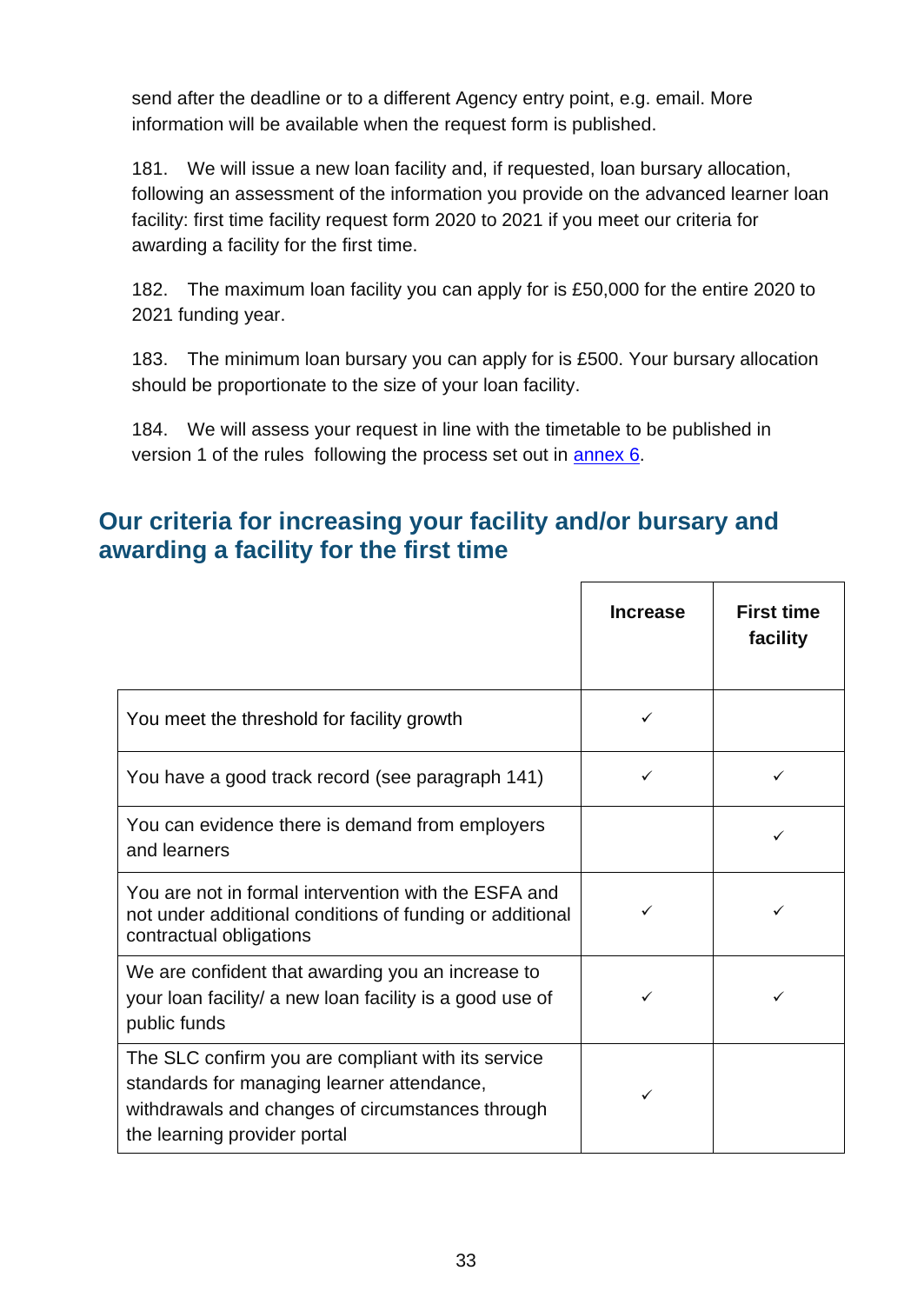|                                                                                                                                                                | <b>Increase</b> | <b>First time</b><br>facility |
|----------------------------------------------------------------------------------------------------------------------------------------------------------------|-----------------|-------------------------------|
| You are making timely and accurate ILR returns and<br>our monitoring shows you are recording the ILR<br>appropriately compared to SLC records                  |                 |                               |
| You currently hold an adult education budget or<br>apprenticeship funding agreement/contract, and have<br>held it since at least the 2018 to 2019 funding year |                 |                               |
| You have been inspected by Ofsted and received an<br>overall grade of good or outstanding                                                                      |                 |                               |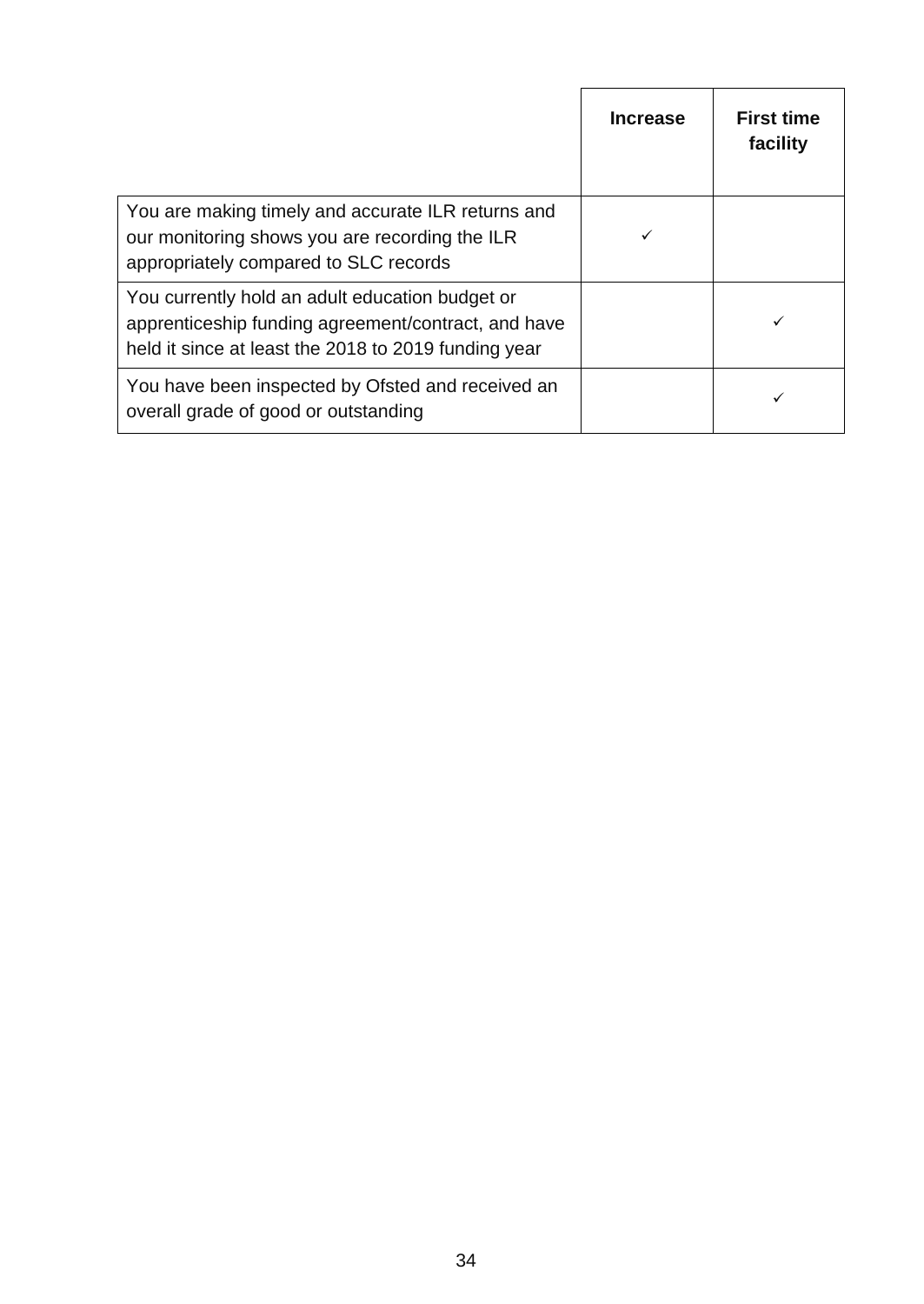# <span id="page-34-0"></span>**Annex 1: area cost uplifts by region**

| London A 1.20          | London B 1.12               |
|------------------------|-----------------------------|
| Camden                 | Barking and Dagenham        |
| City of London         | <b>Bexley</b>               |
| Greenwich              | Havering                    |
| Islington              | Redbridge                   |
| Kensington and Chelsea | <b>Barnet</b>               |
| Lambeth                | Enfield                     |
| <b>Southwark</b>       | <b>Waltham Forest</b>       |
| Westminster            | <b>Bromley</b>              |
| Wandsworth             | Croydon                     |
| Hackney                | Kingston upon Thames        |
| <b>Tower Hamlets</b>   | Merton                      |
| Lewisham               | <b>Richmond upon Thames</b> |
| Newham                 | Sutton                      |
| Haringey               | <b>Brent</b>                |
| Hammersmith and Fulham | Ealing                      |
|                        | Harrow                      |
|                        | Hounslow                    |
|                        | Hillingdon                  |

| Bedfordshire and Hertfordshire non-fringe 1.03 |                     |           |  |
|------------------------------------------------|---------------------|-----------|--|
| <b>Central Bedfordshire</b>                    | North Hertfordshire | Stevenage |  |
| <b>Bedford</b><br>Luton<br>Luton               |                     |           |  |

| <b>Berkshire, Surrey and West Sussex fringe 1.12</b> |                     |                        |
|------------------------------------------------------|---------------------|------------------------|
| <b>Bracknell Forest</b>                              | Runnymede           | Reigate and Banstead   |
| Crawley                                              | Slough              | Tandridge              |
| Elmbridge                                            | Spelthorne          | Waverley               |
| <b>Epsom and Ewell</b>                               | <b>Surrey Heath</b> | Windsor and Maidenhead |
| Guildford                                            | Woking              | Mole Valley            |

| <b>Berkshire non-fringe 1.12</b> |           |                |
|----------------------------------|-----------|----------------|
| Reading                          | Wokingham | West Berkshire |

| <b>Buckinghamshire non-fringe 1.07</b> |                      |         |
|----------------------------------------|----------------------|---------|
| Aylesbury Vale                         | <b>Milton Keynes</b> | Wycombe |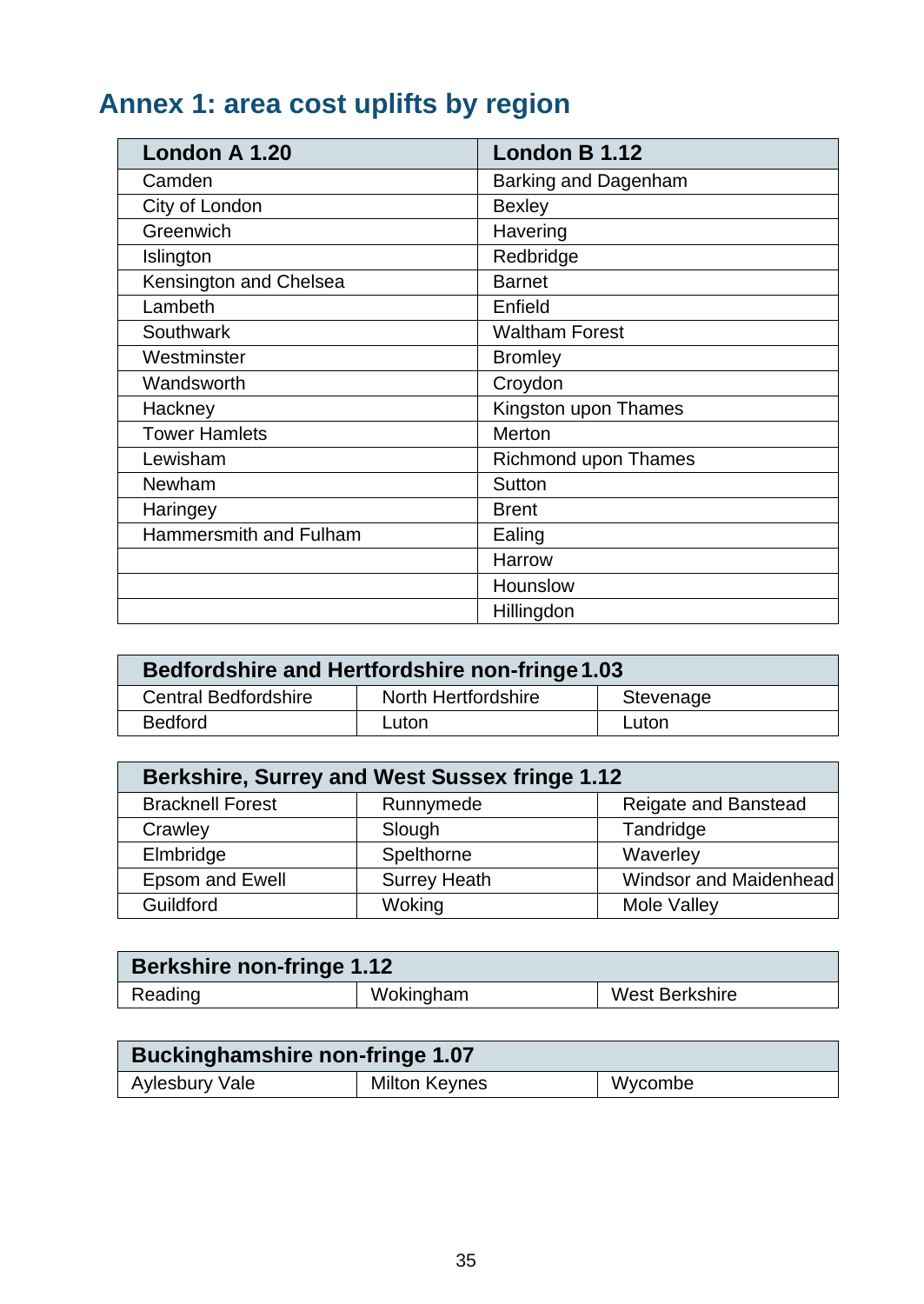| Hampshire and Isle of Wight 1.02 |                   |                    |
|----------------------------------|-------------------|--------------------|
| <b>Basingstoke and Deane</b>     | Hart              | Rushmoor           |
| East Hampshire                   | Havant            | Southampton        |
| Eastleigh                        | Isle of Wight     | <b>Test Valley</b> |
| Fareham                          | <b>New Forest</b> | Winchester         |
| Gosport                          | Portsmouth        |                    |

| <b>Cambridgeshire 1.02</b> |                 |                      |
|----------------------------|-----------------|----------------------|
| Cambridge                  | Huntingdonshire | South Cambridgeshire |
| East Cambridgeshire        | Peterborough    | Fenland              |

| Hertfordshire and Buckinghamshire Fringe 1.10 |                       |                           |  |  |
|-----------------------------------------------|-----------------------|---------------------------|--|--|
| <b>Broxbourne</b>                             | South Buckinghamshire | Watford                   |  |  |
| Chiltern                                      | <b>St Albans</b>      | Welwyn Hatfield           |  |  |
| Dacorum                                       | <b>Three Rivers</b>   | <b>East Hertfordshire</b> |  |  |
| Hertsmere                                     |                       |                           |  |  |

| Kent and Essex Fringe 1.06 |           |          |  |  |
|----------------------------|-----------|----------|--|--|
| <b>Basildon</b>            | Harlow    | Thurrock |  |  |
| <b>Brentwood</b>           | Sevenoaks | Dartford |  |  |
| <b>Epping Forest</b>       |           |          |  |  |

| <b>Oxfordshire 1.07</b>            |                     |                         |  |  |
|------------------------------------|---------------------|-------------------------|--|--|
| Cherwell                           | Vale of White Horse | <b>West Oxfordshire</b> |  |  |
| Oxford                             | South Oxfordshire   |                         |  |  |
| <b>West Sussex Non-fringe 1.01</b> |                     |                         |  |  |
| Adur                               | Arun                | Worthing                |  |  |
| Chichester                         | Horsham             | Mid-Sussex              |  |  |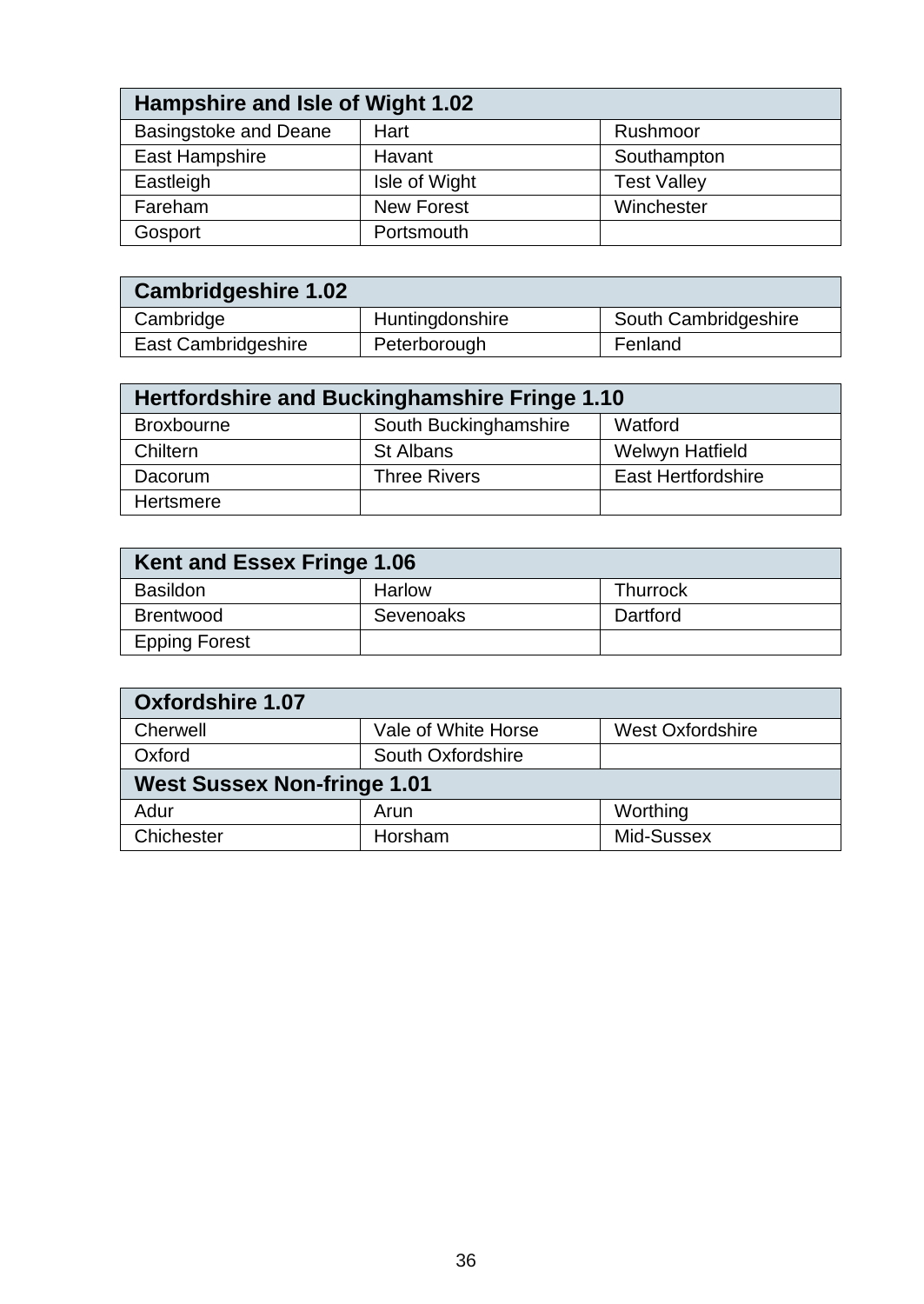## <span id="page-36-0"></span>**Annex 2: Advanced Learner Loans for Learners in Custody**

#### <span id="page-36-1"></span>**Learner eligibility**

1. In addition to the learner eligibility criteria set out in paragraphs [15.1](#page-6-2) to [15.3](#page-6-3) offenders must also:

- 1.1. have the right to stay in the UK after completing their sentence
- 1.2. not be subject to a deportation order
- 1.3. be serving a sentence of imprisonment in England
- 1.4. have the approval of their prison governor Director or other appropriate authority to study the designated loans qualification the loan will fund
- 1.5. be within 6 years of their release date

#### <span id="page-36-2"></span>**Learning and funding information letter and loan application**

2. There is a separate learning and funding information letter for learners in custody.

3. Learners in custody must make loan applications on the [standard paper-based](https://www.gov.uk/advanced-learner-loan/how-to-apply)  [loan application form](https://www.gov.uk/advanced-learner-loan/how-to-apply) which you can download from [GOV.UK.](https://www.gov.uk/advanced-learner-loan/how-to-apply) The application must be accompanied by an SLC prisoner application proforma (available from the Learning and Skills Manager within the prison) or a letter from the prison governor or director (or their representative).

4. The proforma or governor's letter must confirm information such as the learner in custody's release date and permission for the learner in custody to study. If the learner does not have the required evidence of their identity (such as a passport or birth certificate), the proforma or the governor's letter must also confirm the learner in custody's identity.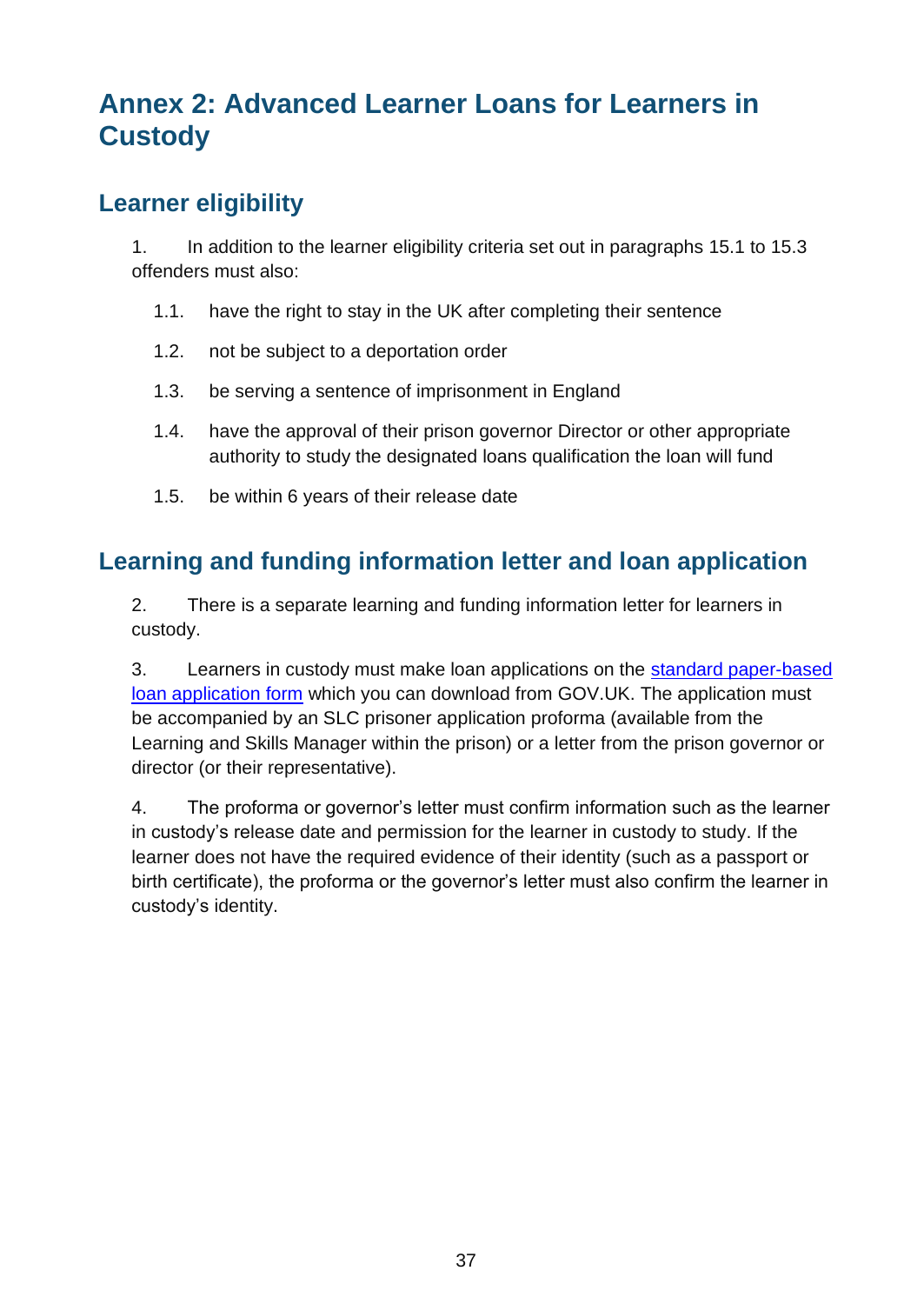#### <span id="page-37-0"></span>**If a learner's circumstances change: learner in custody**

5. Undertaking learning in custody is likely to lead to more frequent changes in circumstances. You must inform SLC when a learner in custody's circumstances change (for example, if they are released from prison, transfer to another prison or change or withdraw from the qualification their loan is funding).

#### <span id="page-37-1"></span>**If an existing learner is sent to prison**

6. If an individual undertaking a designated loans qualification is sent to prison, they may be able to continue their studies while they are in custody. The individual will have to meet the eligibility criteria for learner in custody as set out in paragraph 1.1 to 1.5, including the prison governor's confirmation that the qualification is appropriate.

#### <span id="page-37-2"></span>**Changes in circumstances that affect eligibility for a loan**

7. When the prison governor or other appropriate authority decides a learner in custody eligibility for a loan has changed (for example, if a further conviction makes the qualification inappropriate), or the offender's release date is extended beyond the maximum time period:

- 7.1. the learner in custody must be withdrawn from their qualification
- 7.2. the prison governor or their representative must inform you and
- 7.3. you must tell SLC through the [learning provider portal](http://www.lpservices.slc.co.uk/)

8. The learner in custody will still be liable for repaying loan payments made before the withdrawal.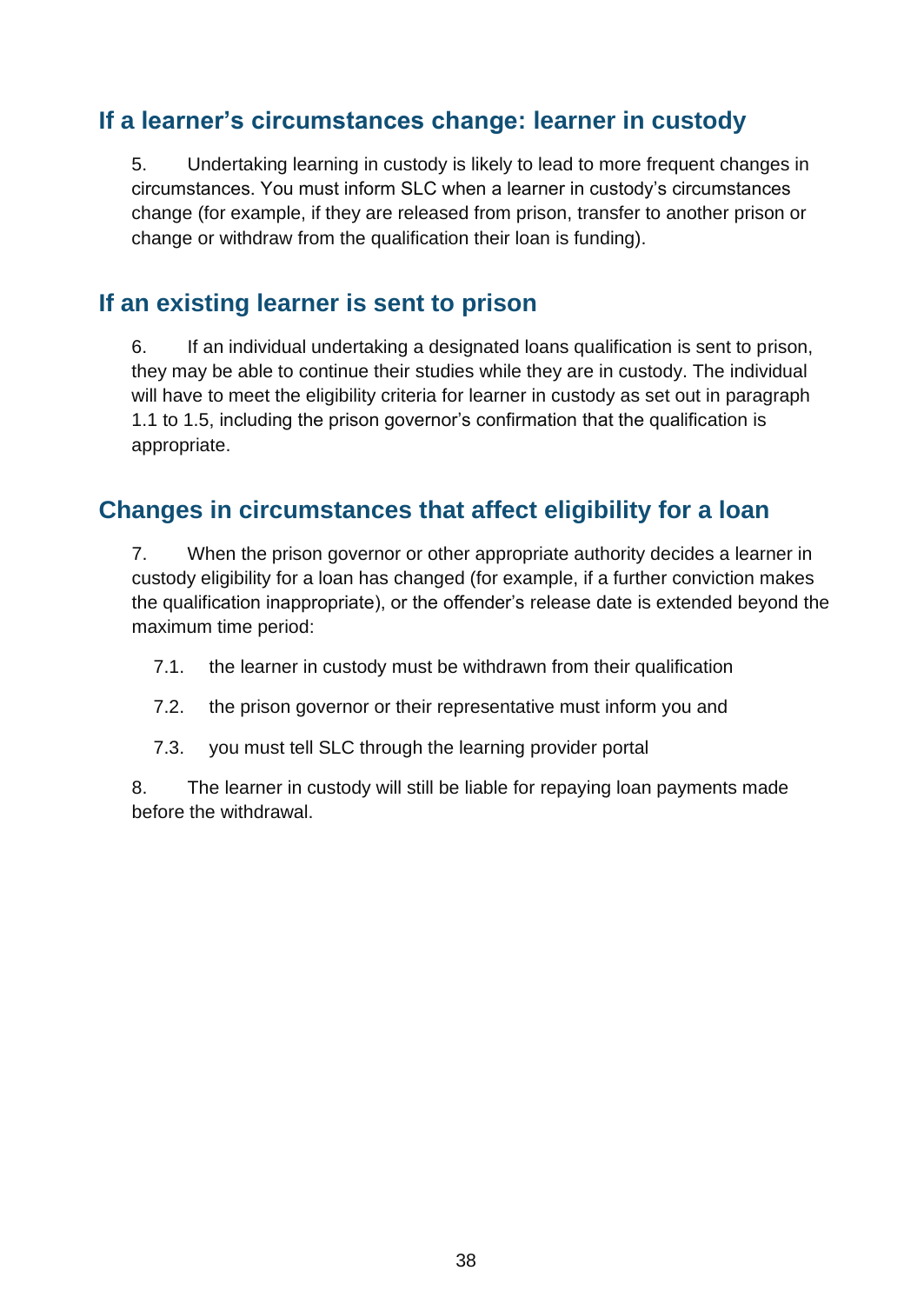#### <span id="page-38-0"></span>**Transfers between prisons**

Guidance to prison governors advises them to avoid transferring learners in custody in loan-funded learning where possible. The section below describes what happens when this is not possible.

9. There are times when a learner in custody will be transferred between prisons in England. If the same provider operates in both prisons, the transfer will be treated as a 'Change to personal details' change of circumstance. The learner in custody must inform SLC about the change.

10. If the prisons have different providers:

- 10.1. the transfer will be treated as a withdrawal from the qualification, using the process for those with compelling personal reasons
- 10.2. you must inform SLC about the withdrawal, through the learning provider portal
- 10.3. the learner in custody must make a new loan application if the provider in the prison the learner in custody is transferred to can offer a comparable qualification

11. The prison governor or other appropriate authority at the receiving prison must give permission for the learner in custody to study the qualification (see paragraph 3).

12. The provider in the prison the learner in custody is transferred to must take account of the learner in custody's prior attainment when setting the fee for the rest of the qualification.

13. The two providers must work together to provide continuity of delivery of the learner in custody's qualification.

14. If there is no comparable qualification offered by the provider in the receiving prison, the learner in custody must withdraw from the qualification their loan is funding and remains liable for loan payments made in respect of attendance on the qualification at the original prison.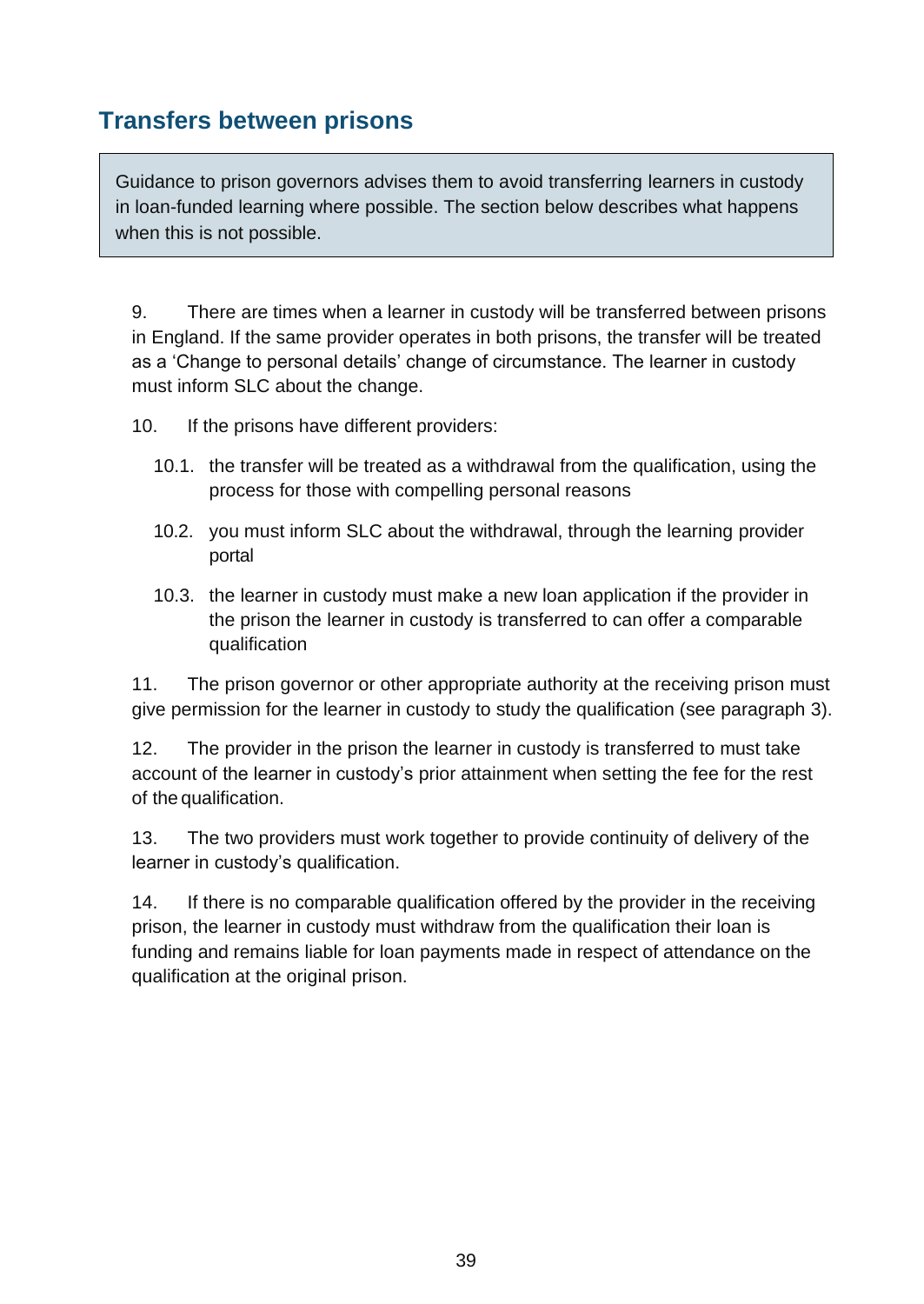15. The learner in custody may subsequently (for example on release) be able to apply for a further loan (under compelling personal circumstances) to complete the original qualification.

16. If a learner in custody with a loan transfers from an English prison to a prison in Wales, they must leave their loan-funded qualification, using the process for those with compelling personal reasons.

17. Before the transfer, the prison governor or their representative must inform you, and you must inform SLC through the learning provider portal. If there is a comparable qualification available in the prison in Wales, the learner in custody may be able to complete the remainder of the qualification (education remains publicly funded in Wales).

18. The learner in custody will still be liable for repaying loan payments made to the provider in England up to the point they leave their qualification.

19. If a learner in custody who has already started a designated loans qualification at a prison in Wales transfers to an English prison, they may need to apply for a loan if they want to continue the qualification. The provider should take account of the prior learning when setting the fees for delivery of the remainder of the qualification.

#### <span id="page-39-0"></span>**The period leading up to an offender being released, and the release itself**

20. A learner in custody may be released on temporary licence to commence a designated loans qualification with a provider with a loans agreement from us. The intention is likely to be that this learning will continue post-release.

21. The learner in custody must still meet the additional eligibility criteria set out in paragraph 1.1 to 1.5.

22. The loan application must be made in the same way as those from offenders in custody and accompanied by an SLC prisoner application proforma, or a letter from the prison governor (or their representative) to confirm the information, such as the learner in custody's release date and their permission for the learner in custody to study, see paragraph 4.

23. Where a learner in custody who started a loan-funded qualification in custody is released on temporary licence they may be able to continue their studies with a provider with a loans agreement from us. If this involves a change of provider:

- 23.1. the learner in custody must withdraw from their loan-funded qualification in custody, using the process for those with compelling personal reasons and apply for another loan for their study with the new provider
- 23.2. the prison governor or their representative must inform the provider about the withdrawal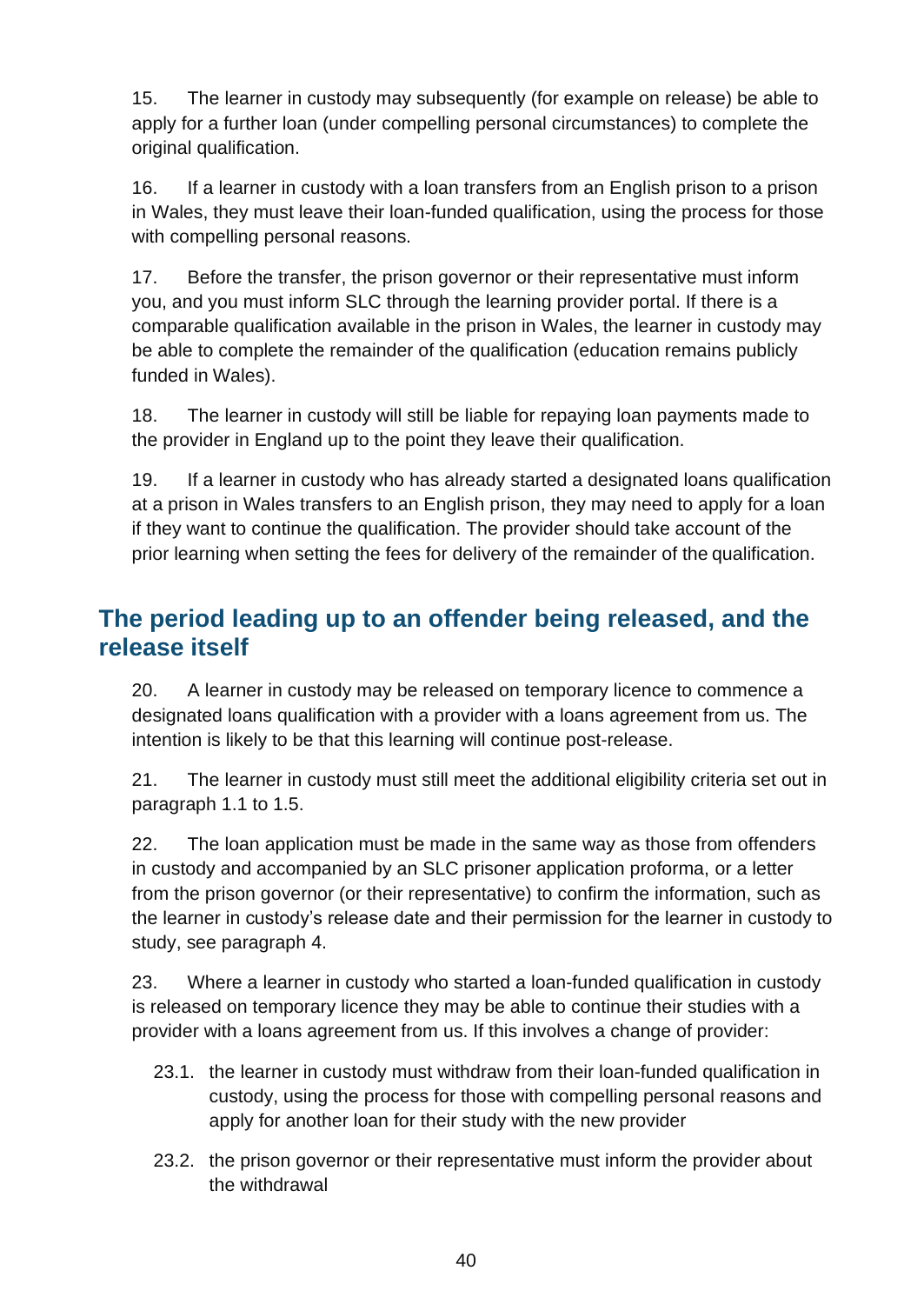- 23.3. the provider must then inform the SLC through the learning provider portal
- 23.4. the new provider must take account of the learning the learner in custody completed in custody when setting the fee for the delivery of the remainder of the qualification

24. A learner in custody who started a loan-funded qualification towards the end of their sentence, may be able to continue their studies with an eligible provider who has a loans agreement from us on release. If this involves changing provider:

- 24.1. the learner in custody must withdraw from the qualification, using the process for those with compelling personal reasons, and apply for another loan with their new provider
- 24.2. the prison governor or their representative must tell the provider about the withdrawal and the provider must tell the SLC about the withdrawal using the learning provider portal, and
- 24.3. the new provider must take account of the learning the learner in custody completed in custody when setting the fee for the delivery of the remainder of the qualification

#### <span id="page-40-0"></span>**Advanced Learner Loans bursary fund: learning support**

25. The loans bursary fund provides learning support activity for "in-learning" support such as support for teaching assistants or reasonable adjustments under the [Equality Act 2010.](https://www.gov.uk/guidance/equality-act-2010-guidance) This includes learning support for learners in custody or released on temporary licence.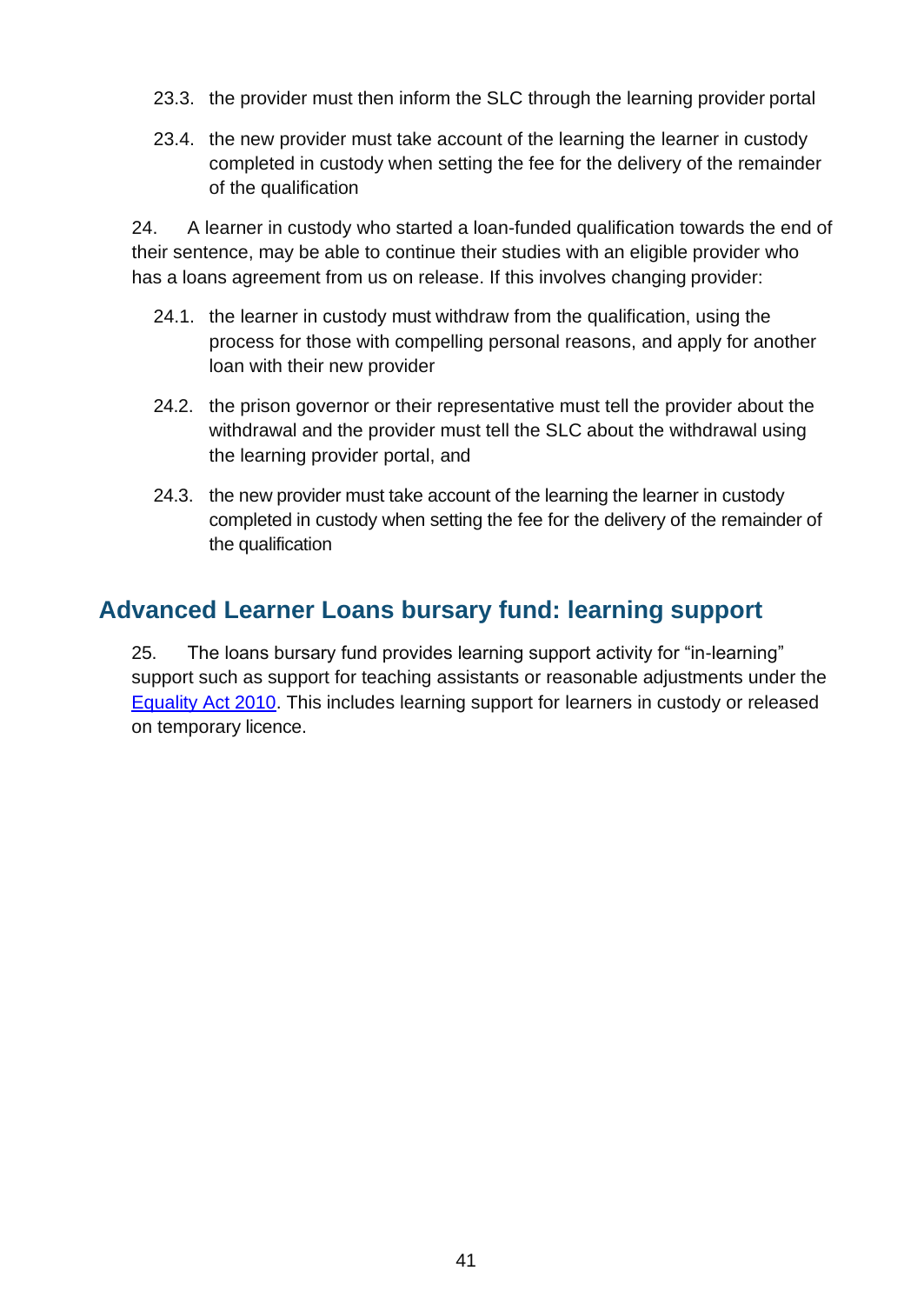## <span id="page-41-0"></span>**Annex 3 review points**

#### **Table 1. Advanced learner loan performance-management review points, tolerances and minimum thresholds**

<span id="page-41-1"></span>

|                                                                                         | <b>October Review Point</b><br>(increases and reductions)                               | <b>January Review Point</b><br>(increases and reductions)                               |
|-----------------------------------------------------------------------------------------|-----------------------------------------------------------------------------------------|-----------------------------------------------------------------------------------------|
| In scope for changes<br>(increases calculated by ESFA,<br>there will be no growth form) | For periods 1 to 12<br>Advanced learner loan facility<br>Advanced learner loan bursary  | For periods 1 to 12<br>Advanced learner loan facility<br>Advanced learner loan bursary  |
| Criteria for increases                                                                  | Value of approved, attended and<br>paid loans is at least 75% of your<br>total facility | Value of approved, attended and<br>paid loans is at least 90% of your<br>total facility |
| Tolerance for under delivery<br>against profile to date                                 | 10% of cumulative profile to<br>October <sup>1</sup>                                    | 5% of cumulative profile to<br>January <sup>1</sup>                                     |
| Lower threshold for loan facility<br>value adjustments                                  | £25,000 <sup>1</sup>                                                                    | £25,000 <sup>1</sup>                                                                    |
| Exception case form available<br>from territorial team leads                            | 2 October 2020                                                                          | 7 January 2021                                                                          |
| First time request form published<br>on gov.uk                                          | 2 October 2020                                                                          | 7 January 2021                                                                          |
| Requests for exception cases to<br>be received by                                       | 9 October 2020 <sup>1</sup>                                                             | 14 January 2021 <sup>1</sup>                                                            |
| Requests for first time facilities to<br>be received by                                 | 16 October 2020                                                                         | 21 January 2021                                                                         |
| Latest delivery information taken<br>from the SLC                                       | 16 October 2020 <sup>1</sup>                                                            | 15 January 2021 <sup>1</sup>                                                            |
| Providers told the outcome of<br>Review Point and/or request for<br>new loans facility  | Week commencing<br>9 November 2020                                                      | Week commencing<br>8 February 2021                                                      |

1 Not applicable to new loan facilities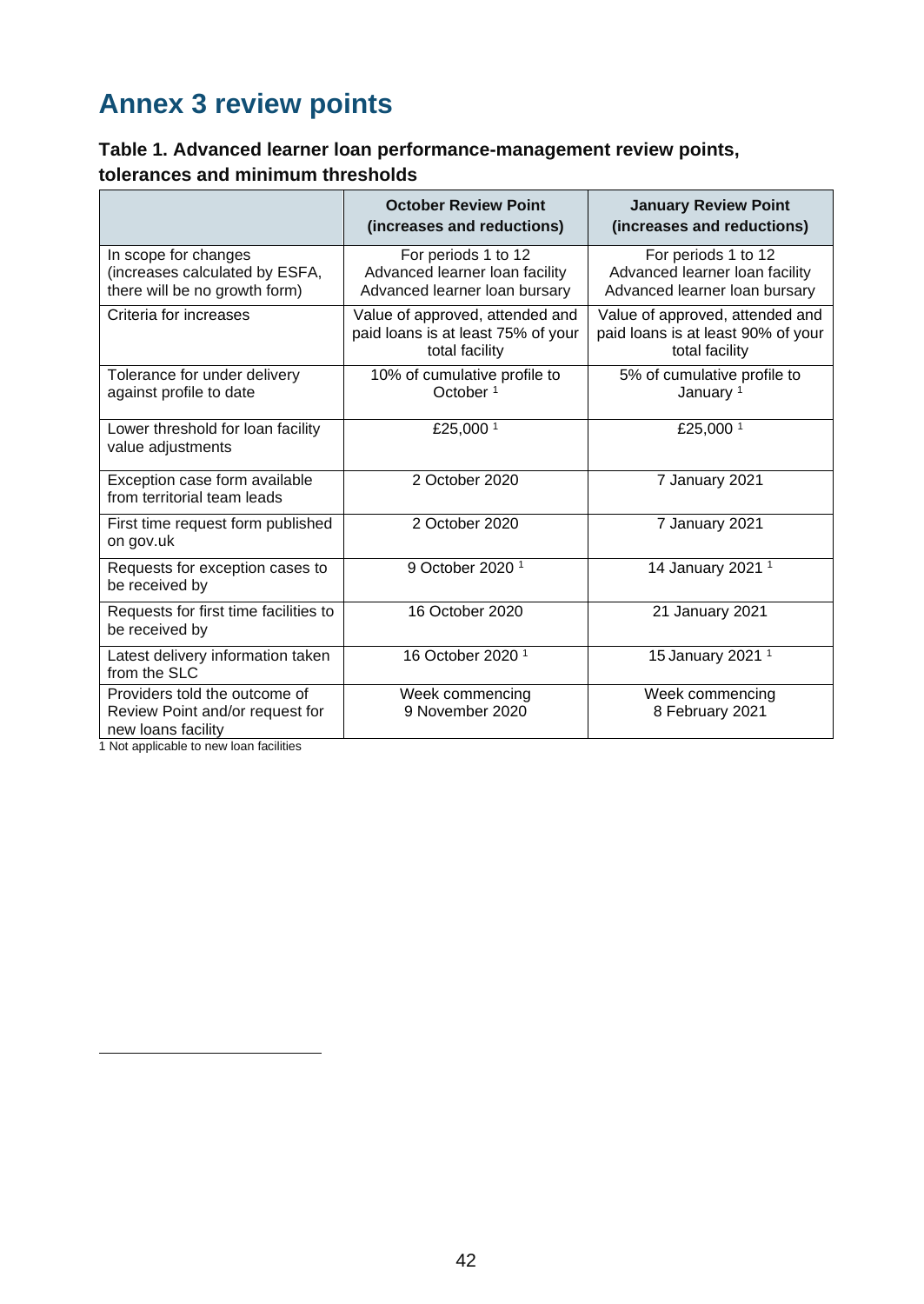## **Annex 4 – Standard national profiles**

The following tables refer to P1 to P12. These represent the funding year periods where P1 is August and P12 is July.

#### **Table 1. Advanced learner loan facility standard national profile**

<span id="page-42-0"></span>

|                                                      | <b>P1</b> | P <sub>2</sub> | P <sub>3</sub> | <b>P4</b> | P <sub>5</sub>       | P <sub>6</sub> | P7            | P8    | P <sub>9</sub> | <b>P10</b>                        | <b>P11</b> | <b>P12</b> |
|------------------------------------------------------|-----------|----------------|----------------|-----------|----------------------|----------------|---------------|-------|----------------|-----------------------------------|------------|------------|
| Advanced learner loan facility<br>monthly profile    | 0.77%     | 8.60%          | 8.96%          | 8.93%     | 8.99%                | 9.22%          | 8.81%         | 8.89% | 9.29%          | $9.18\%$                          | 9.22%      | 9.14%      |
| Advanced learner loan facility<br>cumulative profile | 0.77%     | $9.37\%$       |                |           | 18.33% 27.26% 36.25% |                | 45.47% 54.28% |       |                | 63.17%   72.46%   81.64%   90.86% |            | 100.00%    |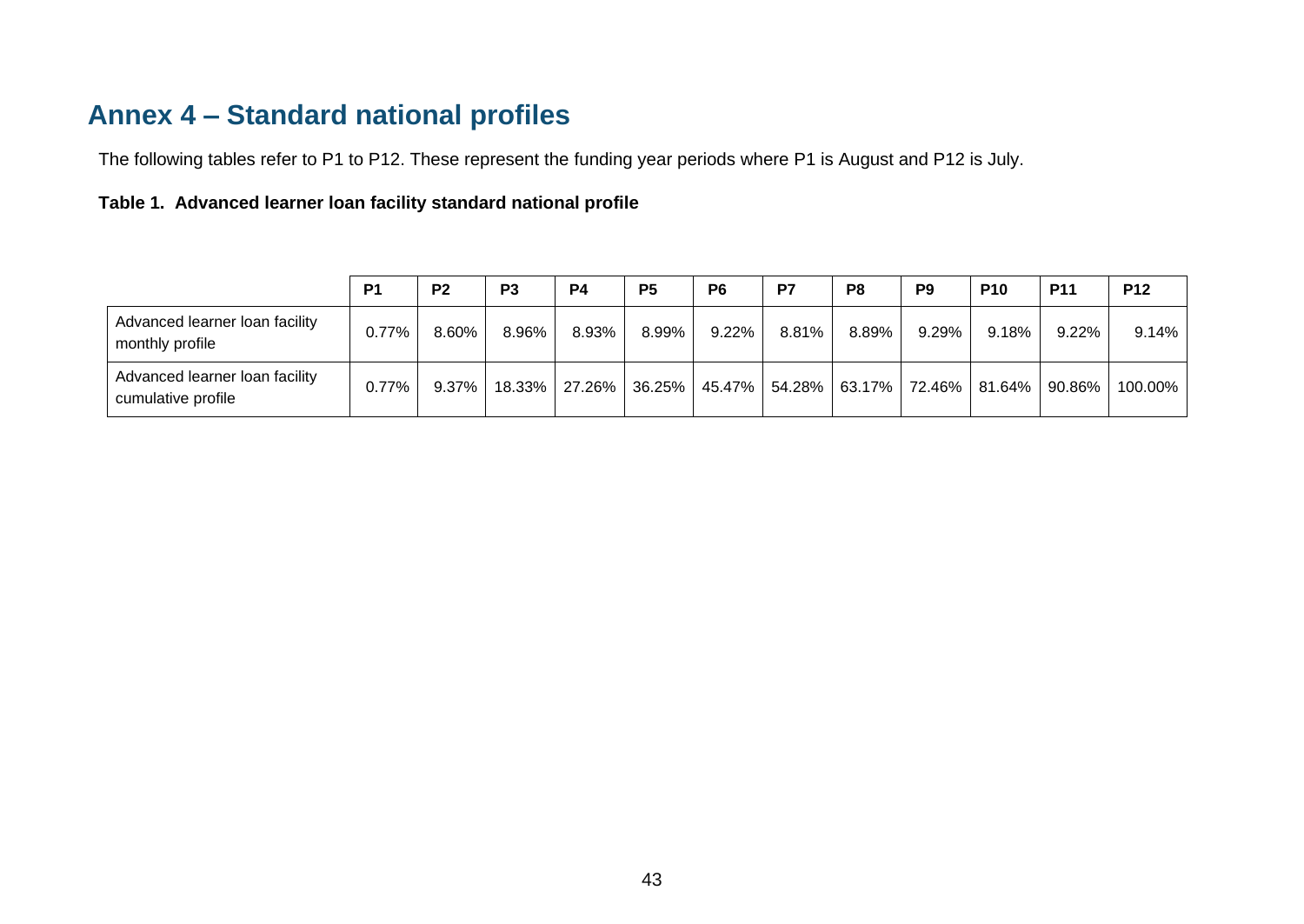## **Annex 5 – Process for awarding an increase to an advanced learner loan facility and loan bursary**

<span id="page-43-0"></span>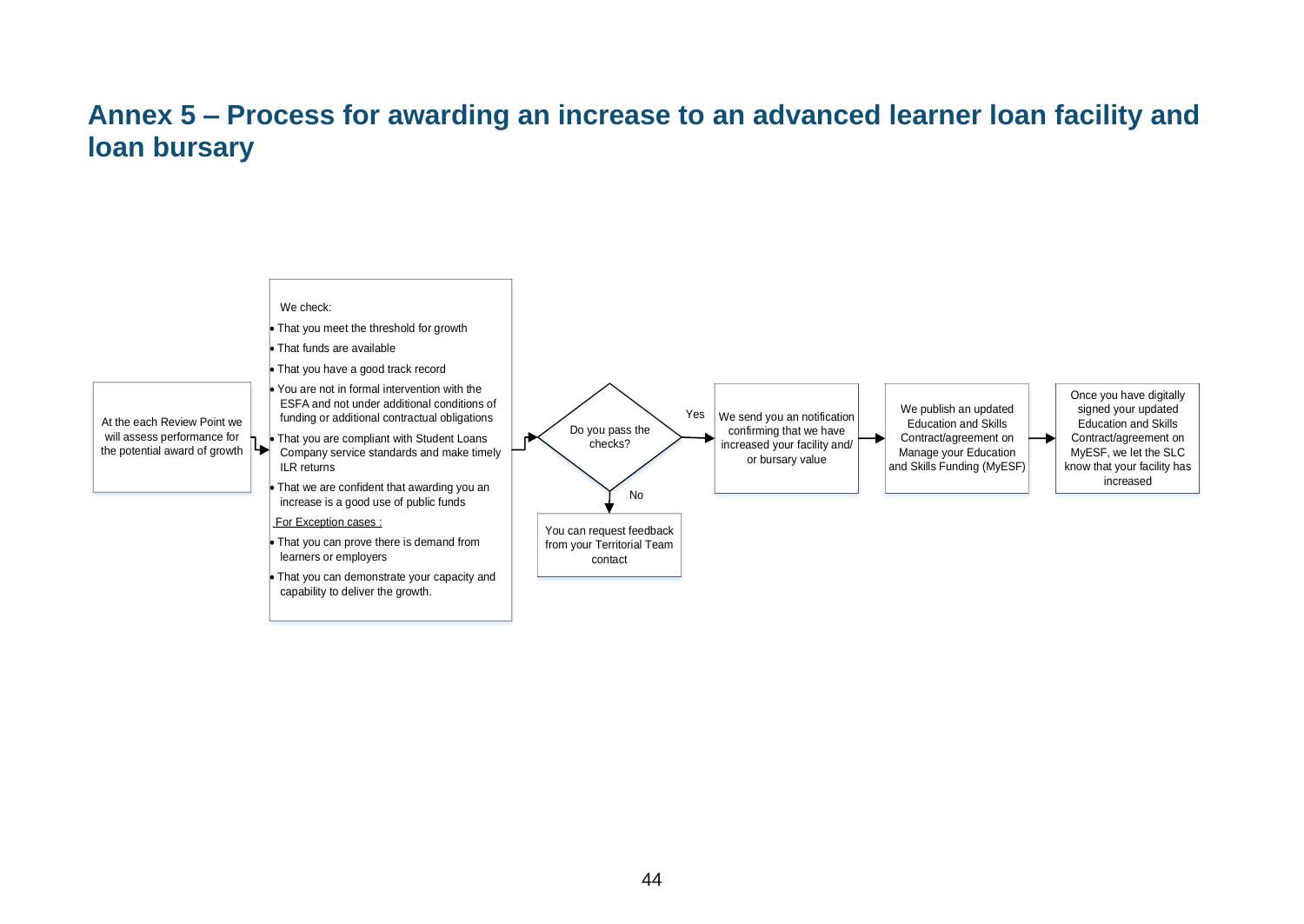#### **Annex 6 – Process for requesting an advanced learner loan facility and loan bursary for the first time**

<span id="page-44-0"></span>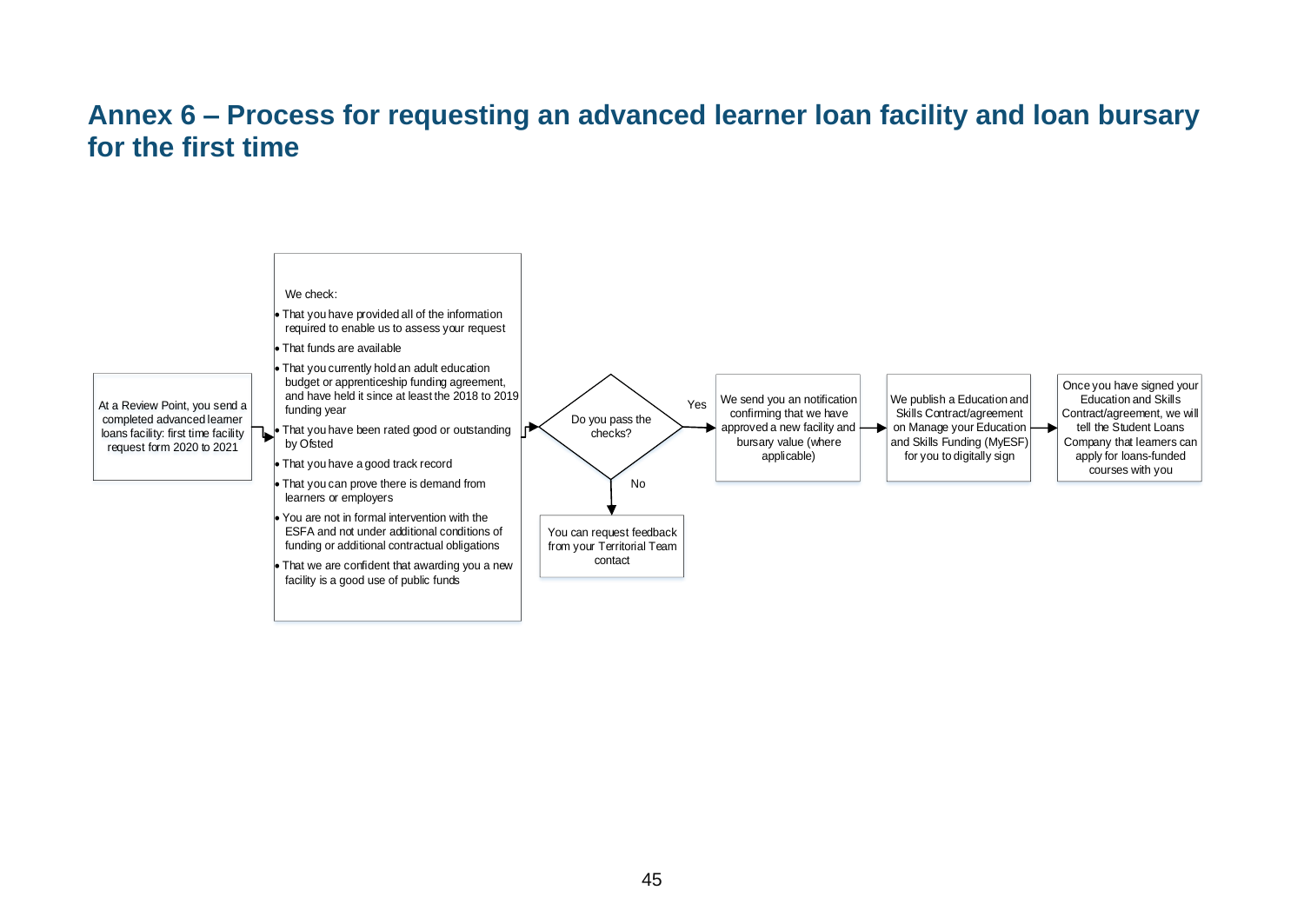## **Annex 7 – Advanced learner loan performance - management timeline**

<span id="page-45-1"></span><span id="page-45-0"></span>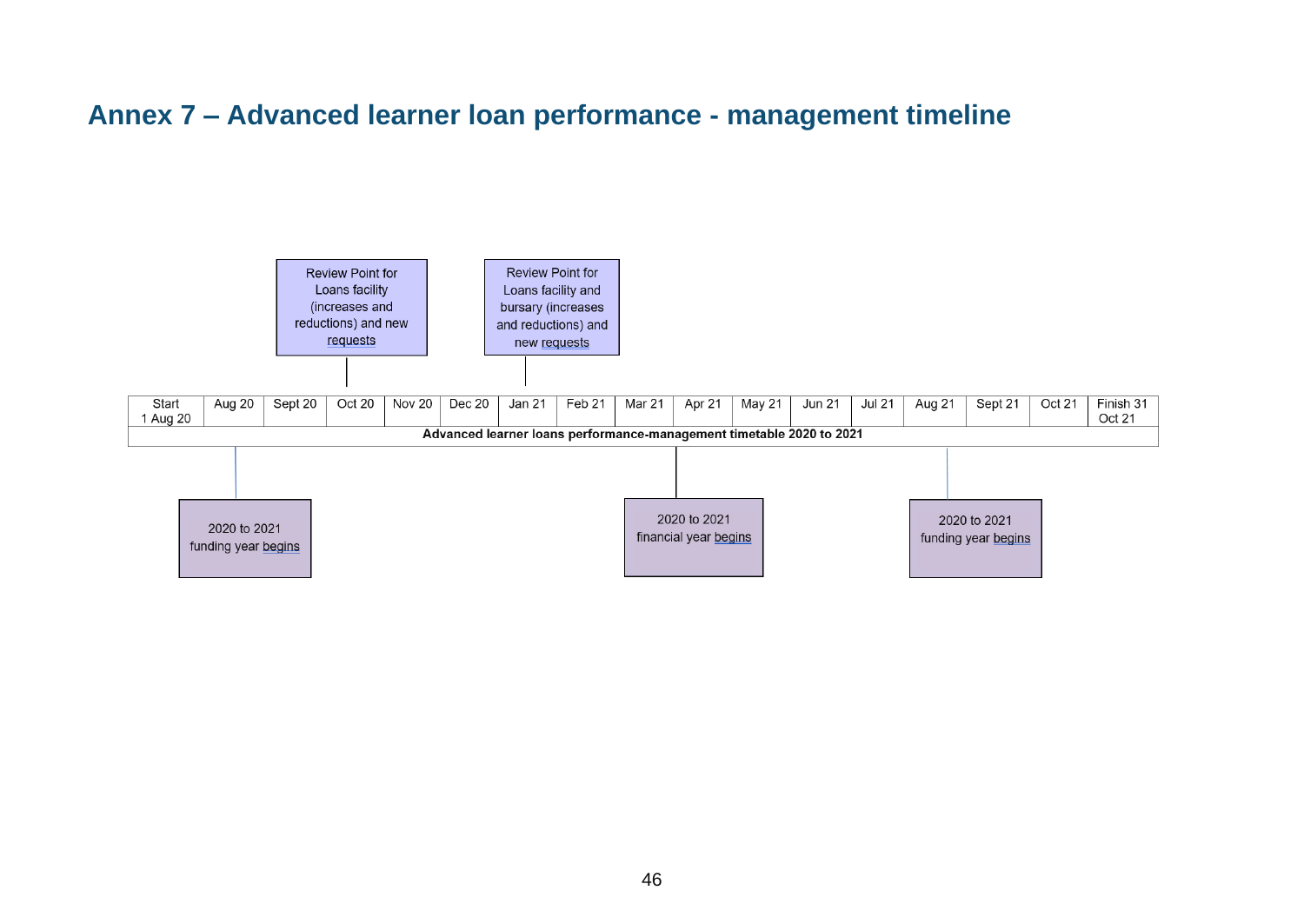## <span id="page-46-0"></span>**Glossary**

| <b>Term</b>              | <b>Description</b>                                                 |
|--------------------------|--------------------------------------------------------------------|
| 20+ childcare            | Within the Loans Bursary Fund, a category of support to assist     |
|                          | learners aged over the age of 20 who are at risk of not starting   |
|                          | learning or leaving learning due to issues in obtaining childcare. |
| Area cost uplift         | Area cost uplift if paid to eligible providers from the Loans      |
|                          | Bursary Fund and reflects the higher cost of delivering provision  |
|                          | in some parts of the country.                                      |
| <b>Break in learning</b> | When a learner is not continuing with their learning but has told  |
|                          | you beforehand that they intend to resume their learning aim in    |
|                          | the future.                                                        |
| <b>Care to learn</b>     | A Department for Education (DfE) scheme to assist young            |
|                          | parents under the age of 20 with their childcare costs that may    |
|                          | form a barrier to them continuing in education.                    |
| <b>Components of</b>     | A subset of a qualification which could be a unit.                 |
| regulated                |                                                                    |
| qualifications           |                                                                    |
| <b>Direct costs of</b>   | Any costs for items without which it would be impossible for the   |
| learning                 | learner to complete their qualification. This can include the      |
|                          | costs of registration, examination or any other activities or      |
|                          | materials without which the learner cannot achieve their           |
|                          | programme of study.                                                |
| <b>Distance learning</b> | earning delivered away from the learner's main place of            |
|                          | employment or place of learning.                                   |
| <b>Earnings</b>          | The form providers need to fill in to claim loans bursary funding  |
| adjustment               | that cannot be claimed through the Individualised Learner          |
| statement (EAS)          | Record (ILR).                                                      |
| <b>Education health</b>  | An EHC plan replaces statements of special educational needs       |
| and care (EHC)           | and learning difficulty assessments for children and young         |
| plan                     | people with special educational needs. The local authority has     |
|                          | the legal duty to 'secure' the educational provision specified in  |
|                          | the EHC plan that is to ensure the provision is delivered.         |
| <b>Exceptional</b>       | Learning support when the needs of the learner are over            |
| <b>Learning Support</b>  | £19,000 in a single year.                                          |
|                          |                                                                    |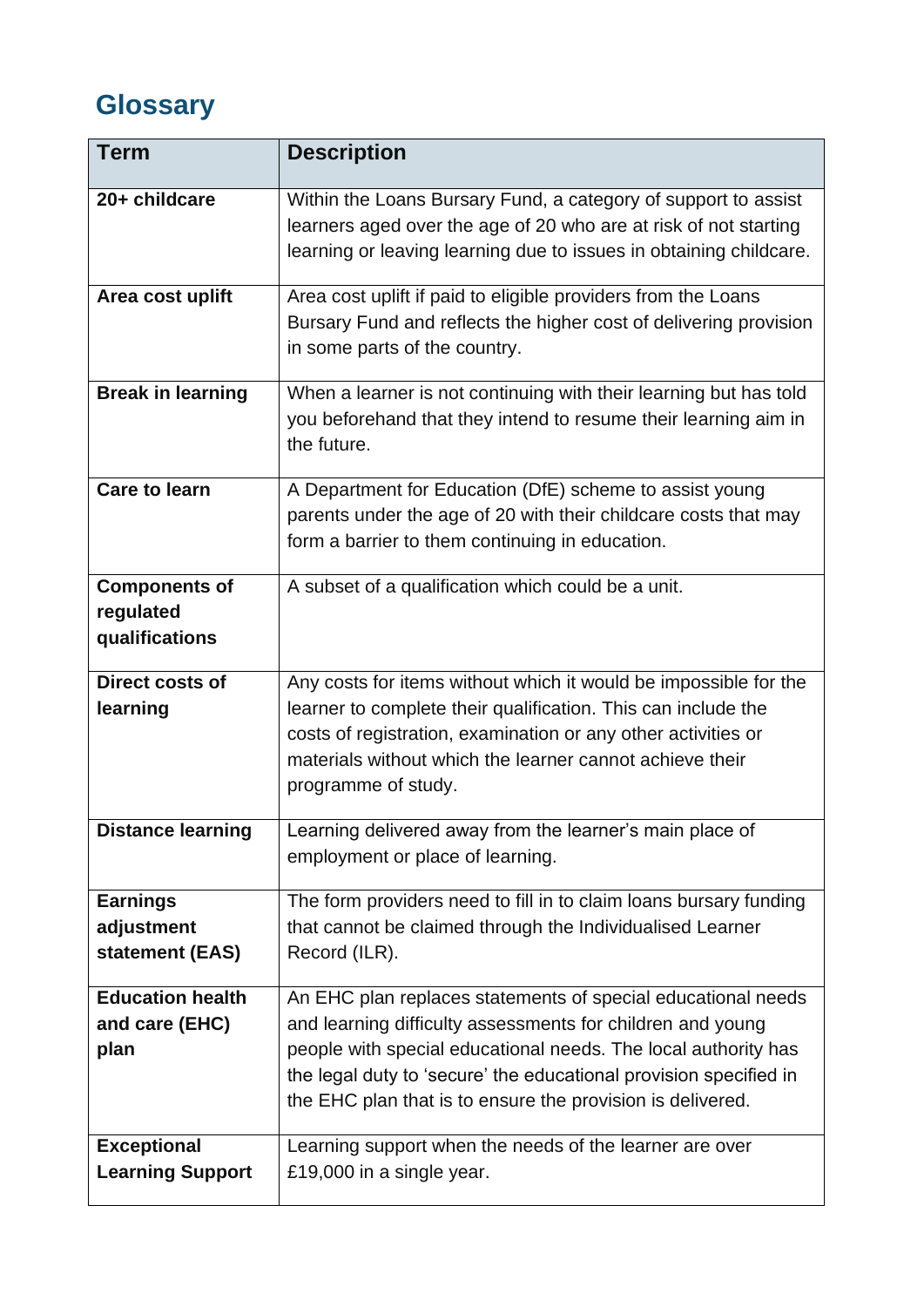| <b>Term</b>                      | <b>Description</b>                                                                                                                                                                                                                                                                                                                                                                                                                 |
|----------------------------------|------------------------------------------------------------------------------------------------------------------------------------------------------------------------------------------------------------------------------------------------------------------------------------------------------------------------------------------------------------------------------------------------------------------------------------|
| Full level 3                     | The following qualifications are designated full at level 3:                                                                                                                                                                                                                                                                                                                                                                       |
|                                  | a General Certificate of Education at the advanced level in<br>two subjects, or                                                                                                                                                                                                                                                                                                                                                    |
|                                  | a General Certificate of Education at the advanced<br>subsidiary (AS) level in four subjects, or                                                                                                                                                                                                                                                                                                                                   |
|                                  | a Quality Assurance Agency Access to Higher Education<br>(HE) Diploma at level 3, or a tech level; or applied general<br>qualification at level 3 which meets the requirements for<br>2018 and 2019 16 to 19 performance tables                                                                                                                                                                                                    |
| <b>Grant funded</b><br>providers | Providers with a financial memorandum or conditions of funding<br>(grant).                                                                                                                                                                                                                                                                                                                                                         |
| <b>Guided learning</b>           | As defined by Ofqual: "the activity of the learner in being taught<br>or instructed by - otherwise participating in education or training<br>under the immediate guidance or supervision of - a lecturer,<br>supervisor, tutor or other appropriate provider of education or<br>training."                                                                                                                                         |
|                                  | For these purposes the activity of 'participating in education and<br>training' shall be treated as including the activity of being<br>assessed if the assessment takes place under the immediate<br>guidance or supervision of a lecturer, supervisor, tutor or other<br>appropriate provider of education or training. You can find more<br>information in the Ofqual Handbook<br>- https://www.gov.uk/guidance/ofqual-handbook. |
| <b>Hardship</b>                  | Within the Loans Bursary Fund Learner Support, a category of<br>support to assist vulnerable and disadvantaged learners to<br>remove barriers to education and training.                                                                                                                                                                                                                                                           |
| <b>The Hub</b>                   | The Hub provides online services including the return of your<br>Individualised Learner Record (ILR) and completed earnings<br>adjustment statement (EAS). You can also search all learning<br>aims, components of qualifications, apprenticeship frameworks<br>and standards along with their validity and funding details.                                                                                                       |
| <b>Individualised</b>            | The primary data collection we request from learning providers                                                                                                                                                                                                                                                                                                                                                                     |
| learner record (ILR)             | for further education and work-based learning in England. The<br>data is used widely, most notably by the government, to monitor                                                                                                                                                                                                                                                                                                   |
|                                  | policy implementation and the performance of the sector. It is                                                                                                                                                                                                                                                                                                                                                                     |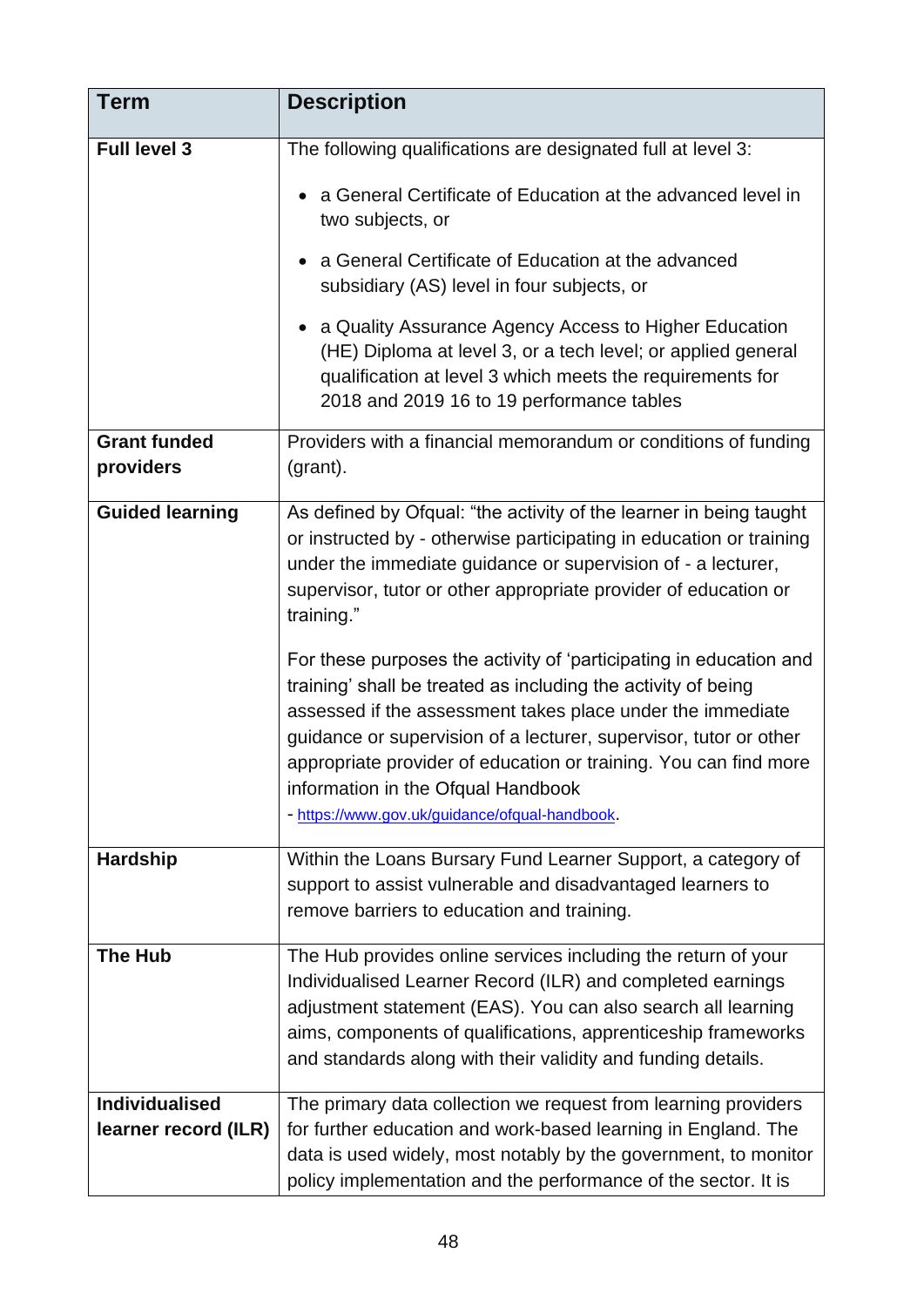| <b>Term</b>               | <b>Description</b>                                                           |
|---------------------------|------------------------------------------------------------------------------|
|                           | also used by organisations that allocate funding for further<br>education.   |
| <b>Information advice</b> | Services available to learners to enable them to consider further            |
| and guidance (IAG)        | learning opportunities, progression and career choices.                      |
| <b>Initial Liability</b>  | When a learner undertakes a qualification funded with an                     |
| <b>Point</b>              | Advanced Learner Loan, the point at which a provider can                     |
|                           | confirm that the learner has started learning, and the point at              |
|                           | which the learner becomes liable for their loan.                             |
| <b>Learner file</b>       | A collection of documents and information brought together to                |
|                           | form a single point of reference relating to the learning that is<br>taking. |
|                           |                                                                              |
|                           | This provides the evidence to prove that the learner, for whom               |
|                           | loans payments have been made by the SLC, exists and is                      |
|                           | undertaking the learning aim that the loan is funding.                       |
| Learning aim              | The unique 8-digit code used to identify a specific learning aim.            |
| reference number          |                                                                              |
| <b>Learning Provider</b>  | A service managed by the Student Loans Company (SLC) for                     |
| <b>Portal</b>             | providers to obtain and input information for loans-funded                   |
|                           | learners.                                                                    |
|                           |                                                                              |
| <b>Loans Bursary</b>      | A fund to provide learner and learning support-type assistance               |
| <b>Fund</b>               | to learners who are funding their learning through an Advanced               |
|                           | Learner Loan. It also provides area-cost uplifts to eligible                 |
|                           | providers.                                                                   |
| Loans                     | ESFA issues loans facilities agreements to eligible providers.               |
| agreement/contract        | This facility agreement enables providers to offer loan-funded               |
|                           | provision to individuals, and to receive payments from the                   |
|                           | Student Loans Company (SLC) on behalf of individuals.                        |
|                           |                                                                              |
| <b>National Skills</b>    | A targeted level 3 adult offer available from April 2021 to                  |
| <b>Fund level 3 Offer</b> | support adults without an existing full level 3 or equivalent                |
|                           | qualification                                                                |
| <b>Performance</b>        | ESFA issues loans facilities agreements to eligible providers.               |
| management                | This facility agreement enables providers to offer loan-funded               |
|                           |                                                                              |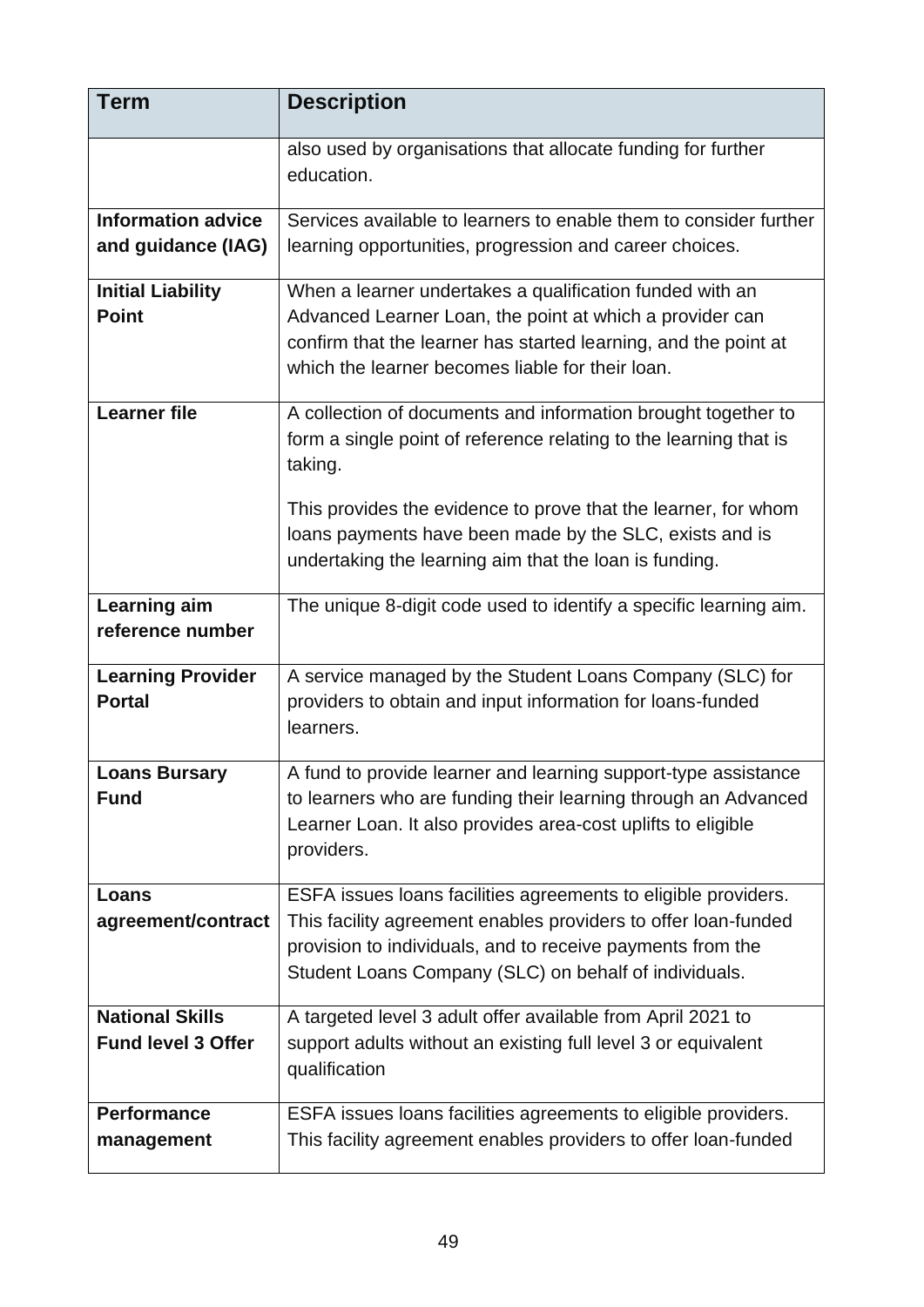| <b>Term</b>                                      | <b>Description</b>                                                                                                                                                                                                                                                                                                                                                                                                                                           |
|--------------------------------------------------|--------------------------------------------------------------------------------------------------------------------------------------------------------------------------------------------------------------------------------------------------------------------------------------------------------------------------------------------------------------------------------------------------------------------------------------------------------------|
|                                                  | provision to individuals, and to receive payments from the<br>Student Loans Company (SLC) on behalf of individuals.                                                                                                                                                                                                                                                                                                                                          |
| <b>Personal Learning</b><br><b>Record (PLR)</b>  | A database which allows individual learners access to their past<br>and current achievement records. These can be shared with<br>schools, colleges, further education training providers,<br>universities or employers.                                                                                                                                                                                                                                      |
| <b>Learning planned</b><br>date                  | The date entered onto the Individualised Learner Record (ILR)<br>when the learner is expected to complete their learning.                                                                                                                                                                                                                                                                                                                                    |
| <b>Recognition of</b><br>prior learning<br>(RPL) | An assessment method that considers whether a learner can<br>demonstrate that they can meet the outcomes for a qualification<br>or a component of a qualification through knowledge,<br>understanding or skills they already have and so do not need to<br>undertake a course of learning for that component or<br>qualification.                                                                                                                            |
| <b>Register of training</b><br>organisations     | A register that provides assurance on organisations that deliver<br>non-apprenticeship education and training services funded by<br>ESFA, or through Advanced Learner Loans, or subcontractors<br>with more than £100,000 in our non-apprenticeship supply<br>chain. Organisations apply to enter the register by completing<br>our market-entry pre-qualification process which includes due<br>diligence questions and testing of capacity and capability. |
| <b>Residential</b><br>support                    | Within the Loans Bursary Fund, a category of Learner Support<br>to help learners receiving specialist provision which involves a<br>residential element, or to support learners who cannot receive<br>provision locally.                                                                                                                                                                                                                                     |
| <b>Stateless person</b>                          | Individuals and eligible family member of persons who have<br>been granted leave to remain as a stateless person by the UK<br>Home Office because they are stateless, and have no right to<br>residence in their country of former habitual residence or any<br>other country.                                                                                                                                                                               |
| <b>Self-certification</b>                        | A process where the learner is able to confirm something<br>through their own signature.                                                                                                                                                                                                                                                                                                                                                                     |
| <b>Start of learning</b>                         | The date on which learning begins. We do not consider<br>enrolment, induction, diagnostic assessment or prior<br>assessment to be part of learning.                                                                                                                                                                                                                                                                                                          |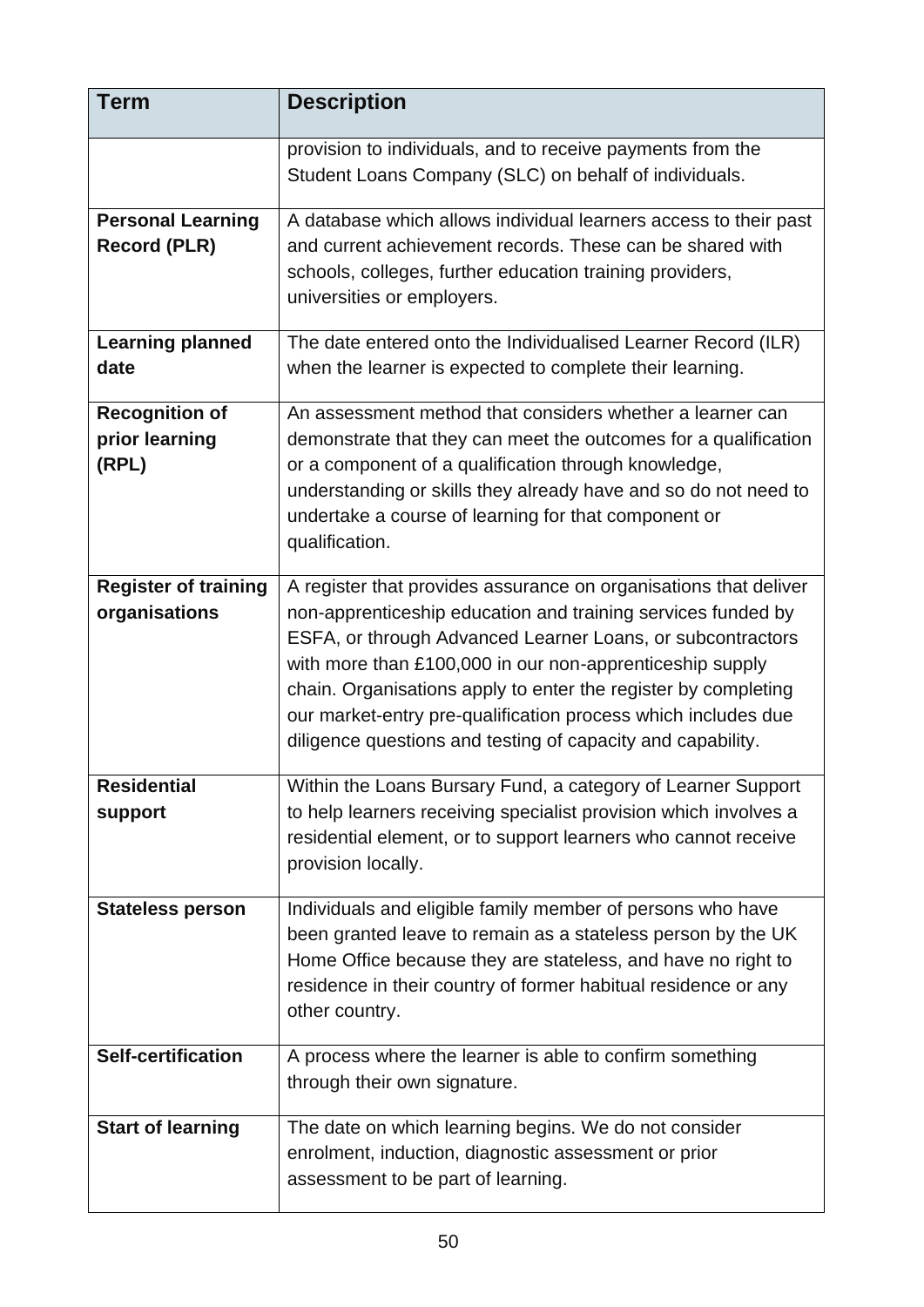| <b>Term</b>             | <b>Description</b>                                                                                                                                                                                                                                                                                                                                                                                                                                                                                                                                       |
|-------------------------|----------------------------------------------------------------------------------------------------------------------------------------------------------------------------------------------------------------------------------------------------------------------------------------------------------------------------------------------------------------------------------------------------------------------------------------------------------------------------------------------------------------------------------------------------------|
| <b>Subcontractor</b>    | A separate legal entity that has an agreement with you to<br>deliver any element of the education and training we fund (other<br>than Advanced Learner Loan funded provision, subcontracting<br>of which is now prohibited). A separate legal entity includes<br>companies in your group, other associated companies and sole<br>traders. It also includes individuals who are self-employed or<br>supplied by an employment agency, unless those individuals<br>are working under your direction and control, in the same way<br>as your own employees. |
| <b>UK Provider</b>      | A number given to all providers by the UK Register of Learning                                                                                                                                                                                                                                                                                                                                                                                                                                                                                           |
| <b>Reference Number</b> | Providers to enable them to be easily identified.                                                                                                                                                                                                                                                                                                                                                                                                                                                                                                        |
| <b>Unique Learner</b>   | A 10-digit number used to match a learner's achievement to                                                                                                                                                                                                                                                                                                                                                                                                                                                                                               |
| <b>Number</b>           | their personal learning record (PLR).                                                                                                                                                                                                                                                                                                                                                                                                                                                                                                                    |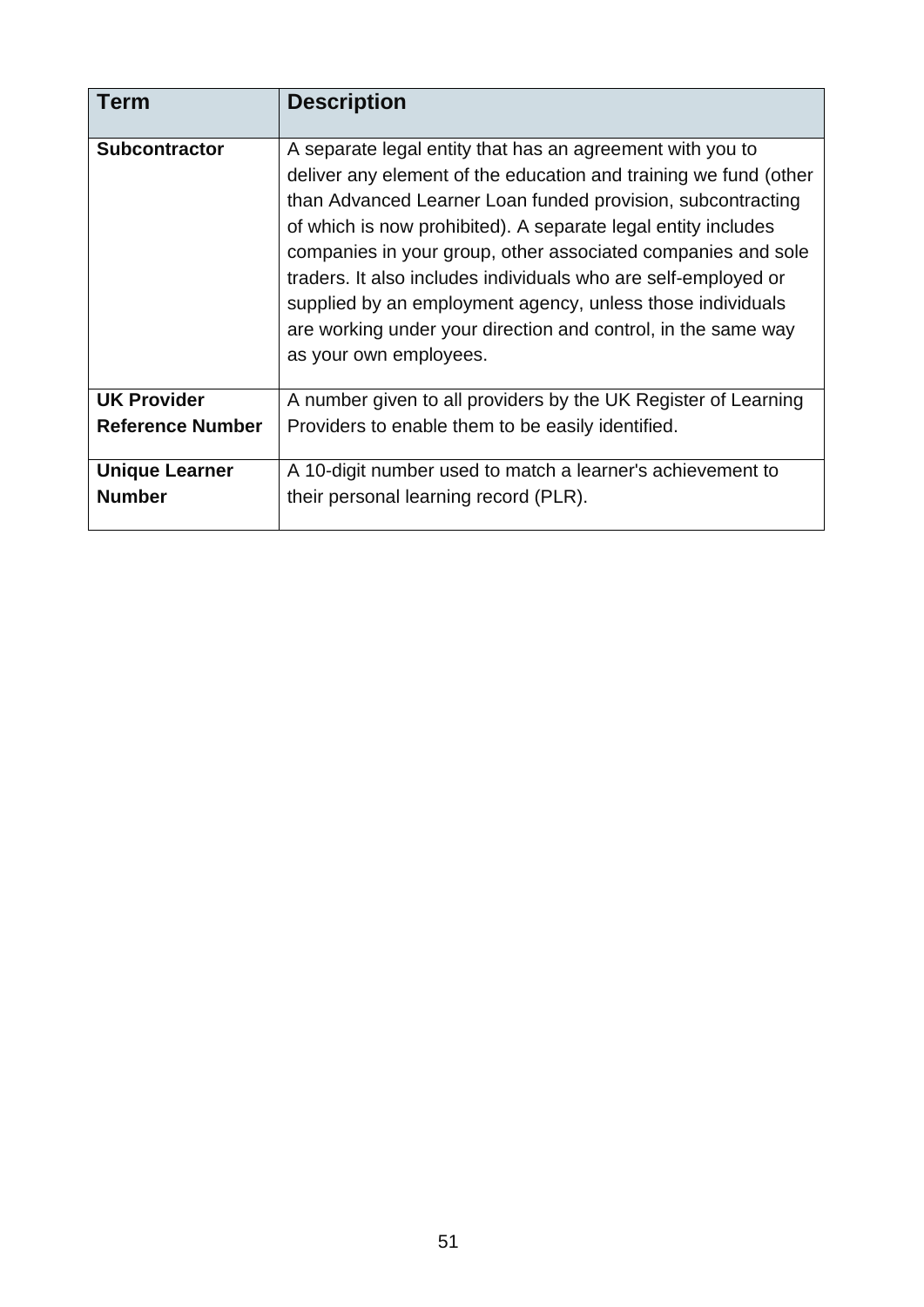## <span id="page-51-0"></span>**Summary of main changes since Advanced Learner Loans funding rules 2020 to 2021 version 2**

26. We have highlighted the main changes in the table below.

27. Please note this is not an exhaustive list of all the changes. You must refer to the main documents for the definitive rules which apply to all providers of education and training holding a loans facility agreement and loans bursary fund agreement with the Secretary of State for Education acting through ESFA.

28. If you have a specific query on the funding rules, please use the [enquiry form](https://form.education.gov.uk/en/AchieveForms/?form_uri=sandbox-publish://AF-Process-f9f4f5a1-936f-448b-bbeb-9dcdd595f468/AF-Stage-8aa41278-3cdd-45a3-ad87-80cbffb8b992/definition.json&redirectlink=%2Fen&cancelRedirectLink=%2Fen) or speak to your provider management manager or adviser.

| <b>Section</b>    | Paragraph<br>number | Change                                                                                                                                                                                                                                              |
|-------------------|---------------------|-----------------------------------------------------------------------------------------------------------------------------------------------------------------------------------------------------------------------------------------------------|
| <b>Section 20</b> | 20 to 27            | As part of the Lifetime Skills Guarantee, from<br>April 2021 The National Skills Fund adult level<br>3 offer a targeted Level 3 adult offer will be<br>available to support adults without an existing<br>full Level 3 or equivalent qualification. |